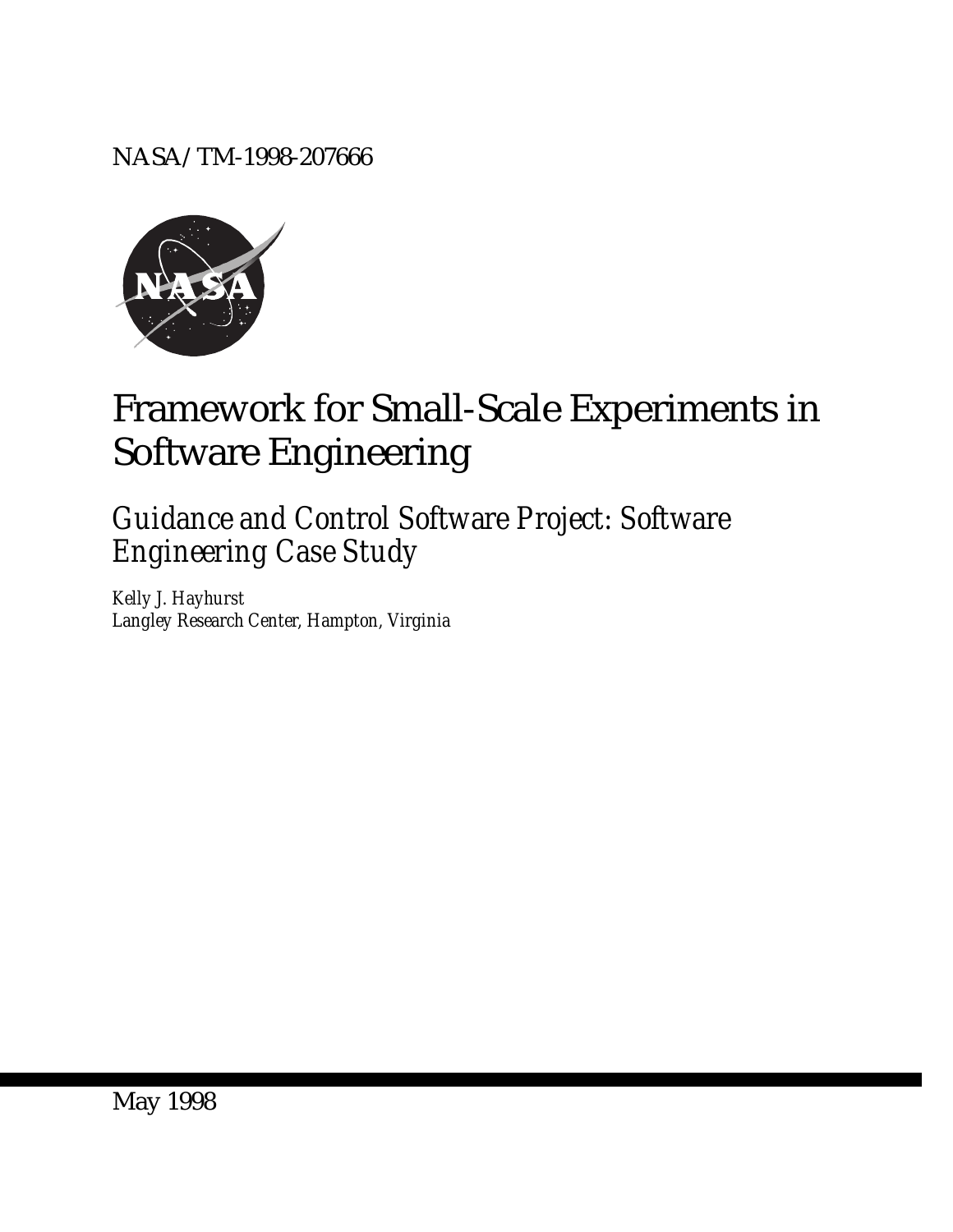### *The NASA STI Program Office . . . in Profile*

Since its founding, NASA has been dedicated to the advancement of aeronautics and space science. The NASA Scientific and Technical Information (STI) Program Office plays a key part in helping NASA maintain this important role.

The NASA STI Program Office is operated by Langley Research Center, the lead center for NASA's scientific and technical information. The NASA STI Program Office provides access to the NASA STI Database, the largest collection of aeronautical and space science STI in the world. The Program Office is also NASA's institutional mechanism for disseminating the results of its research and development activities. These results are published by NASA in the NASA STI Report Series, which includes the following report types:

- TECHNICAL PUBLICATION. Reports of completed research or a major significant phase of research that present the results of NASA programs and include extensive data or theoretical analysis. Includes compilations of significant scientific and technical data and information deemed to be of continuing reference value. NASA counter-part or peer-reviewed formal professional papers, but having less stringent limitations on manuscript length and extent of graphic presentations.
- TECHNICAL MEMORANDUM. Scientific and technical findings that are preliminary or of specialized interest, e.g., quick release reports, working papers, and bibliographies that contain minimal annotation. Does not contain extensive analysis.
- CONTRACTOR REPORT. Scientific and technical findings by NASA-sponsored contractors and grantees.
- CONFERENCE PUBLICATION. Collected papers from scientific and technical conferences, symposia, seminars, or other meetings sponsored or co-sponsored by NASA.
- SPECIAL PUBLICATION. Scientific, technical, or historical information from NASA programs, projects, and missions, often concerned with subjects having substantial public interest.
- TECHNICAL TRANSLATION. Englishlanguage translations of foreign scientific and technical material pertinent to NASA's mission.

Specialized services that help round out the STI Program Office's diverse offerings include creating custom thesauri, building customized databases, organizing and publishing research results . . . even providing videos.

For more information about the NASA STI Program Office, see the following:

- Access the NASA STI Program Home Page at *http://www.sti.nasa.gov*
- Email your question via the Internet to help@sti.nasa.gov
- Fax your question to the NASA Access Help Desk at (301) 621-0134
- Phone the NASA Access Help Desk at (301) 621-0390
- Write to: NASA Access Help Desk NASA Center for AeroSpace Information 7121 Standard Drive Hanover, MD 21076-1320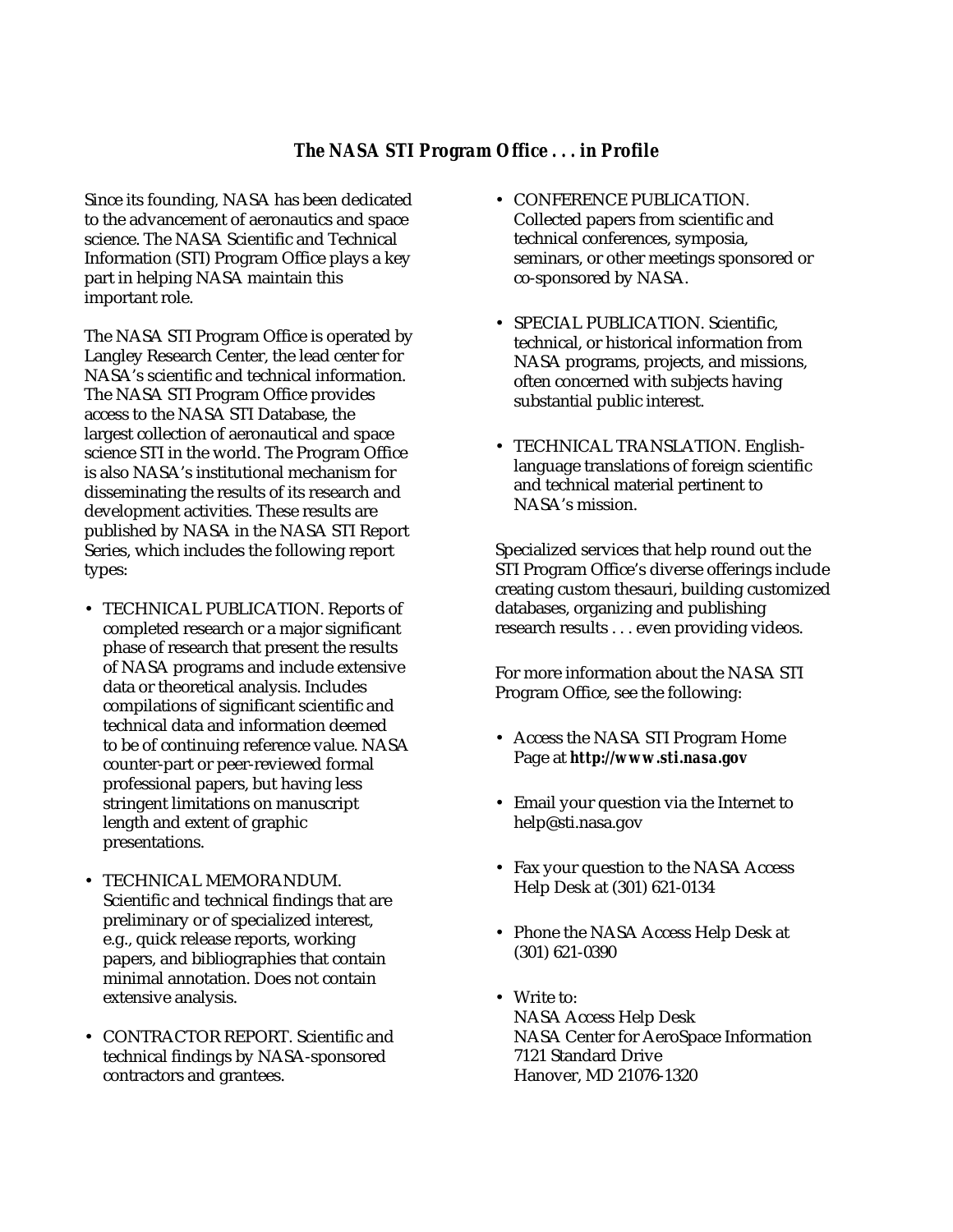NASA/TM-1998-207666



# Framework for Small-Scale Experiments in Software Engineering

# *Guidance and Control Software Project: Software Engineering Case Study*

*Kelly J. Hayhurst Langley Research Center, Hampton, Virginia*

National Aeronautics and Space Administration

Langley Research Center Hampton, Virginia 23681-2199

May 1998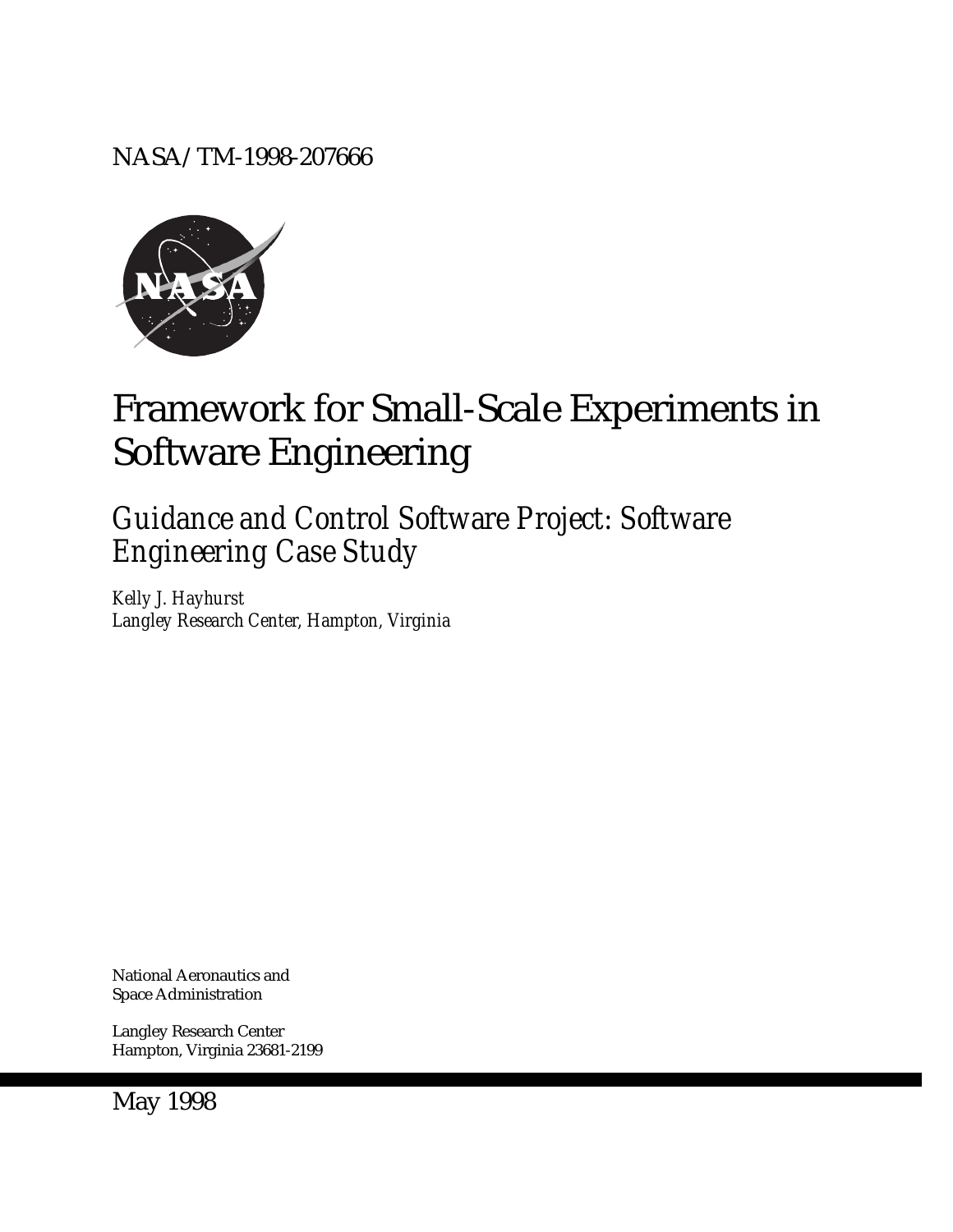#### **Acknowledgments**

The Guidance and Control Software (GCS) project was started in 1985 and has gone through many significant changes since that time. Earle Migneault initiated the project, and the Research Triangle Institute participated in the early phases. In 1988, George Finelli established a valuable connection with the Federal Aviation Administration (FAA); this connection remains in place today. In recent years, Bernice Becher, Andy Boney, Philip Morris, Patrick Quach, Laura Smith, and Debbie Taylor have worked very hard to complete the development component of this project. My thanks go to all these people.

The use of trademarks or names of manufacturers in this report is for accurate reporting and does not constitute an official endorsement, either expressed or implied, of such products or manufacturers by the National Aeronautics and Space Administration.

Available from the following:

NASA Center for AeroSpace Information (CASI) National Technical Information Service (NTIS)<br>7121 Standard Drive 5285 Port Royal Road Hanover, MD 21076-1320 Springfield, VA 22161-2171 (301) 621-0390 (703) 487-4650

5285 Port Royal Road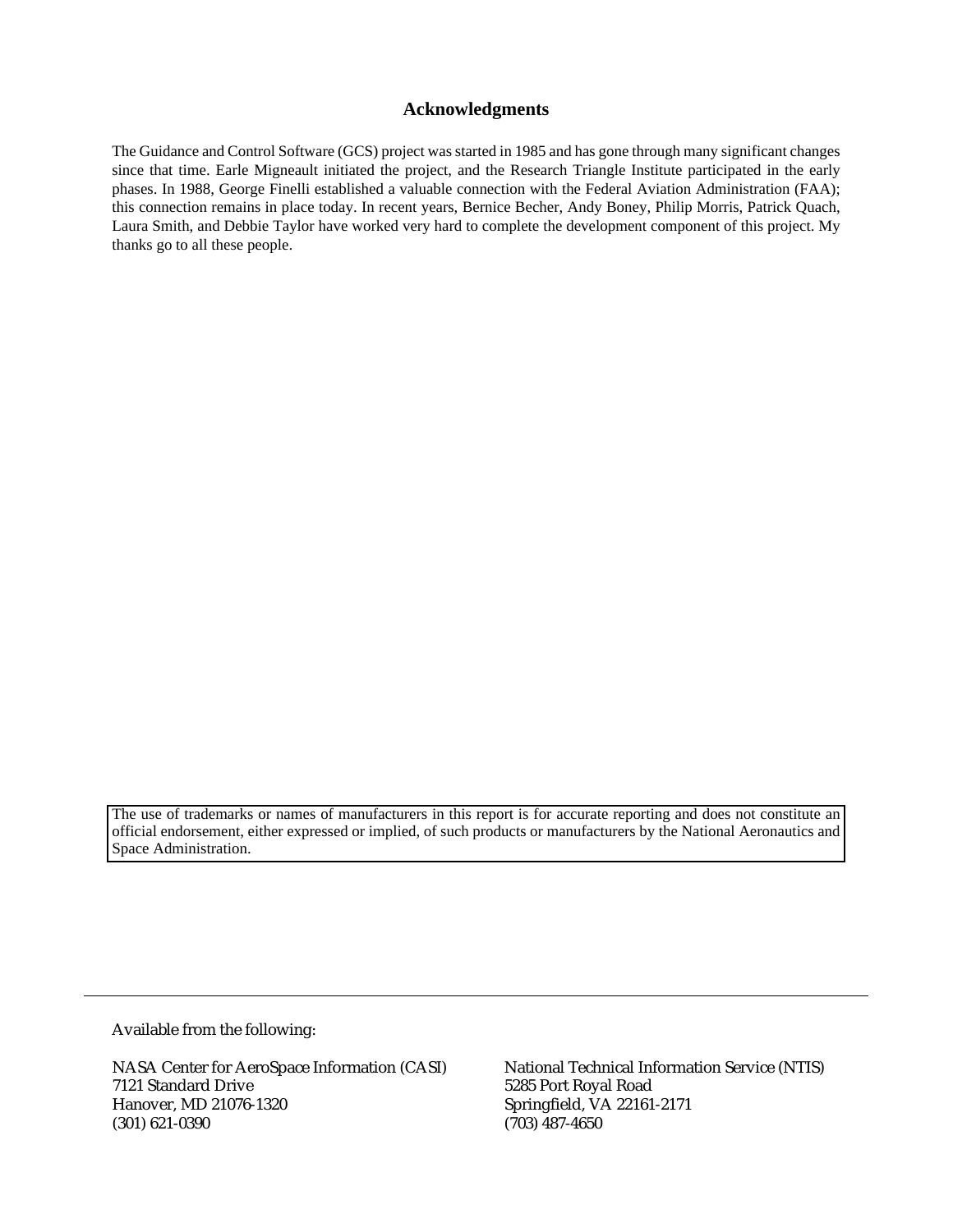# **Contents**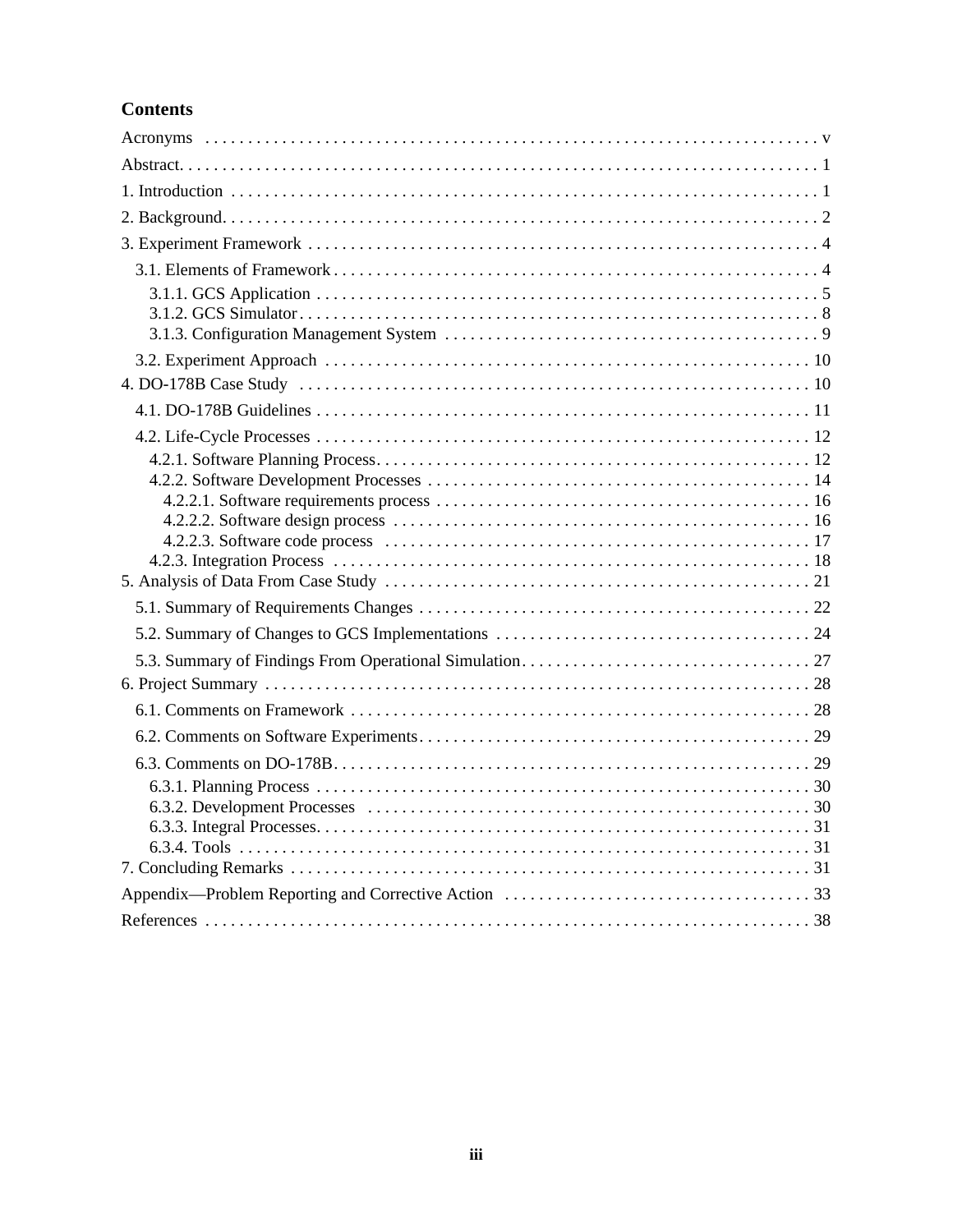# **Acronyms**

| AAS           | <b>Advanced Automation System</b>                |
|---------------|--------------------------------------------------|
| AC            | <b>Advisory Circular</b>                         |
| <b>ACT</b>    | Analysis of Complexity Tool                      |
| AR            | action report                                    |
| ARSP          | <b>Altimeter Radar Sensor Processing</b>         |
| <b>BCS</b>    | <b>Boeing Computer Services</b>                  |
| <b>CASE</b>   | computer-aided software engineering              |
| <b>CMS</b>    | Code Management System                           |
| CP            | <b>Communications Processing</b>                 |
| <b>FAA</b>    | <b>Federal Aviation Administration</b>           |
| <b>FAR</b>    | <b>Federal Aviation Regulations</b>              |
| <b>GCS</b>    | Guidance and Control Software                    |
| ID            | Identification                                   |
| LaRC          | <b>Langley Research Center</b>                   |
| MC/DC         | modified condition/decision coverage             |
| <b>PR</b>     | problem report                                   |
| <b>PSAC</b>   | Plan for Software Aspects of Certification       |
| <b>RTI</b>    | <b>Research Triangle Institute</b>               |
| <b>SDCR</b>   | <b>Support Documentation Change Report</b>       |
| <b>TDLRSP</b> | <b>Touchdown Landing Radar Sensor Processing</b> |
| TSP           | <b>Temperature Sensor Processing</b>             |
|               |                                                  |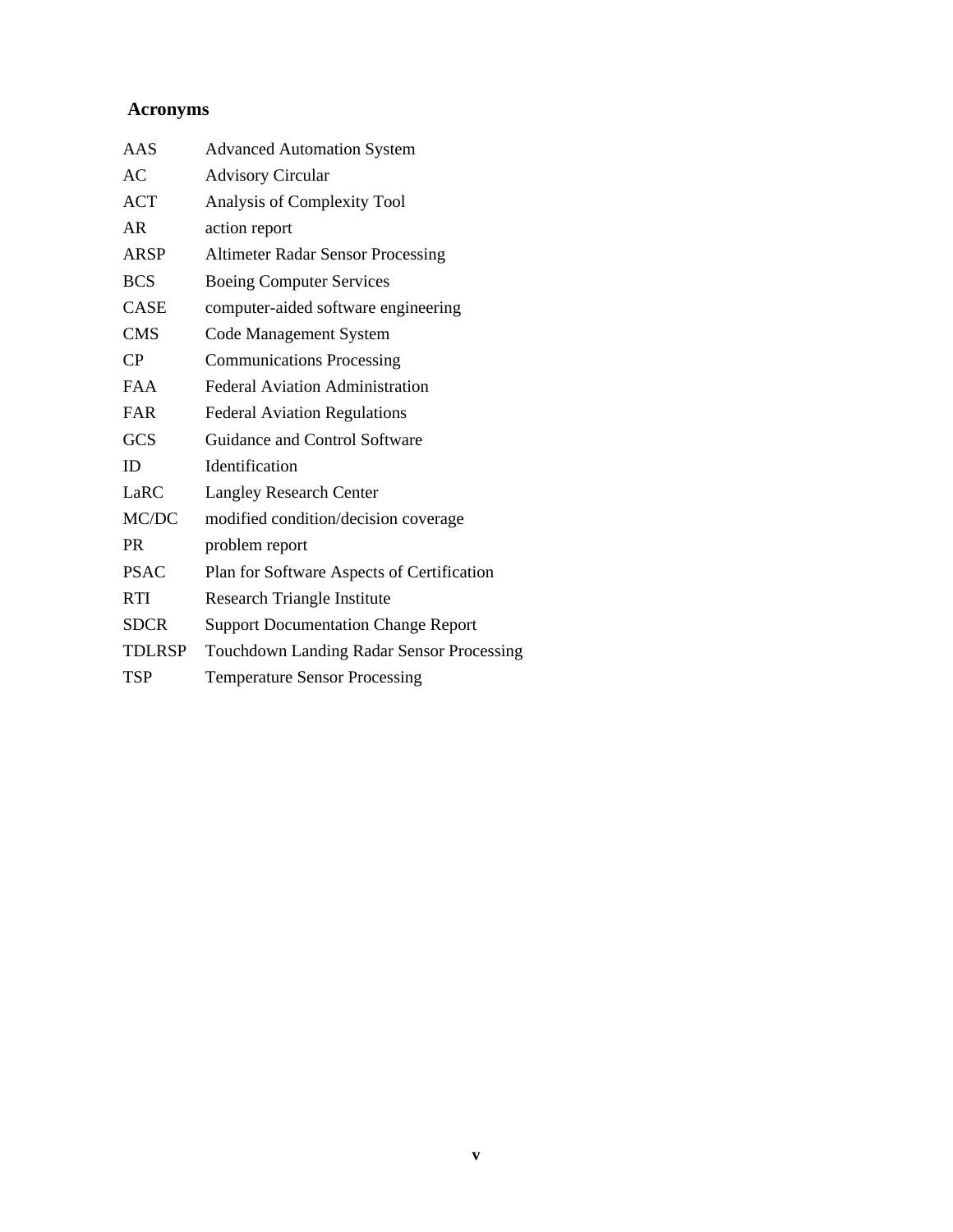#### **Abstract**

*Software is becoming increasingly significant in today's critical avionics systems. To achieve safe, reliable software, government regulatory agencies such as the Federal Aviation Administration (FAA) and the Department of Defense mandate the use of certain software development methods. However, little scientific evidence exists to show a correlation between software development methods and product quality. Given this lack of evidence, a series of experiments has been conducted to understand why and how software fails. The Guidance and Control Software (GCS) project is the latest in this series. The GCS project is a case study of the Requirements and Technical Concepts for Aviation RTCA/DO-178B guidelines, Software Considerations in Airborne Systems and Equipment Certification. All civil transport airframe and equipment vendors are expected to comply with these guidelines in building systems to be certified by the FAA for use in commercial aircraft. For the case study, two implementations of a guidance and control application were developed to comply with the DO-178B guidelines for Level A (critical) software. The development included the requirements, design, coding, verification, configuration management, and quality assurance processes. This paper discusses the details of the GCS project and presents the results of the case study.*

#### **1. Introduction**

The replacement of individual gauges and boxes with electronic flight instrument systems began in the late 1970's and the mid-1980's on such aircraft as the Boeing 757/767 and 737-300/400, the Airbus A310, and the McDonnell Douglas MD-80. The potential effects of these electronic flight instrument systems have been compared with those of the jet engine (ref. 1). Software has accompanied the use of electronic systems and has become increasingly important in today's avionics systems, especially in critical tasks that require a high level of reliability and safety. According to Mellor (ref. 2), the amount of software used in modern commercial transport aircraft doubles approximately every 2 years. For example, the Airbus A310 has approximately 5 megabytes, the A320 has approximately 10 megabytes, and the A340 has approximately 20 megabytes of software on board (ref. 1).

As an example of the crucial role that software plays in the aircraft industry today, consider the July 2, 1994, crash of a USAir DC-9 attempting to land at Charlotte, North Carolina, which killed 37 people. As a result of the investigation of that crash, the Federal Aviation Administration (FAA) determined that a software design feature in the wind-shear detection system delayed the detection of wind shear when the wing flaps of the aircraft were in transition. The FAA issued Airworthiness Directive 96-02-06 (ref. 3), which called for the replacement of the software in that wind-shear detection system on over 1600 aircraft. The directive to change the software applies to a large number of commercial transport aircraft, including the Boeing 727, 737, and 747; the McDonnell Douglas DC-8 and DC-9 series, MD-88, and MD-11 and MD-90-30 series; the Lockheed L-1011-385 series; the Fokker F28 Mark 1000, 2000, 3000, and 4000 series; and the British Aerospace Avro 146-RJ series.

In addition to the safety and reliability issues that are obvious in discussing life-critical systems, the cost involved in software development is an integral issue. According to an article in *BYTE* magazine, "each line of the space shuttle's flight-control software costs NASA contractor Loral about \$1000, or ten times more than for typical commercial software" (ref. 4). The much anticipated Advanced Automation System (AAS) that is to replace the FAA's antiquated air-traffic control system is reportedly costing between \$700 and \$900 per line of code (ref. 5). In addition to the development costs, the costs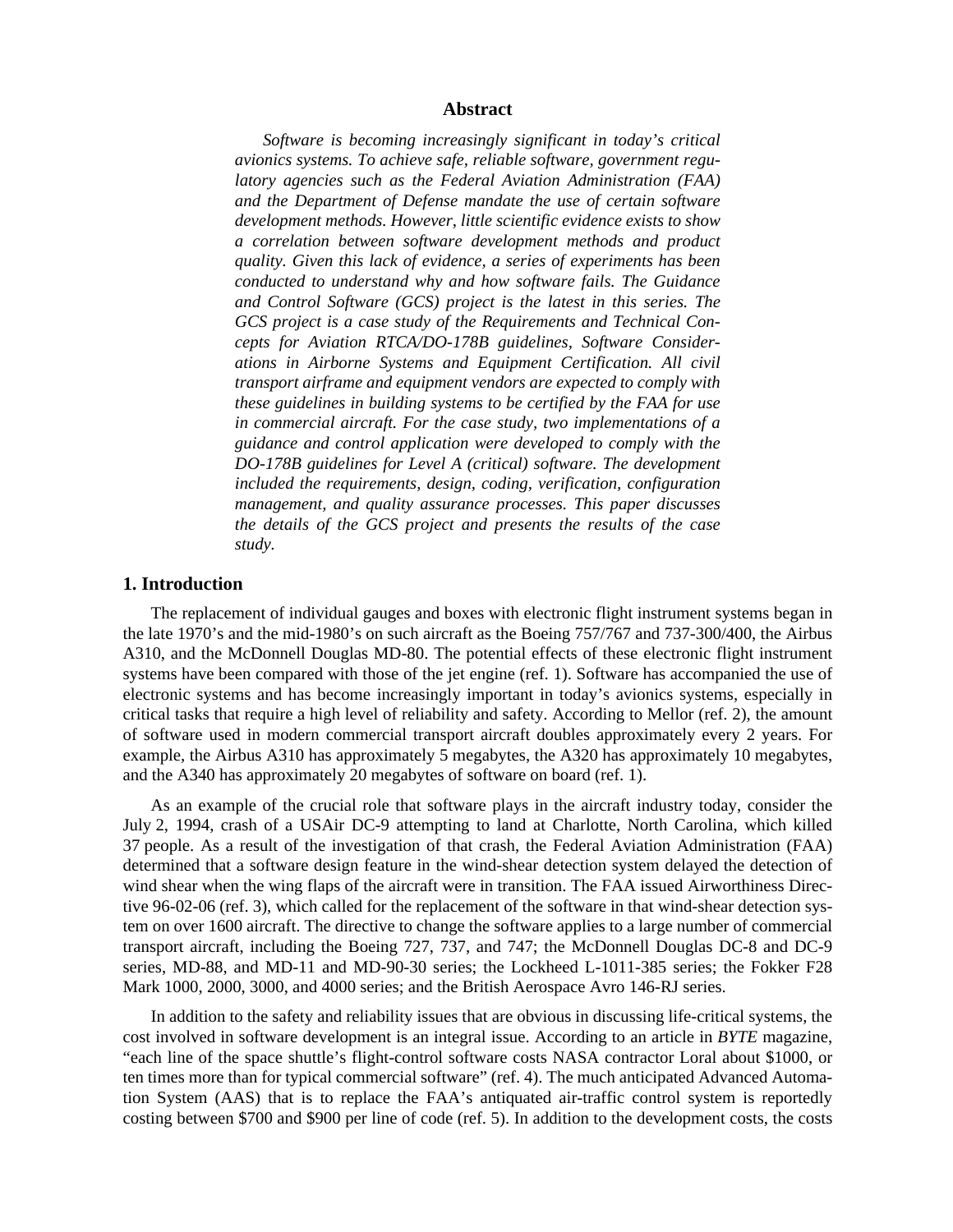of maintenance (e.g., updates, enhancements, corrections, and adaptations to external interfaces) can rival the cost of the initial development. As an example of maintenance cost, the software modification for the wind-shear detection system initially was estimated at about \$600 per aircraft, or approximately \$1 million.

To confront the growing complexity and quantity of software used in commercial avionics systems (and systems in general), government regulatory agencies such as the FAA and the Department of Defense have mandated the use of certain software development processes and techniques. However, no software engineering method (or combination of methods) has been shown to consistently produce reliable, safe software. In fact, little quantitative evidence exists to show a direct correlation of software development method to product quality. Software verification is the subject of considerable controversy. No general agreement has been reached on the best way to proceed or on the effectiveness of various methods (refs. 6 and 7). Simply put, the knowledge base for engineering software has not reached maturity.

A clear understanding of the entire software development process is essential in defining those methods that may successfully produce quality software. In an effort to increase our understanding of this process, Langley Research Center (LaRC) conducted a series of experiments to generate data to characterize the software failure process (ref. 8). With an increased understanding of the failure process, improved methods for producing reliable software and for assessing reliability can be developed. This paper discusses a project in which the effectiveness of software development methods was examined. The project involved both the development of a framework for conducting scientific experiments and the evaluation of that framework through a case study that involves software guidelines used by the FAA.

This paper is organized as follows. Section 2 provides background information on software engineering experiments, in particular, those conducted at LaRC. Section 3 describes a general framework established to conduct small-scale experiments, and section 4 describes the case study used to test this framework. The analysis of the data from the case study is given in section 5. A project summary and lessons learned are presented in section 6.

#### **2. Background**

Computer software allows us to build systems that otherwise would be impossible and provides the potential for great economic gain (ref. 9). The logical constructs of software provide the capability to express extremely complex systems. In fact, computer programs are ranked among the most complex products ever devised by humankind (ref. 6). From the complexity comes the difficulty of enumerating, much less understanding, all possible states of the program, and from that comes unreliability (ref. 10). Identifying unusual or rare conditions is particularly problematic. If a software error exists in a critical system, the cost can be human life (ref. 11).

Although no commercial airline crashes have been directly attributed to software failure, several examples of software errors can be noted that have contributed to the loss of life. One of the earliest examples is the software glitch in the Theratronic International Therac-25, a computer-controlled radiation therapy machine, which caused lethal doses of radiation to be administered to two cancer patients in 1986 (ref. 12). In 1991, during the Gulf War, the Patriot missile defense system failed to intercept an Iraqi Scud missile, resulting in the loss of the lives of 28 American soldiers. Within the Patriot system, a software fault allowed error to accumulate in the calculations that were used to track the missile. Without this fault, the Patriot system might have intercepted the Scud missile (ref. 13). Incidents involving computer systems have become so prevalent that Peter Neumann keeps records of the risks associated with computers and software in a series of monthly articles called "Risks to the Public," which is published on a monthly basis in *Software Engineering Notes* (ref. 14).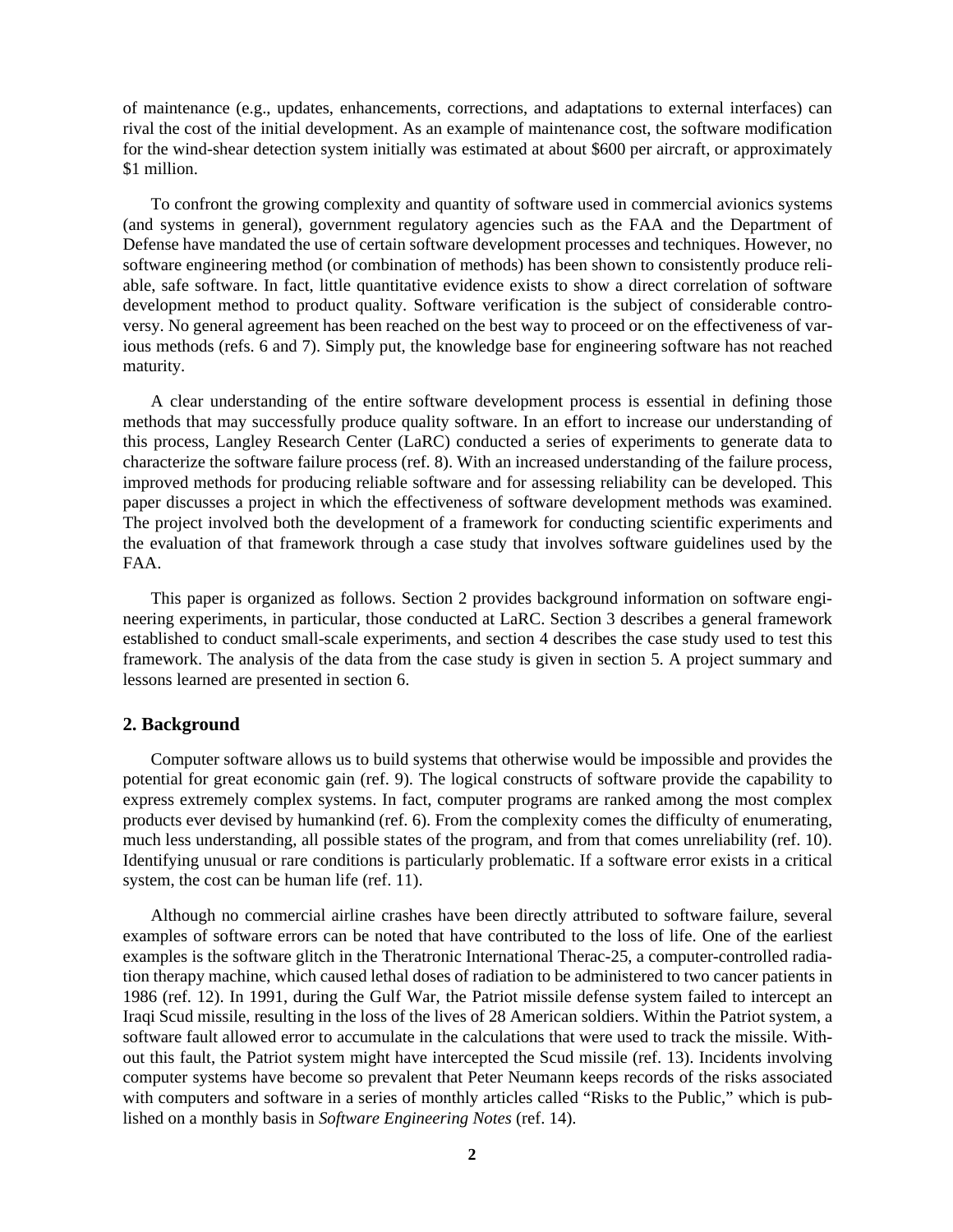Although some members of the software engineering community are quick to announce the latest breakthrough in software engineering technology based on individual success stories, many researchers concur that computer science, especially the software side, needs an epistemological foundation to separate the general from the accidental results (refs. 5 and 15). According to Wiener (ref. 13), "we need to codify standard practices for software engineering—just as soon as we discover what they should be. Regulations uninformed by evidence, however, can make matters worse." Clearly, scientific experimentation is needed to supply the empirical evidence for evaluating software engineering methods.

Although many experiments in software engineering have been undertaken (refs. 16–20), "measurement and experimentation have generally played at best a minor role in computer science and software engineering. It costs a lot of money and effort to do controlled experiments, and that is too high a price for most researchers equipped to do such studies, especially in the world of large-scale software" (ref. 6). Furthermore, most significant software engineering experiments use students in a university setting with relatively small problems and without requiring compliance with any software development standards. The university environment provides a relatively inexpensive and "captive" labor force (in the sense that a student's grade might be directly affected by his participation in the experiment). In the real world, however, labor is expensive, software projects last longer than a 16-week semester, personnel turn over, and real-world problems are quite large and complex.

Software engineering experiments have been conducted over the past 20 years at LaRC with a focus on generating significant quantities of software failure data through controlled experimentation. The Software Error Studies program at LaRC started with a series of studies conducted by the Aerospace Corporation to define software reliability measures and to study existing software error data from a multisensor tracking system and operational avionics systems (refs. 21–23). These initial studies demonstrated clearly that obtaining significant amounts of software error data from fielded systems was difficult at best. These initial studies served as the motivation for conducting experiments to gather software error data representative of a real-world development process.

Following the effort by Aerospace Corporation, Boeing Computer Services (BCS) and the Research Triangle Institute (RTI) conducted several software studies with different applications, including missile tracking, launch interception, spline function interpolation, Earth satellite calculation, and pitch axis control (refs. 24–28). The development process used in these studies generally involved a number of programmers (i.e., *n*) who independently coded the applications from a given specification of the problem to effectively yield a sample of size *n*. In these experiments, no specific development standards or life-cycle models were followed. Because the problems were relatively small and simple, the versions were compared to a "gold" (or error free) version of the program to obtain information on software errors.

Although these applications were small and the development process was crude (relative to the process required for obtaining certification on critical software), these early experiments yielded some interesting results (ref. 8). The BCS and RTI studies showed widely varying error rates for faults, that is, evidence that all faults were not equally likely to produce an error. These studies also provided evidence of fault interaction. Fault interaction occurs when "the failure behavior of a program is affected by the presence or absence of two or more faults which either conceal each other . . . or together cause errors when alone they would not . . ." (ref. 8). The failure rates of the different programs also appeared to follow a log-linear trend with respect to the number of faults corrected.

The next project in the Software Error Studies program attempted to build on the data-collection methods used in the earlier experiments and to address some concerns from the previous experiments. To address realism issues about the software application and development process, a guidance and control application based on the control of the Viking lander during its terminal descent trajectory was selected, and the Requirements and Technical Concepts for Aviation RTCA/DO-178B guidelines, *Software Considerations in Airborne Systems and Equipment Certification* (ref. 29), were selected as the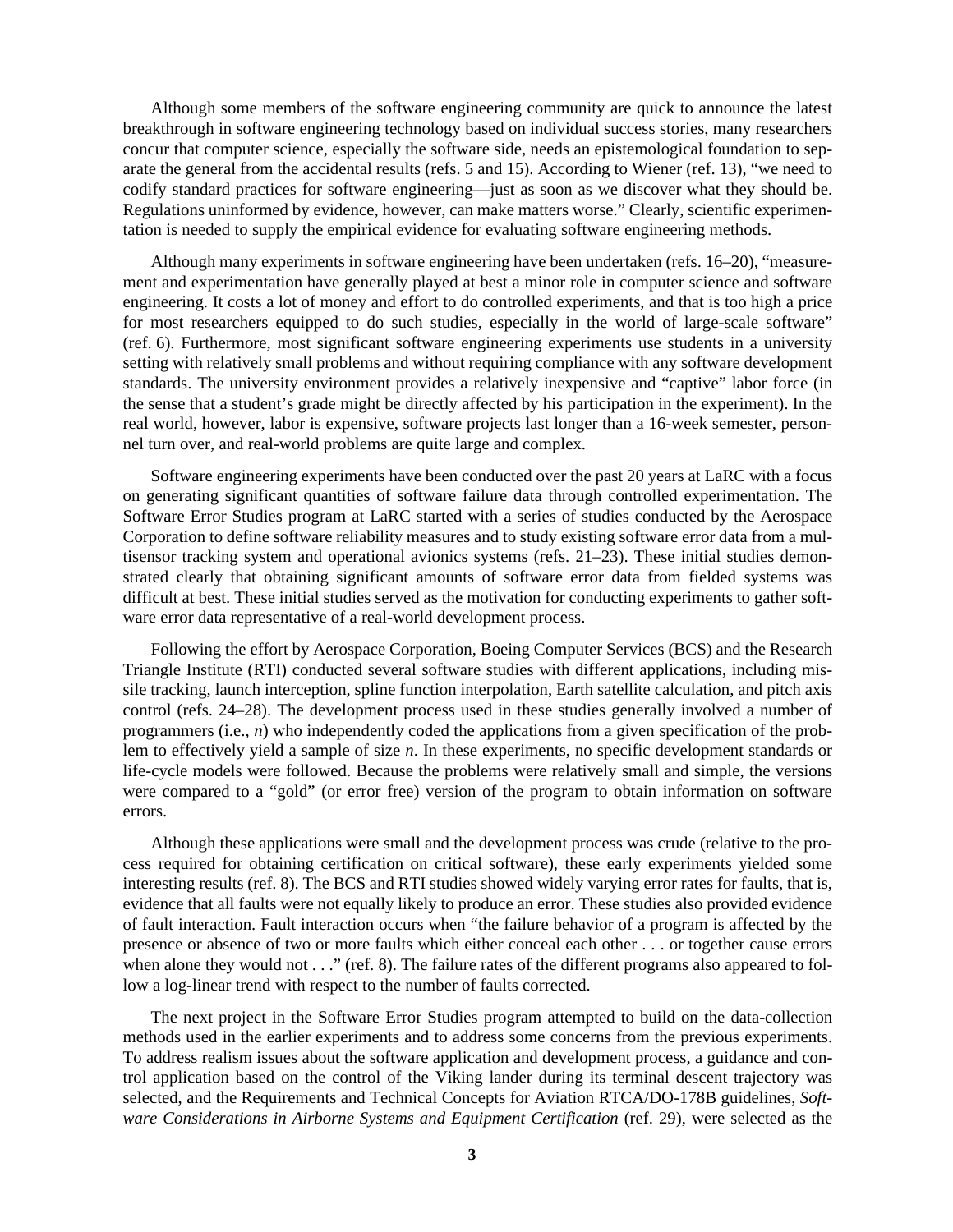standard. All civil transport airframe and equipment vendors are expected to comply with these guidelines in building systems certified by the FAA for use in commercial aircraft.

As the Guidance and Control Software (GCS) project evolved, two primary objectives were established: to develop a controlled environment for conducting scientific experiments in software engineering and to conduct a case study using the DO-178B guidelines to evaluate the effectiveness of the controlled environment. (The original intent of the GCS project was to conduct an experiment by using multiple implementations of the GCS. However, as the project progressed, it became clear that a true experiment was not possible with the resources available. Consequently, a more reasonable case study became the focus of the project.)

#### **3. Experiment Framework**

According to Hamlet (ref. 30), proper operation of a software product is the fundamental measure of quality, that is, "quality software does not fail." Software failure data are clearly important to characterizing software quality. However, little time has typically been devoted to collecting failure data. At best, failure data might include the number of faults identified during the development activities or a classification of faults (according to schemes for categorizing functionality, severity, or other characteristics). Failure data from the actual operation of the software are rarely available. From a statistical perspective, failure data collected during a single operational run represent a single replicate of failure data. By using a variety of statistical reliability models, researchers can make some crude estimates of the reliability of the final software product based on the number of faults that has been removed. Although the determination of the reliability of a software product is interesting research, here we are interested in understanding the effects of software engineering methods on software quality.

A single replicate of software failure data does not provide enough information to make statistical inferences regarding effectiveness of a development method. The original Nagel and Skrivan experiments (ref. 24) established a concept called "repetitive runs" to collect sets of software failure data in a controlled environment so that statistical inferences could be made. In the repetitive run approach, a software implementation (or program) is developed from a specification of the requirements. In a single program run, an implementation is subjected to a series of test cases, and a record is kept of the successive interfailure times following the detection and correction of errors. By using a gold version of the program (i.e., a version that has been shown, usually over time, to be reliable) to generate the expected outcomes for the test cases, a large number of tests can be executed for a single run. Then, a run can be replicated by starting the testing process with the same initial program state and a new series of test cases. This approach can produce sufficient data to make statistical arguments regarding that single product.

This repetitive run concept can be applied to determine the effectiveness of a given development method (or set of methods) with some level of statistical confidence. For a given method, consider a sample (of size *n*) of software implementations in which each implementation has been developed with that particular method. The repetitive run approach can be used to examine the quality (especially reliability) of each element in the set to determine the effectiveness of that particular method. Unfortunately, finding such a set of software implementations in the real world is essentially impossible. Because software does not fail or wear out as hardware does, a single software implementation is typically developed for a given application. Consequently, evaluating the effectiveness of software engineering methods without actually developing multiple software products is difficult.

#### **3.1. Elements of Framework**

Experimentation in software engineering is notoriously difficult in part because the control of variables and environments can be quite daunting (ref. 31). In addition to selecting which software engineering method to study, one must also consider other factors that affect the response of the software to the treatment under study. In defining the development environment, the following factors should be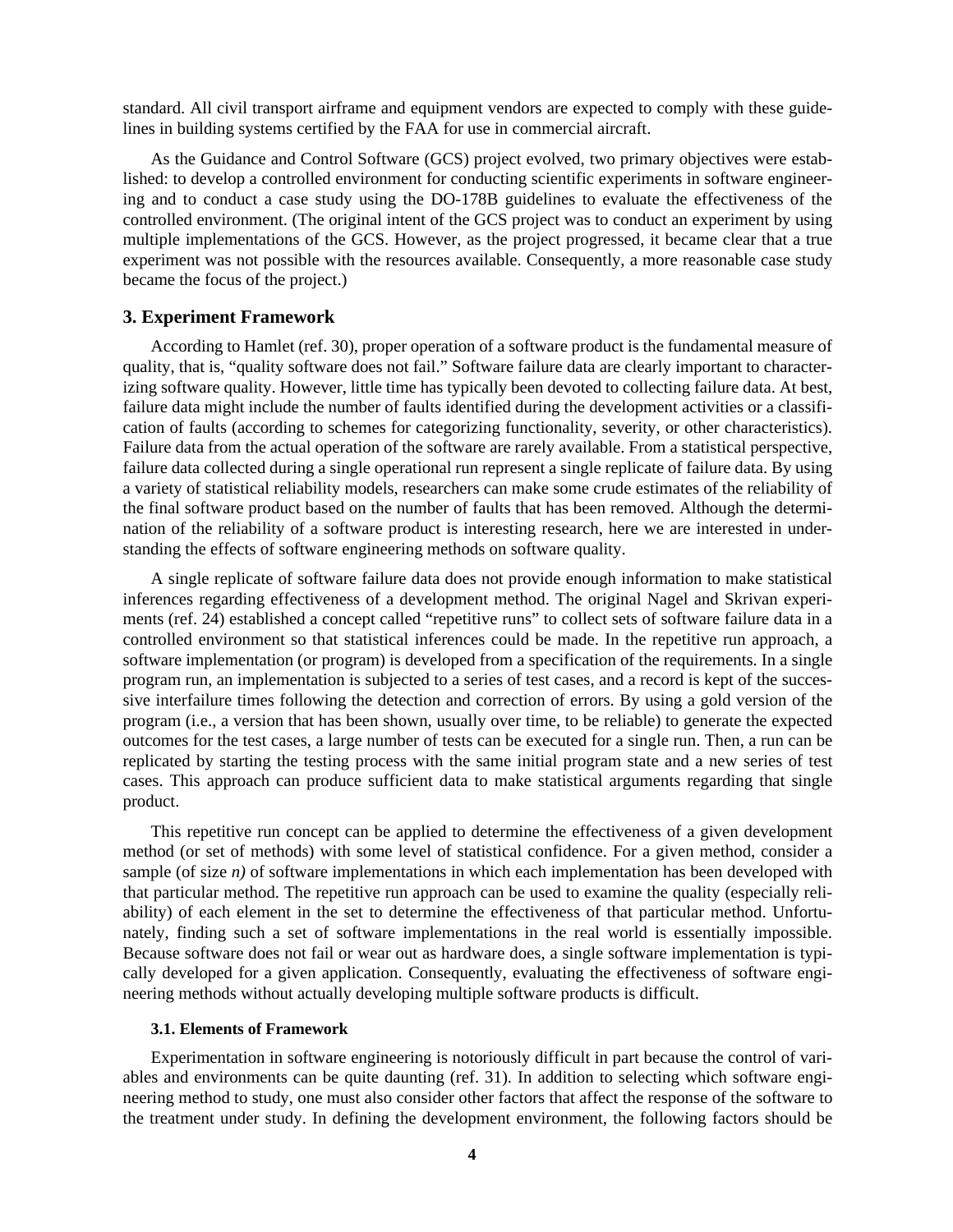included: life-cycle model, hardware platform, automated tools, programming language, and experience level of the project developers. The development environment should be controlled to the extent possible to ensure that any difference in measurement is attributable only to the difference in treatment. See Campbell and Stanley (ref. 32) for details on experiment design.

A significant part of the GCS project involved establishing a framework to provide software products to study scientifically. As mentioned above, the framework required an environment for developing and controlling multiple implementations of a given application. The framework also needed to allow for the capture of failure data during development and operation. The framework proposed for the GCS project consisted of three major elements: a software requirements document for a realistic guidance and control application, so that all software implementations were based on the same requirements; a software simulator to run the guidance and control software in a simulated operational environment; and a configuration management system, so that the change process could be controlled and all versions of the implementations could be captured.

Many experiments are comparative; that is, they measure and compare the responses of essentially analogous experimental units after the units have been subjected to some treatment. With this perspective, the requirements for the GCS provided the basis for developing analogous experimental units; the treatment was the application of software engineering methods; and the simulator provided the capability to collect software failure data (responses). The configuration management system captured and controlled the products of the development process.

The key to conducting the experiment was the repetitive run approach. As in all but the simplest problems, a gold version of the GCS was not available. The simulator enabled software failure data to be collected without an oracle or other expensive way to develop expected results. The simulator was designed to run one or more implementations (i.e., up to 28 implementations) of the GCS in a multitasking environment to collect data for comparison. A software failure was indicated when the results from multiple implementations did not agree.

The simulator and data-collection process were strongly dependent on the GCS application. The following sections provide an overview of the GCS application, the GCS simulator, and the configuration management system.

#### *3.1.1. GCS Application*

The software application is a guidance and control function necessary to complete the terminaldescent trajectory of a planetary lander vehicle. The original software requirements document for this application, referred to as the GCS specification, was reverse engineered by RTI from a simulation program used to study the probability of success of the NASA Viking Mission to Mars in the early seventies (ref. 33). The software requirements for the GCS focused on two primary needs: to provide guidance and engine control of the lander during its terminal phase of descent onto the planet's surface and to communicate sensory information regarding the vehicle and its descent to an orbiting platform. Figure 1 shows a sketch of the lander during the terminal phase of descent.

The lander includes a guidance package that contains sensors for obtaining information about the vehicle state and environment, a guidance and control computer, and actuators that provide the thrust necessary for maintaining a safe descent. The vehicle has three accelerometers (one for each body axis), one Doppler radar with four beams, one altimeter radar, two temperature sensors, three strapped-down gyroscopes, three opposing pairs of roll engines, three axial engines, one parachute release actuator, and a touchdown sensor. The vehicle has a hexagonal, boxlike shape with three legs and a surface-sensing rod that protrudes from its undersurface.

In general, the requirements for the planetary lander concern only the final descent to the planet's surface. Figure 2 shows the phases of the terminal-descent trajectory of the lander.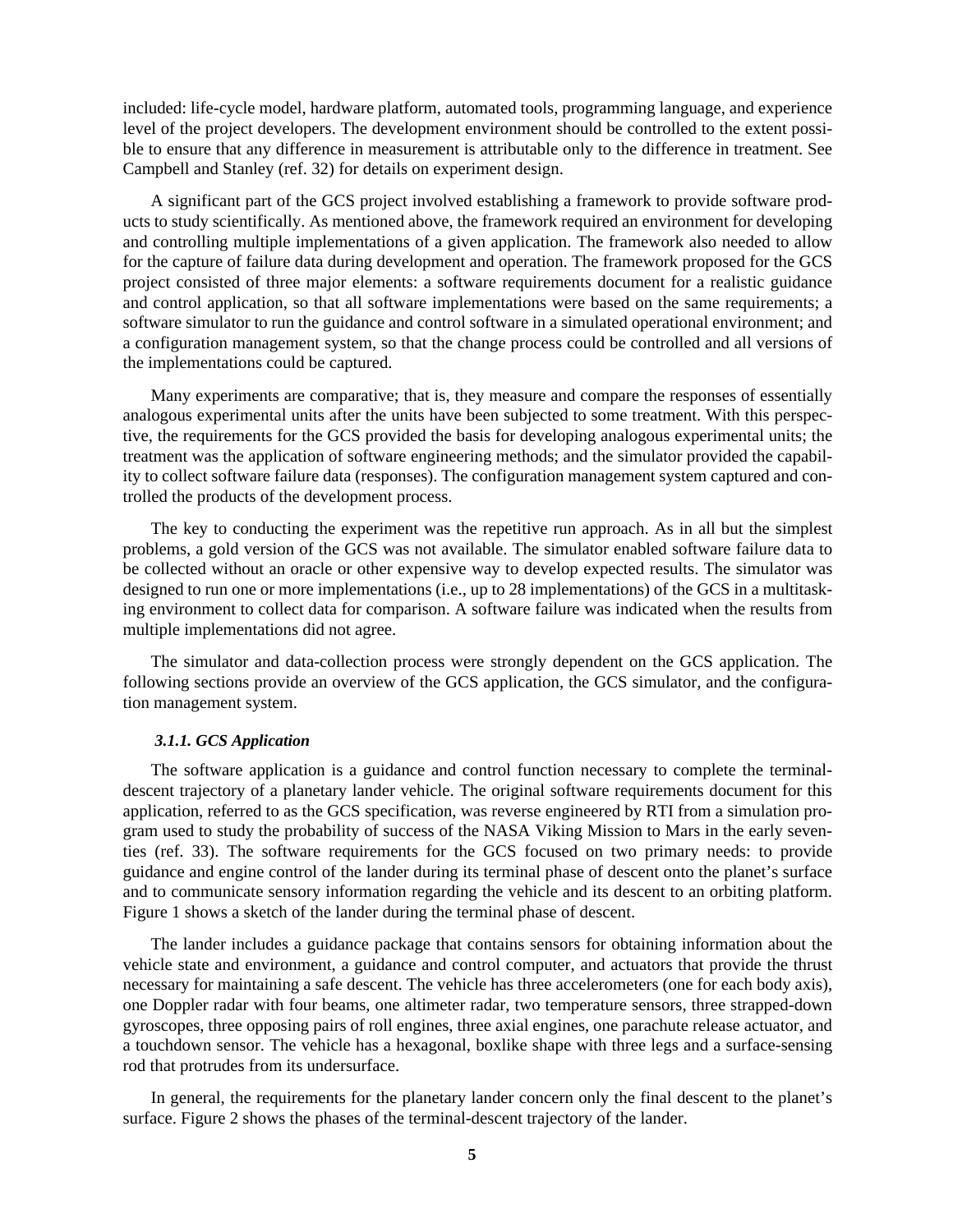

Figure 1. The Viking lander during descent.



Figure 2. Typical terminal-descent trajectory.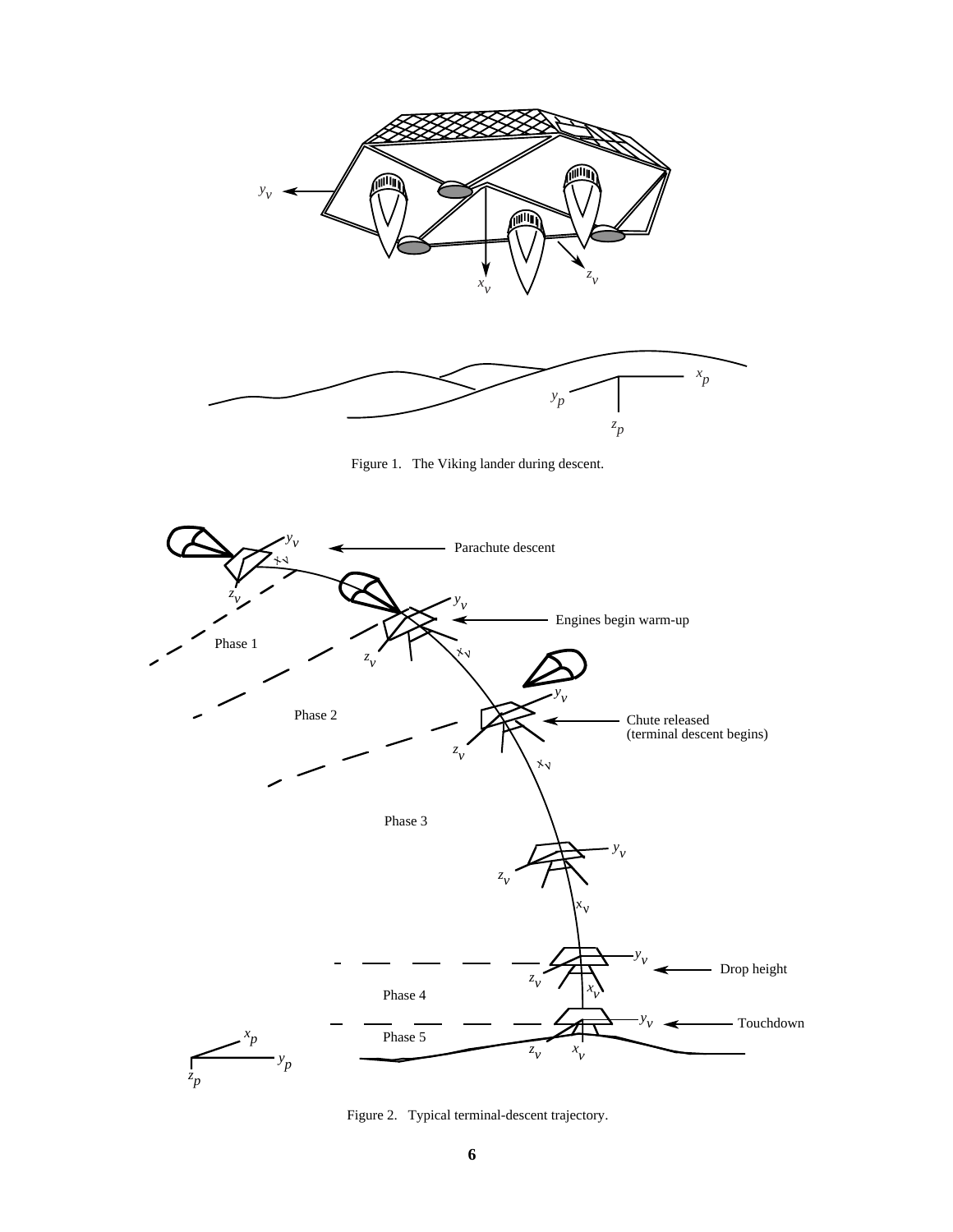After the lander drops from orbit, the software controls the engines until the vehicle reaches the surface of the planet. The initialization of the GCS activates the vehicle altitude sensor. When a predefined engine-ignition altitude is sensed by the altimeter radar, the GCS begins guidance and control of the lander. The axial and roll engines are ignited; while the axial engines are warming up, the parachute remains connected to the vehicle. During this engine warm-up phase, the aerodynamics of the parachute dictate the trajectory of the vehicle. Vehicle attitude is maintained by firing the engines in a throttleddown condition. After the main engines become hot, the parachute is released and the GCS initiates an attitude correction maneuver and then follows a controlled acceleration descent until a predetermined velocity-altitude contour is crossed. The GCS then attempts to maintain the descent of the lander along this contour. The lander descends along this contour until a predefined engine shut-off altitude is reached or touchdown is sensed. After all engines are shut off, the lander free-falls to the surface.

The RTI engineers used a version of the Structured Analysis for Real-Time System Specification technique by Hatley and Pirbhai (ref. 34) to produce the original GCS specification. In general, this method is based on a hierarchical approach to defining functional modules and associated data and control flows. The computer-aided software engineering (CASE) tool by Cadre Technology, called Teamwork (ref. 35)*,* was also used to refine some of the data and control flow diagrams in the GCS specification.

The structured analysis method was used to decompose the software requirements into 11 major functions called functional units (or process specifications in the terminology of Hatley and Pirbhai (ref. 34)). These functional units were combined to form three subframes, and the three subframes made up a single frame, as show in figure 3.

Approximately 2000 frame iterations were required to complete a single terminal-descent trajectory. Given the control laws specified in the software requirements, the probability that the vehicle would safely land on the planet's surface had to be at least 0.95; that is, given a large number of simulated trajectories, the vehicle should have a 95-percent chance of successfully landing (as opposed to crashing) on the planet's surface. For the original Viking lander, the choice of guidance and control design was based on a statistical approach. Each individual requirement (e.g., successful landing) had to have a probability of at least 0.99. The probabilities were established in terms of technical feasibility, cost, and risk, based on the best available pre-Viking data about Mars (ref. 33). The control laws here were simplified somewhat in comparison with the original Viking control laws for terminal descent; thus, we accepted a slightly smaller probability of success. This criterion for successful landing was

| Frame                                                                                                                                                                                          |                                  |                                                                                                                      |  |  |
|------------------------------------------------------------------------------------------------------------------------------------------------------------------------------------------------|----------------------------------|----------------------------------------------------------------------------------------------------------------------|--|--|
| <b>Sensor Processing</b><br>Subframe                                                                                                                                                           | Guidance Processing<br>Subframe  | Control-Law Processing<br>Subframe                                                                                   |  |  |
| Accelerometer Sensor Processing                                                                                                                                                                | Guidance Processing              | Axial Engine Control-Law<br>Processing                                                                               |  |  |
| Altimeter Radar Sensor Processing<br><b>Temperature Sensor Processing</b><br>Gyroscope Sensor Processing<br>Touchdown Landing Radar Sensor<br>Processing<br><b>Touchdown Sensor Processing</b> | <b>Communications Processing</b> | Roll Engine Control-Law<br>Processing<br>Chute Release Control-Law<br>Processing<br><b>Communications Processing</b> |  |  |
| <b>Communications Processing</b>                                                                                                                                                               |                                  |                                                                                                                      |  |  |

Figure 3. Frame, subframe, and functional units.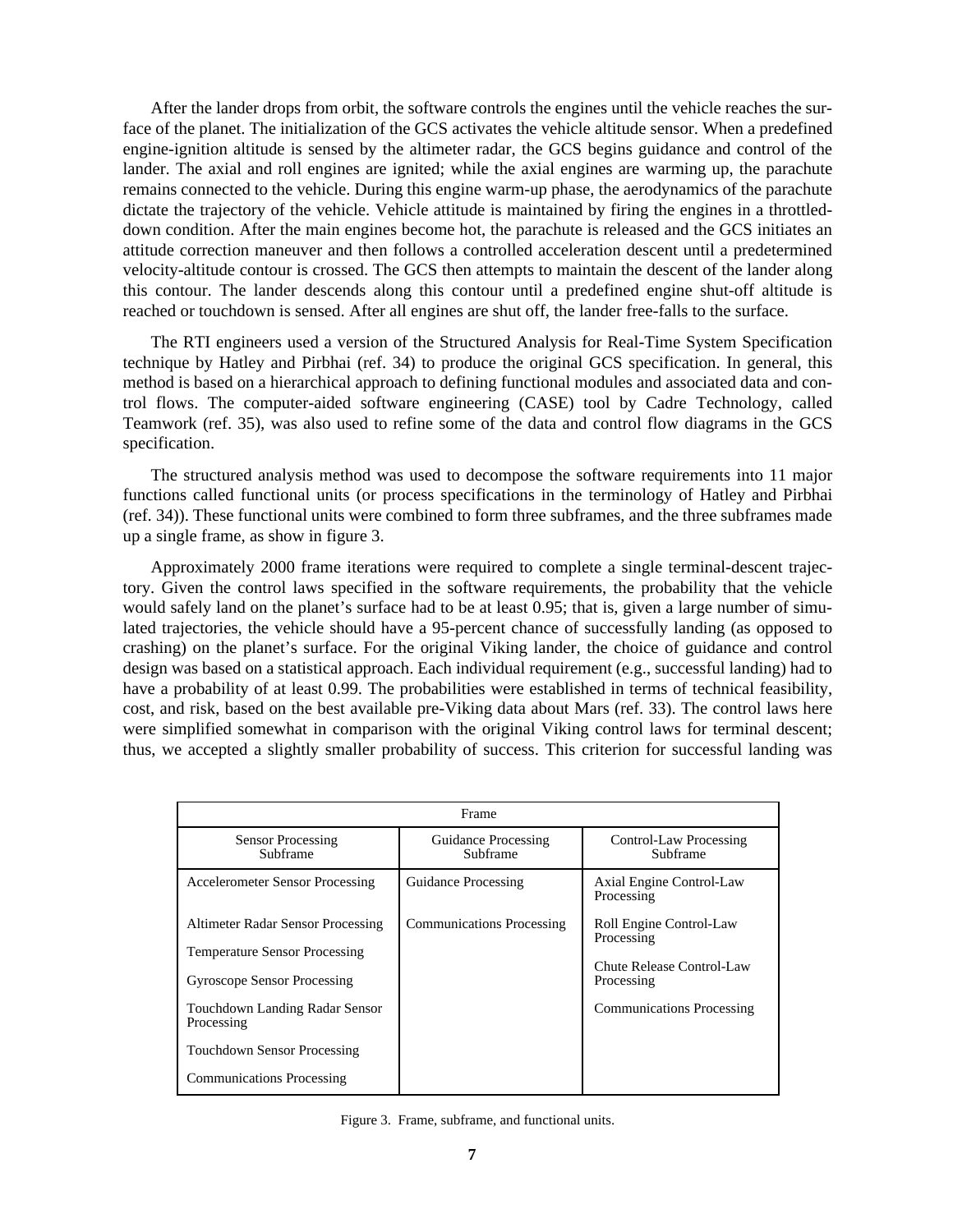based on the velocity and attitude at impact and is defined in the GCS simulator. No system-level requirements were available for this application; consequently, no means for tracing the software highlevel requirements to the system requirements was available to ensure that all requirements were met. RTI did perform some review of requirements for accuracy, consistency, and verifiability. Version 2.2 of the GCS specification was the first version to be placed under configuration control and constituted the base version of the software requirements for the experiment framework.

#### *3.1.2. GCS Simulator*

Each GCS implementation (i.e., code that fulfills the requirements given in the GCS specification) is run in conjunction with a software simulator, which imitates the hardware of the planetary lander to mimic one terminal descent of the lander. The simulator, represented by the large box in figure 4, provides sensor input, based on an expected usage distribution in the operational environment, to the GCS implementation. The GCS implementation initiates the sensor processing, guidance processing, and control-law processing in sequence. At the end of each subframe, data are provided to the simulator to be checked for range violations. At the end of the control-law processing subframe, the simulator performs response modeling for the guidance and control function and formulates new sensor values for the next frame.

A GCS implementation may contain errors that cannot be identified by evaluating only the predefined limits and the final outcome. An obvious example is the computation of an incorrect communication packet. Because the communication packet does not impact the guidance and control function and would not be subject to a limit check, the lander could still land safely; thus, the error would not be identified. The simulator's capability to run multiple implementations in a back-to-back configuration provides a means for identifying these interim failures (or failures that do not affect the final result). In general, given *n* GCS implementations (all developed to the same requirements document with  $n \le 28$ ), the back-to-back testing would proceed as follows:

• Start all *n* implementations with the same input data and allow each implementation to compute the sensor processing in parallel



Figure 4. GCS simulator with single GCS implementation.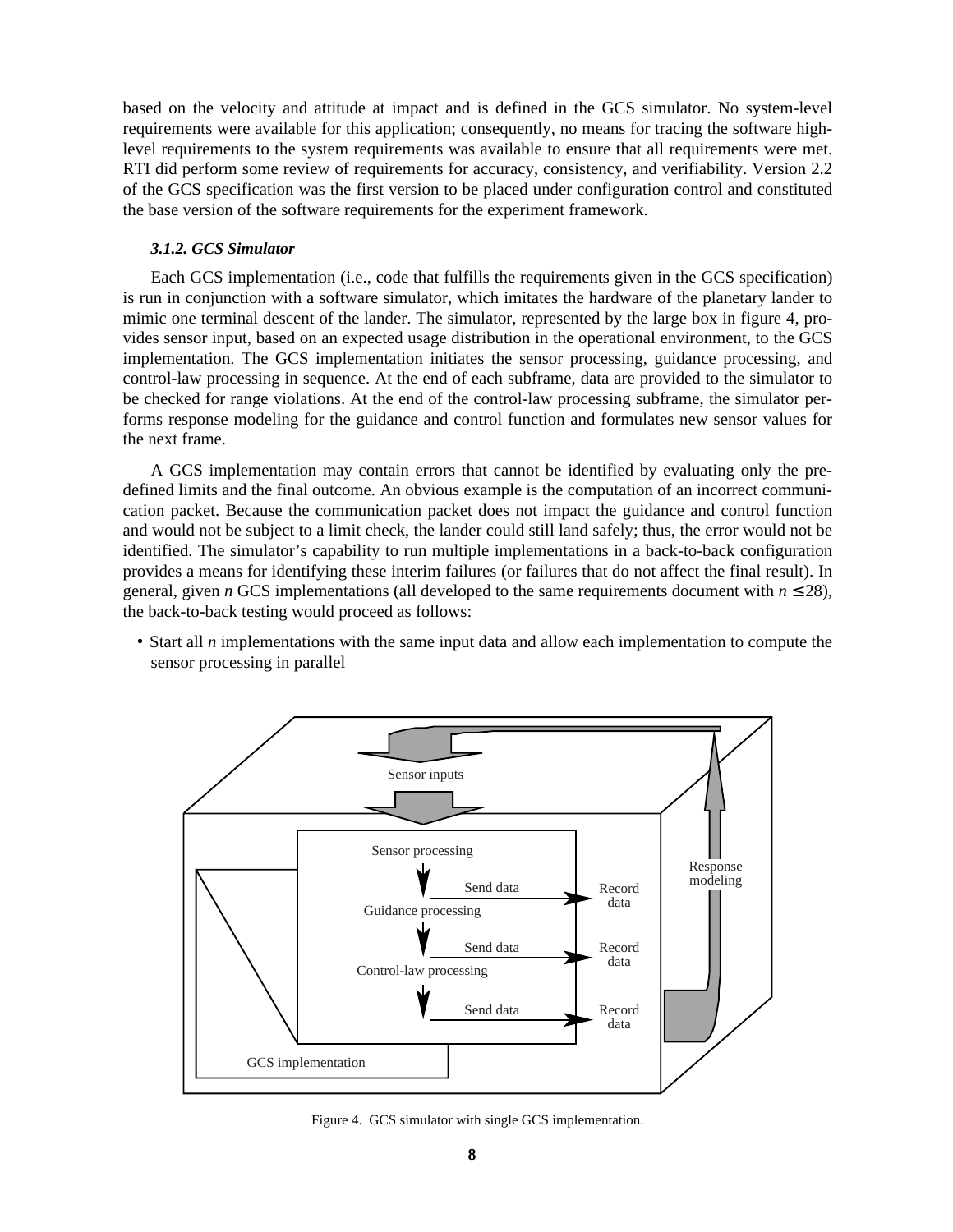- Compare the output from each implementation at the end of the sensor processing subframe and record data on any differences or range violations
- Continue through all subframes (checking output at the end of each subframe) until the terminal descent is completed
- Record the landing status for each implementation

An implicit assumption exists with back-to-back testing: when the output is not the same (but is within a given tolerance for "real" data), an error exists. By examining the data from each different result, a set of failure data for each implementation can be identified. These data can be used to characterize the quality of each implementation.

The simulator was implemented on a Digital MicroVAX 3800 computer system with the VAX/VMS V5.5-2HW operating system. To aid the development and testing of the simulator, a prototype GCS implementation called Venus was produced. However, Venus was not developed in compliance with any particular software standard. Although Venus was used extensively to test the simulator and to identify problems in the GCS specification, this prototype was not considered a gold version.

#### *3.1.3. Configuration Management System*

A configuration management system is a tool for tracking and controlling the products from all phases of the software development cycle. A good configuration management system is also critical to the experiment framework. The software configuration management process is responsible for providing: a defined and controlled configuration of the software throughout the software life cycle; the ability to consistently replicate a configuration item or to regenerate it if needed; and a known point for review, assessment of status, and control of change by establishing baselines for configuration items.

Within the framework, the configuration environment and activities provide for management of the life-cycle data to develop one GCS implementation and to provide a mechanism for preserving the independence of the life-cycle data for multiple implementations. The Code Management System (CMS) (ref. 36) provides the configuration management for electronic files for the testbed. The CMS is an online library system (located on the MicroVAX 3800 computer system) that tracks the software development process. The CMS library is a VMS directory that contains specially formatted files. The CMS stores files called elements in a library, tracks the changes made to these elements, and monitors access to the elements. An element may contain text, source code, object code, and test cases.

Effective configuration management and data collection mechanisms are essential for obtaining information on the software failure process. For each experiment, a configuration management plan should establish the methods to be used throughout the software life cycle for the software engineering methods under study. At a minimum, the configuration management plan should specify all configuration items and their native format. Each configuration item is placed in a unique CMS library. If an element in a CMS library needs to be modified, then this element must be reserved, changed, and replaced. The original version, or generation, of the element is called generation 1. After an element is reserved and replaced, the element becomes generation 2. All previous generations of any element are easily retrieved from CMS. For more information on CMS, see the CMS User's Guide (ref. 36).

With the CMS, all versions of the software products are preserved. During development activities for a software engineering method, all milestone versions can be saved in the CMS, along with information regarding faults that were identified and removed between versions. Because the various versions of a software product can be regenerated at any time, this configuration management system can serve as a general library of products for other experiments. The next section describes how the GCS development framework can be used in conducting experiments in software engineering.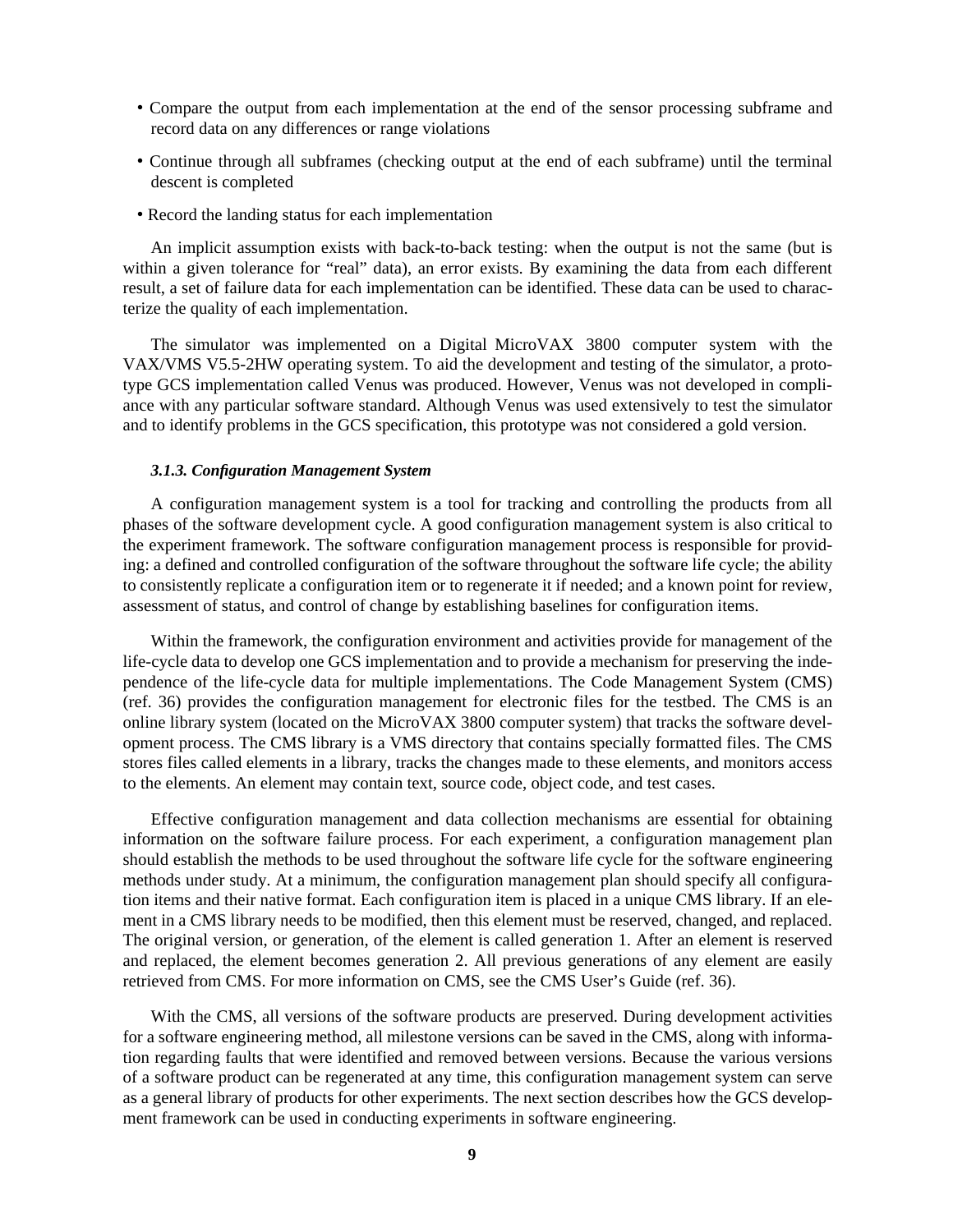#### **3.2. Experiment Approach**

One form of an experiment is the measurement or observation of responses to some treatment. The process of comparison, or the recording of differences in the responses to various treatments, is fundamental to the collection of scientific evidence. The ability of an experimenter to control the conditions of an experiment can determine the extent to which the differences in responses can be attributed to the treatments. In general, experiments consist of at least four phases: (1) definition, (2) planning, (3) execution, and (4) analysis. Control of the experimental conditions is a factor in phase 3. Although phases 1 and 2 are no different for software studies than for experiments in other fields, the significant costs that can be incurred in phase 3 have contributed to a lack of scientific experiments in software engineering.

The framework established with the GCS components (i.e., the requirements specification, the simulator for operational testing, and the configuration management system) was developed to facilitate experimental studies in software engineering. With the exception of dependence on the GCS application, the framework allows an experimenter complete flexibility in defining phases 1, 2, and 4. An experiment plan may call for the development of GCS implementations in accordance with some software engineering method of interest, or the experimenter may choose to use previously developed products that are stored in the CMS library.

A statistical hypothesis is central to an experiment design. A statistical hypothesis is simply a claim about an unknown attribute of a subject or population of interest. In phase 3, the hypothesis is tested by drawing a sample from the population of interest and making measurements or observations about the elements of the sample. According to Basili, Selby, and Hutchens (ref. 37), this type of software study is especially important "because we greatly need to improve our knowledge of how software is developed, the effect of various technologies, and what areas most need improvement" (ref. 38).

A variety of issues in software engineering are suitable for empirical studies. Pfleeger authored a series of articles that details aspects of experimental design and analysis in software engineering (ref. 38). Some questions that are suitable for analysis include

- If a particular development method is used, will the final product have a certain level of reliability?
- Does test method X detect more software errors than method Y?
- Does the choice of source-code language impact the quality of the code?

Consider the evaluation of the final product for a single software engineering method. One hypothesis of interest could be to determine whether the reliability of the final software product produced with this method is greater than 0.99. To test this hypothesis, multiple GCS implementations could be independently developed in which each implementation is passed through the sequence of activities prescribed by the given method. The final software versions could be tested in the simulator to gather additional failure data and estimates of reliability, which could be used to test the hypothesis. Comparative studies of two or more development methods could be accomplished in a similar manner. To demonstrate that effectiveness of the experiment framework, a pilot case study was conducted. The following section describes this study.

#### **4. DO-178B Case Study**

Because one of the goals of the GCS project was to understand how critical avionics software fails, critical software development in the commercial avionics industry was emulated for this case study. The GCS project is a software engineering case study of the DO-178B guidelines (ref. 29). As mentioned earlier, all civil transport airframe and equipment vendors are expected to comply with these guidelines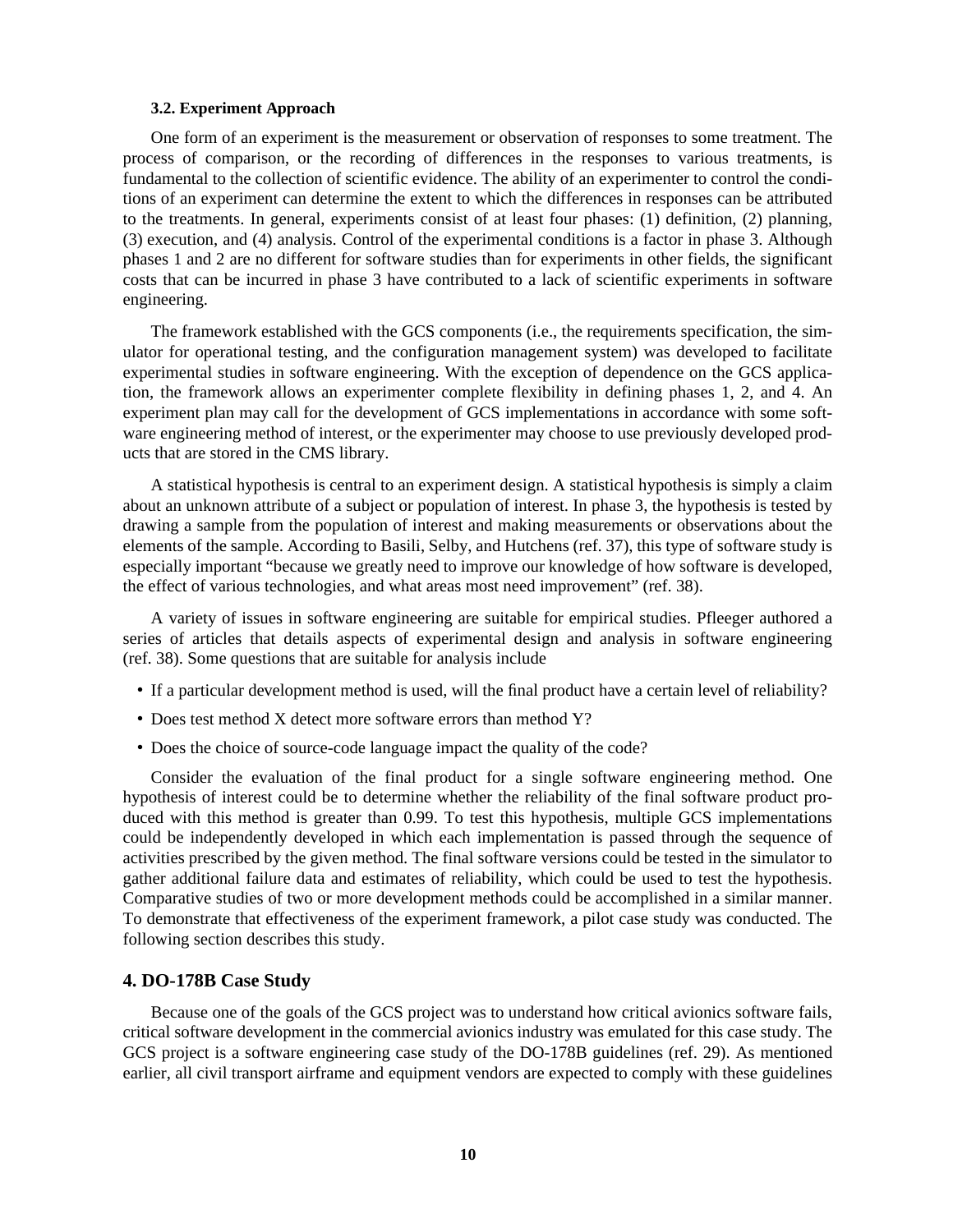in building systems for use in commercial aircraft. The following sections provide some background on the DO-178B guidelines and the case study.

#### **4.1. DO-178B Guidelines**

Before a new type of aircraft enters commercial operation, the FAA must issue an airworthiness type certificate to the manufacturer. In the United States, the Federal Aviation Regulations (FAR) govern the aircraft certification process. In particular, FAR 25 sets forth the airworthiness standards for civil transport aircraft, including all airborne systems. The FAA issues Advisory Circulars (AC's) in conjunction with the FAR to direct how a manufacturer may demonstrate compliance with the FAR. Although ultimately the manufacturer and the certificating authority must agree on the terms of certification, AC 20-115B states that a manufacturer may follow the DO-178B guidelines as a means for obtaining approval of digital computer software (ref. 39). Consequently, the DO-178B guidelines influence much of the software development for the commercial civil transport industry.

The purpose of the DO-178B document is "to provide guidelines for the production of software for airborne systems and equipment that performs its intended function with a level of confidence in safety that complies with airworthiness requirements" (ref. 29). The guidance is provided in terms of objectives for each software life-cycle process, where the level of rigor and the amount of life-cycle data are specified according to the level of criticality of the software functions. The DO-178B document defines five levels of criticality (i.e., Level A through Level E). At Level A, anomalous behavior of the software would result in a catastrophic failure condition for the aircraft. At Level E, anomalous behavior of the software would result in no effect on aircraft operational capability.

Because of the importance of the DO-178B guidelines in the development of critical software in the commercial avionics industry, the GCS experiment framework is tested here by developing GCS implementations in compliance with DO-178B. This study provides experience in developing software in accordance with an industry standard. The project was designed as a simple case study rather than an experiment with a statistical hypothesis. The basic concept for the project was to develop the GCS application in compliance with DO-178B and analyze the error data identified during the development process to investigate the quality of the final software products.

The case study involved two independent development teams. (The original project plan called for the independent development of three GCS implementations.) Each team consisted of a programmer and a verification analyst who were employed as professional software developers. The teams were assigned the names Mercury and Pluto; each team was tasked to develop a single GCS implementation from the GCS specification in compliance with the DO-178B guidelines. Each team had auxiliary support from management, software quality assurance, system analysis, and configuration management personnel to meet the objectives delineated in DO-178B.

Table 1 gives a general description of the responsibilities of six major personnel roles defined for the case study. The management, quality assurance, configuration management, and system analysis functions served both development teams. Because the two development teams were to proceed independently through the development processes, special constraints were placed on the level of communication that was allowed among the project participants. In particular, the programmers were not permitted to communicate with each other about their implementations, and the verification analysts were not permitted to discuss specific details about their implementations. Any changes made to the GCS specification during the project, regardless of origin, were broadcast to both development teams.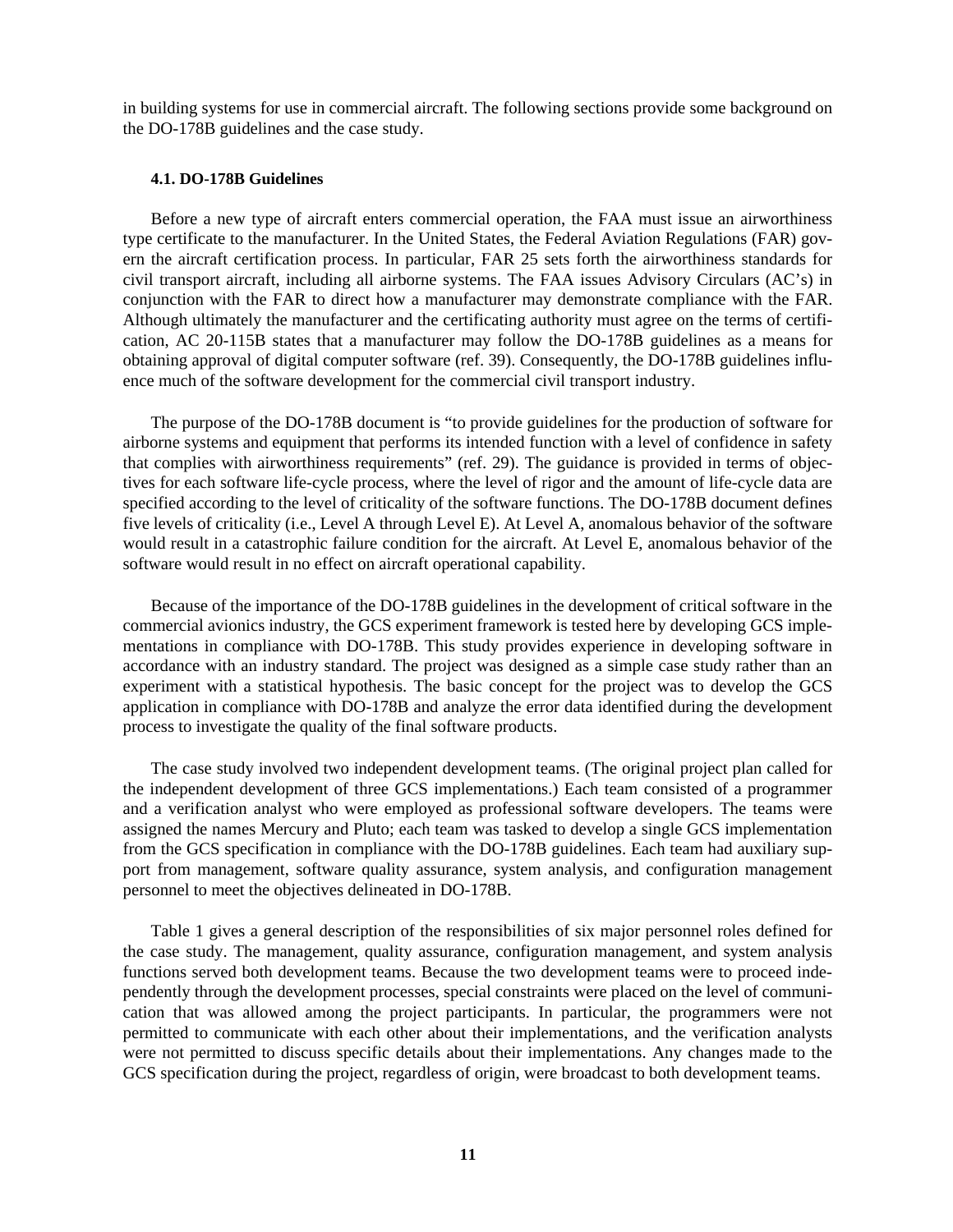|  | Table 1. GCS Project Personnel and Organization |  |  |
|--|-------------------------------------------------|--|--|
|  |                                                 |  |  |

| Project role                                    | Responsibility                                                                                                                                                                                                                                                 |
|-------------------------------------------------|----------------------------------------------------------------------------------------------------------------------------------------------------------------------------------------------------------------------------------------------------------------|
| Project leader                                  | Managed all activities of GCS project, including planning, technical direction, and coordination<br>with respect to all life-cycle processes; collected and analyzed data; and scheduled the major<br>milestones to meet goals of project.                     |
| Software quality<br>assurance<br>representative | Provided confidence that software life-cycle processes produced software that conformed to<br>requirements by ensuring that project activities were performed in compliance with DO-178B<br>and project standards, as defined in planning documents.           |
| Configuration manager                           | Provided configuration management of all life-cycle data (documentation, design, code, test<br>cases, and simulator) associated with development of GCS implementations in accordance with<br>DO-178B guidelines and project standards.                        |
| System analyst                                  | Provided expertise regarding software requirements for GCS (described in GCS specification) to<br>project participants and maintained the GCS specification in accordance with DO-178B guide-<br>lines and project standards.                                  |
| Programmers<br>(one for each team)              | Independently developed one implementation of GCS in accordance with GCS specification,<br>DO-178B guidelines, and Software Development Standards. Development included generation<br>of detailed design description, source code, and executable object code. |
| Verification analysts<br>(one for each team)    | Defined and conducted all verification activities associated with development of one GCS imple-<br>mentation in accordance with GCS specification, DO-178B guidelines, and Software Develop-<br>ment Standards.                                                |

#### **4.2. Life-Cycle Processes**

This section provides an overview of the life-cycle activities for each of the GCS implementations. The DO-178B guidelines define three types of software life-cycle processes: the software planning process, the software development processes, and the integral processes. In the software planning process, the software development processes and the integral processes are defined and coordinated. The software development processes involve identification of software requirements, the software design and coding, and integration; that is, the development processes directly result in the software product. Finally, the integral processes function throughout the software development processes to ensure integrity of the software products. The integral processes include the software verification, configuration management, and quality assurance processes.

During the course of a software life cycle, data are produced to manage and plan the life-cycle activities and to document the results of those activities. Life-cycle data, as defined in section 11.0 of DO-178B, are necessary to provide the FAA with evidence that the life-cycle activities comply with the guidelines. For the purposes of this case study, each development team was required to follow the same life-cycle development plan. The documents produced during the life-cycle activities for the Mercury and Pluto implementations of GCS are listed in table 2.

The following sections give a general overview of the life-cycle activities for the development of the GCS implementations.

#### *4.2.1. Software Planning Process*

The objective of the software planning process is to define the development and integral processes necessary to produce a software product that satisfies the given requirements (i.e., the GCS specification). Thus, the primary activity during this process was to document the plans for all activities in the life-cycle processes, including the flow and transition criteria; the development environment, including methods and tools to be used; and the development standards. Table 3 shows the objectives for the planning process based on the tables in annex A of DO-178B.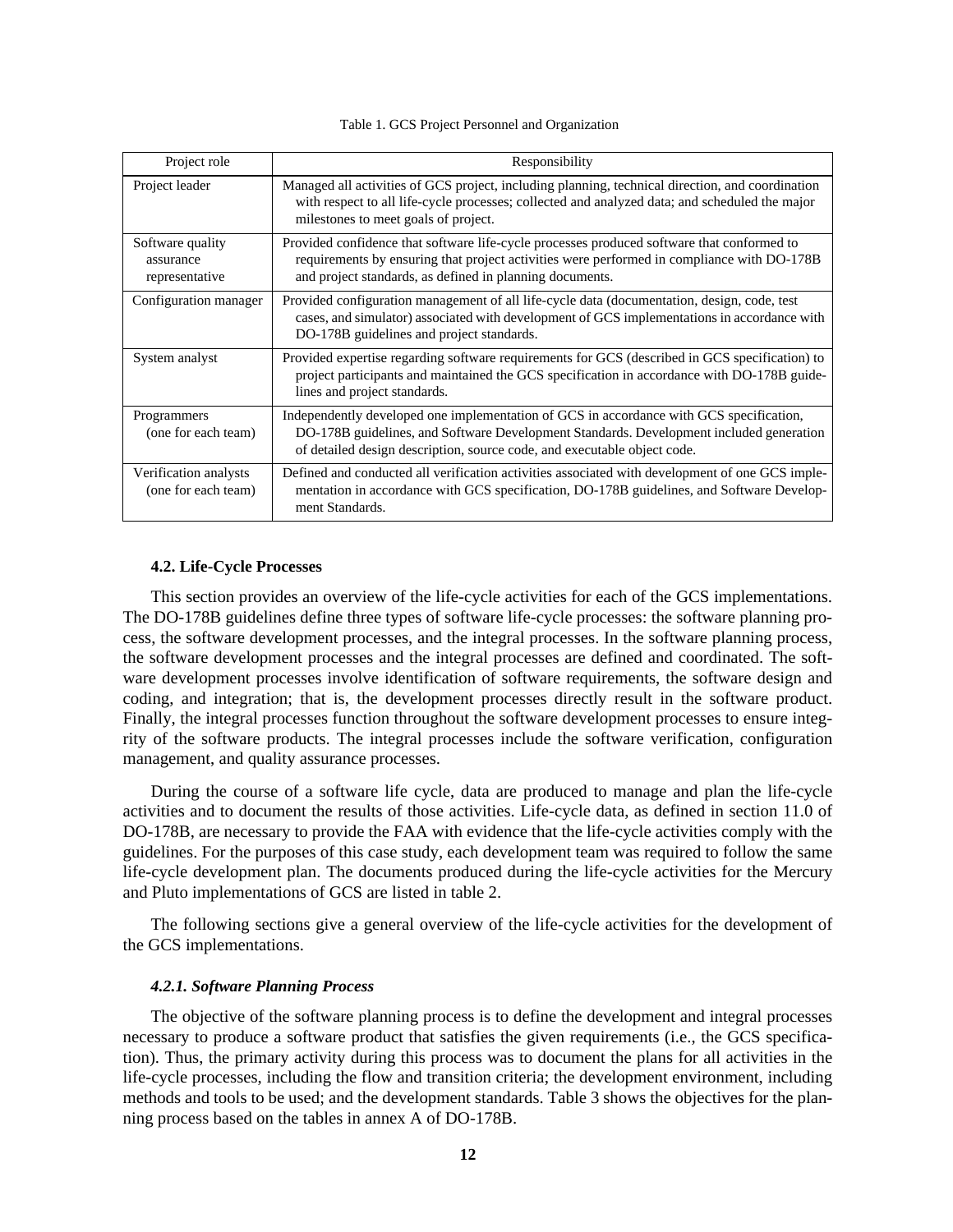| Software life-cycle<br>process   | Life-cycle data general to both<br>GCS implementations | Life-cycle data unique to each<br>implementation |
|----------------------------------|--------------------------------------------------------|--------------------------------------------------|
|                                  |                                                        |                                                  |
| Software planning and management | $\bullet$ PSAC                                         |                                                  |
|                                  | • Software development standards                       |                                                  |
|                                  | • Software configuration management plan               |                                                  |
|                                  | • Software quality assurance plan                      |                                                  |
|                                  | · Software verification plan                           |                                                  |
|                                  | • Software accomplishment summary                      |                                                  |
| Development:                     |                                                        |                                                  |
| Software requirements            | • GCS specification (part of experiment)<br>framework) |                                                  |
| Software design                  |                                                        | • Design description                             |
| Software coding                  |                                                        | • Source code                                    |
|                                  |                                                        |                                                  |
| Integration                      |                                                        | • Executable object code                         |
| Integral:<br>Verification        |                                                        |                                                  |
|                                  | • Software verification cases and procedures           | • Software verification results                  |
|                                  | (includes requirements-based test cases)               | (includes structure-based test)<br>cases)        |
| Configuration management         | • Software configuration index                         | $\bullet$ PR's                                   |
|                                  | • Software configuration management records            |                                                  |
|                                  | • Support documentation change reports                 |                                                  |
| <b>Ouality assurance</b>         | • Software quality assurance records                   |                                                  |

#### Table 2. Life-Cycle Data for GCS Project

Table 3. Activities and Products of Planning Processes

| <b>Objectives</b>                                                                                       | Major activities                                                                       | Products                                                                                                                                                                |
|---------------------------------------------------------------------------------------------------------|----------------------------------------------------------------------------------------|-------------------------------------------------------------------------------------------------------------------------------------------------------------------------|
| Define development and<br>integral processes:<br>Transition criteria<br>Life cycle<br>Project standards | • Develop project planning documents<br>to comply with $\overline{D}O-178\overline{B}$ | $\bullet$ PSAC.<br>• Software development standards<br>• Software verification plan<br>• Software configuration management<br>plan<br>• Software quality assurance plan |

The *Plan for Software Aspects of Certification* (PSAC) is one of the most important data items because it defines the methods that have been established to produce the development products (e.g., design, source code, and executable object code) in compliance with DO-178B. The certificating agency uses the PSAC to determine whether the proposed project plan is sufficiently rigorous for the level of software being developed. For this project, the GCS was considered to be Level A software.

The standards for the development products and other project documentation are given in the *Software Development Standards*. This document also contains a description of tools and methods to be used during the development phase (e.g., programming language). Other fundamental information about project procedures (e.g., configuration management and problem reporting) is also addressed in the *Software Development Standards*; thus, this document served as a single handbook for project participants*.*

Because both teams were required to follow the same development and integral processes, only one set of planning documents (i.e., the PSAC*,* which includes the software development plan, the *Software Verification Plan*, the *Software Configuration Management Plan*, and the *Software Quality Assurance Plan*) was developed, along with a single *Software Configuration Index*. Most of the remaining lifecycle data were specific to each implementation.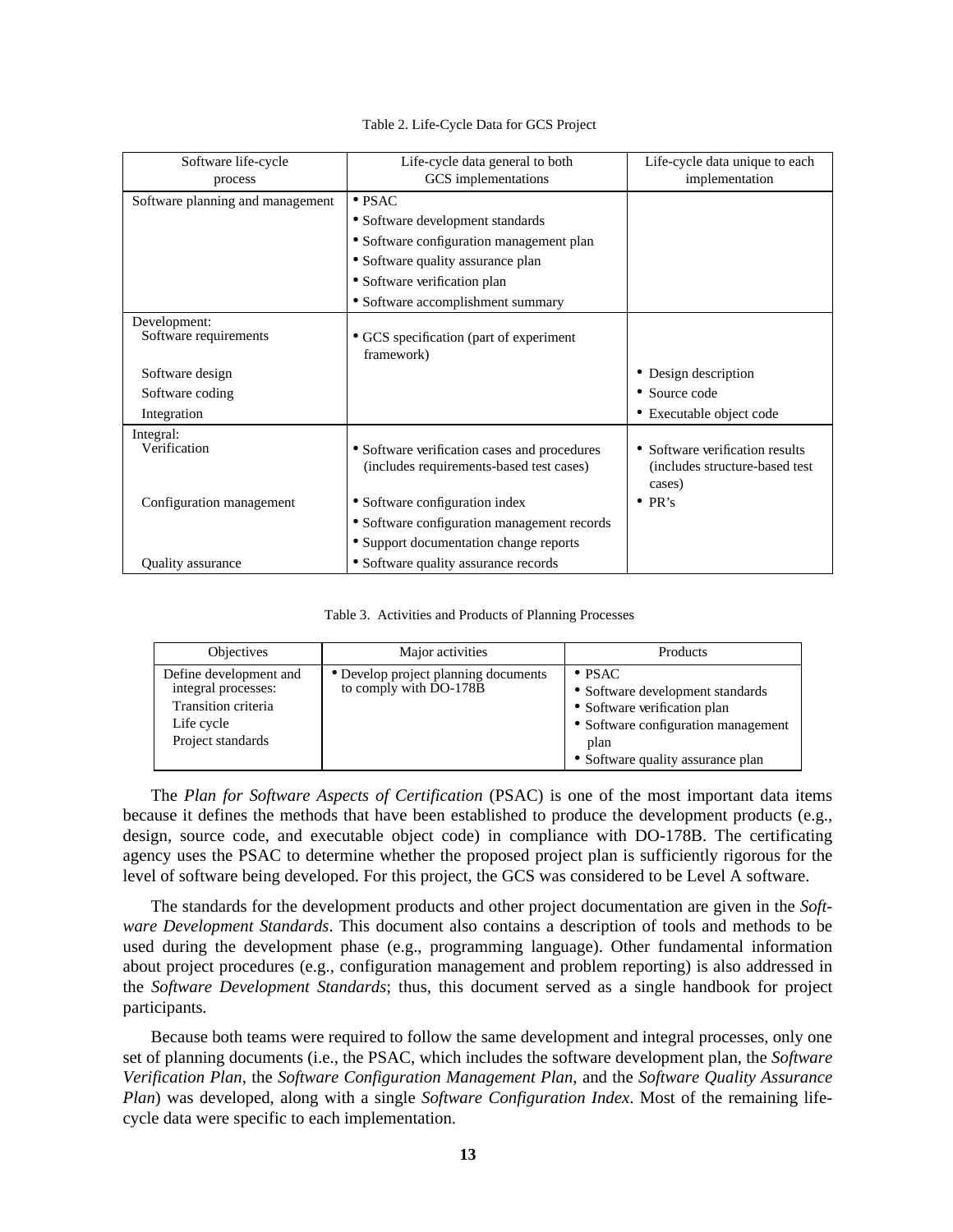Figure 5 gives an overview of the life-cycle activities that were defined in the PSAC. The software development processes followed a modified waterfall life-cycle model that started with a limited requirements process (limited in the sense that the requirements were given as part of the experiment framework) and continued through the design, code, and integration processes.

Verification activities correspond with each of the four development processes. All artifacts (i.e., products) produced throughout the life-cycle activities were controlled through the configuration management process. Some significant artifacts are shown in figure 5. The quality assurance process provides procedures for monitoring the life-cycle processes and reviewing the project artifacts to ensure conformance with the plans and standards defined in the planning process. Because of resource limitations, a certification liaison process, as defined in DO-178B, was not possible for this study.

#### *4.2.2. Software Development Processes*

Two development teams worked independently to produce two implementations of the GCS. Each programmer was responsible for deriving a software design that consisted of low-level requirements and software architecture from the GCS specification and for translating that design into source code. Each verification analyst was responsible for conducting the verification activity for each artifact until the transition criteria, defined during the planning process, were satisfied. Figure 6 shows the verification activities and transition criteria associated with the artifacts for each development process.



Software quality assurance process

Figure 5. Life-cycle activities flow for GCS project.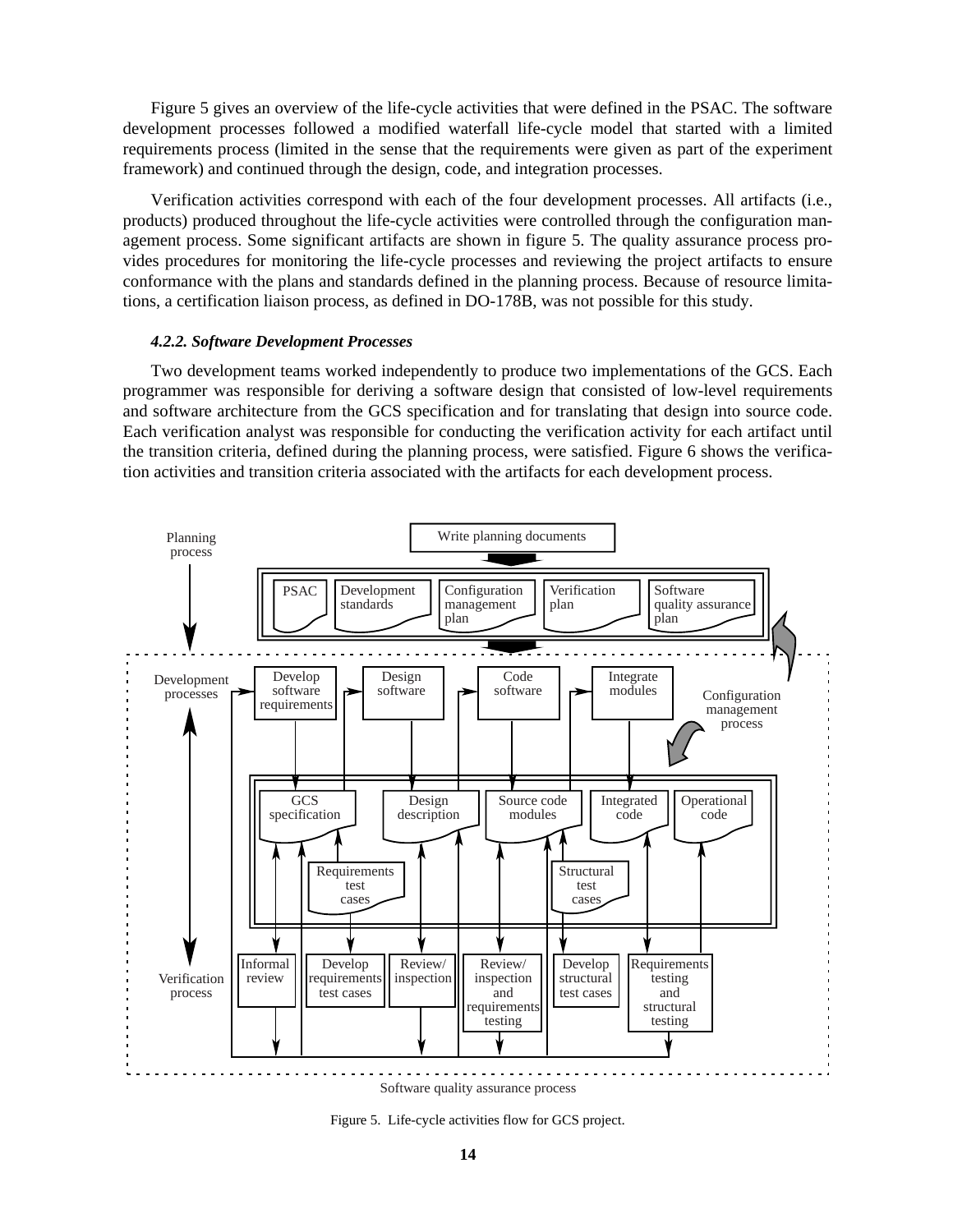

Figure 6. Overview of verification activities and transition criteria for development processes.

Generally, the criterion for transitioning to the next development process was the successful completion of the verification activity (fig. 6). Because the purpose of the verification activities was to detect and report errors introduced during the development, a change-reporting system was established to report problems and track changes made to the life-cycle data. An effective system for the reporting and tracking of problems was also extremely important in terms of project goals because one of the primary objectives of the case study was to collect software failure data. In the context of this case study, a problem was defined as any question or issue that was raised for consideration, discussion, or solution regarding some artifact of the software development process.

A system of problem reports (PR's) and action reports (AR's) (see the appendix) was created to document the problems and any subsequent changes that were made to the development products. A PR contained the following information: the stage in the development process in which the problem was identified, the configuration identification of the artifact, a description of the problem (e.g., noncompliance with project standards or output deficiency), and a history log for tracking the progress and resolution of the problem. All problems were investigated to determine if an actual fault was detected, in which case corrective action was taken and documented on the AR form. Each AR contained the configuration identification of the affected artifact (based on the labels used in the CMS libraries) and a description of the change that was made. Change control procedures, as described in the *Software Configuration Management Plan*, were followed when an actual change was made to a configuration item. When no change was required in response to the PR, the AR form contained the justification for not making any changes. A PR was considered to be closed or completed when the person who identified the problem and the software quality assurance representative both signed the PR form to indicate that the change had been reviewed and was deemed correct.

The change-reporting system was developed to comply with the DO-178B guidelines for problem reporting. As a result, the change-reporting system for this case study was not designed from an analysis perspective; thus, the data were not categorized by type or severity or other characteristic. In fact, a conscious effort was made not to categorize data on the report forms for a number of reasons: it detracted from the purpose of the form (which was to call attention to a problem and get it fixed); we did not want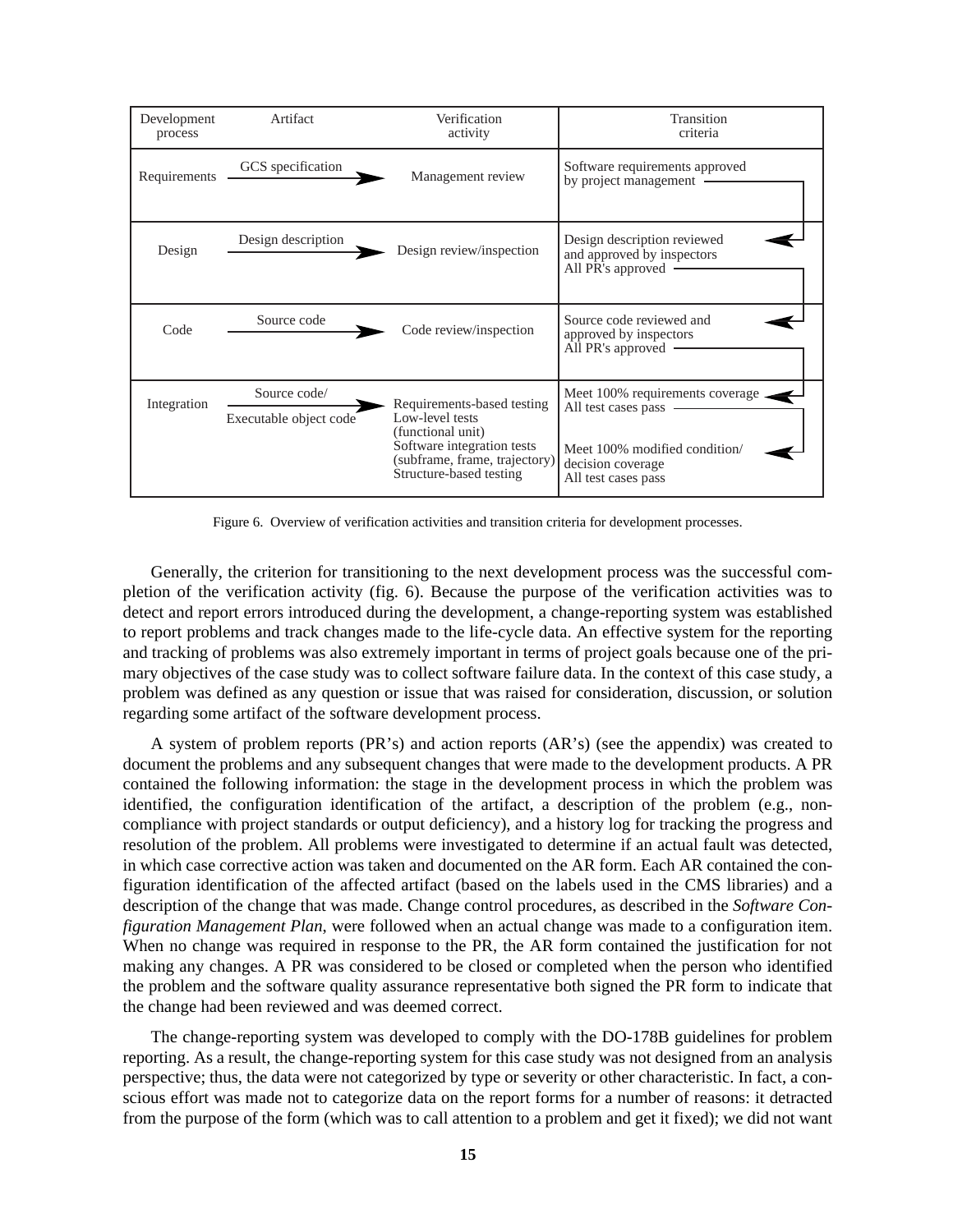to spend development time in analysis activities; different people categorize errors differently (i.e., much of data analysis can be subjective); and a single problem and action may not have captured the complete problem or all actions necessary to fix the problem. In fact, a number of problems (especially those regarding changes in the GCS specification) were not completely resolved on a single PR. Consequently, analysis of the PR data was reserved until after the development activities, so that the data set could be analyzed as a whole.

The following sections give an overview of the development and corresponding verification activities for the requirements, design, code, and integration processes. A discussion of the problems identified in each phase is given in section 5.

*4.2.2.1. Software requirements process.* The primary objective for the software requirements process is to develop high-level requirements that are accurate, consistent, and verifiable. These requirements must be both traceable to and in compliance with the system requirements. In this case study, however, the software requirements, in the form of GCS specification version 2.2, were given as part of the experiment framework. From the GCS specification, a total of 128 requirements were specified in a requirements traceability matrix. This requirements traceability matrix was used to trace each software requirement in the design and in the code and to identify test cases that corresponded to a given requirement, as required by DO-178B. Table 4 shows part of that matrix for the Temperature Sensor Processing (TSP) functional unit.

Because this case study represented the first implementation of the software requirements, we assumed that changes would be made to the requirements as the Pluto and Mercury implementations developed. To ensure that all questions and problems regarding the specification were addressed, a formal communication protocol was established. All questions about the GCS specification were addressed to the system analyst through an electronic conferencing system called VAX Notes. The system analyst then determined whether the GCS specification should be modified and initiated a change report if necessary. A summary of those changes is given in section 5.1.

The software design process started with the release of version 2.2 of the GCS specification. The following section describes the process, as well as the results for the Mercury and Pluto implementations.

*4.2.2.2. Software design process.* The major DO-178B objective of the software design process is to refine the software high-level requirements into software architecture and low-level requirements that can be used to implement the source code. A detailed design description should be a complete statement of the software low-level requirements and should address exactly what must be accomplished to meet the objectives stated in the GCS specification; that is, the detailed design should contain an algorithmic solution. The low-level requirements should be accurate, consistent, verifiable, traceable to the highlevel requirements, and directly translatable into source code with no further decomposition required.

| Functional requirements                                                       | Design | Code | Test cases |
|-------------------------------------------------------------------------------|--------|------|------------|
| 2.1.5 Temperature Sensor Processing                                           |        |      |            |
| 2.1.5-1 Calculate solid-state temperature                                     |        |      |            |
| 2.1.5-2 Calculate thermal temperature                                         |        |      |            |
| $2.1.5-3$ Determine which temperature to use (solid state or<br>thermocouple) |        |      |            |
| 2.1.5-3.1 Calculate the thermosensor upper limit                              |        |      |            |
| 2.1.5-3.2 Calculate the thermosensor lower limit                              |        |      |            |
| 2.1.5-4 Determine atmospheric temperature                                     |        |      |            |
| 2.1.5-5 Set status to healthy                                                 |        |      |            |

|  | Table 4. Requirement Traceability Matrix for TSP |  |  |  |  |
|--|--------------------------------------------------|--|--|--|--|
|--|--------------------------------------------------|--|--|--|--|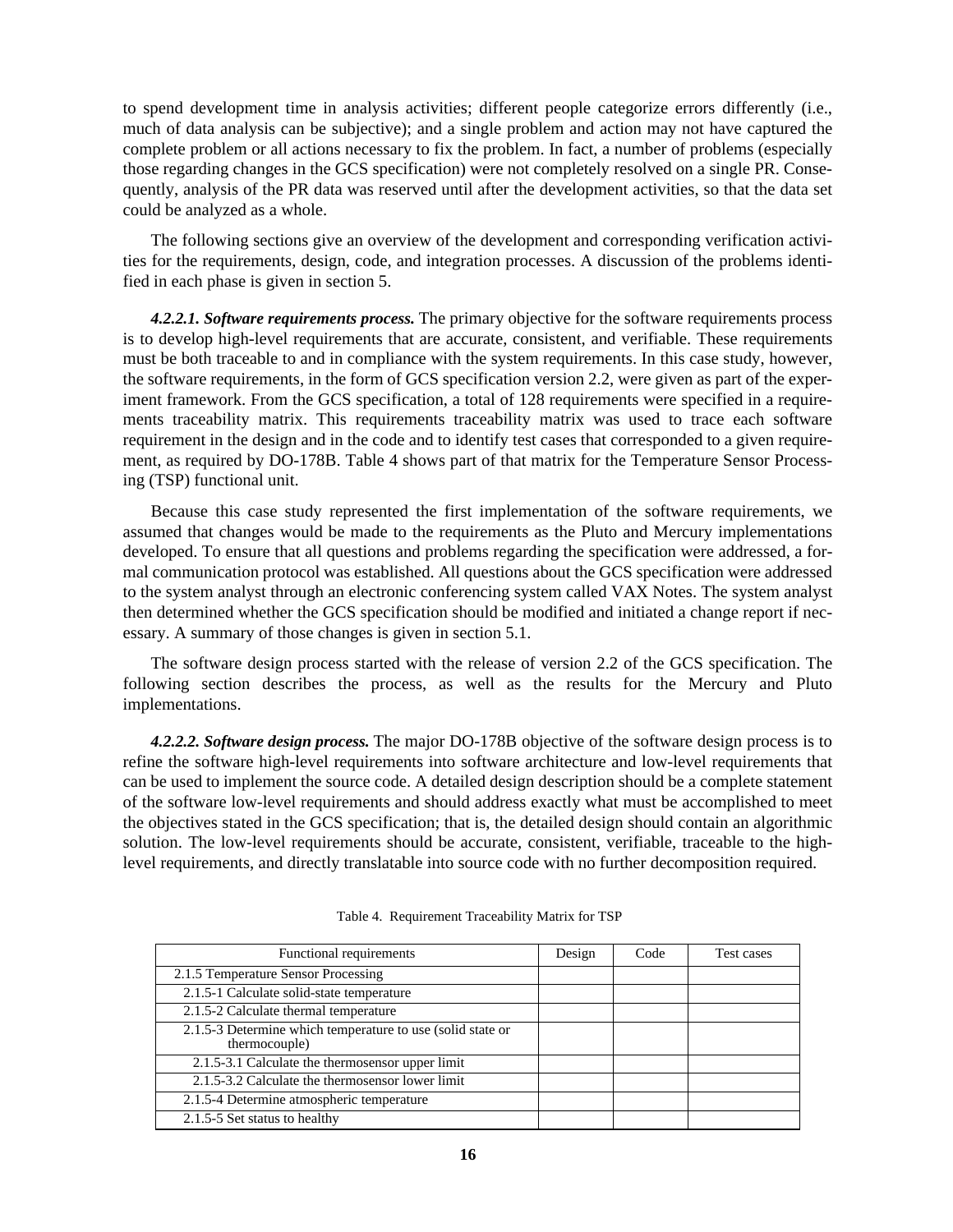Both programmers used the structured analysis and design methods described by Hatley and Pirbhai (ref. 34) to generate a design description. Further, each programmer was required to use the Teamwork tool to develop a structured design, and the output from Teamwork was required for the verification activities. The *Software Development Standards* provided guidance on the design procedures and on the use of Teamwork for the design descriptions.

The objectives of the software verification were to verify that the low-level requirements and software architecture complied with the high-level requirements and were accurate, complete, consistent, and verifiable. A series of inspections based on the work of Fagan (ref. 40) was used to review the design descriptions. A unique review team was used for each implementation. Each review team consisted of the programmer and the verification analyst assigned to the implementation, the system analyst, and the software quality assurance representative. All members of the review team, except for the software quality assurance representative, participated as an inspector. Each inspector performed a critical reading of the product to identify any defects. The inspectors used the review procedures (defined in the *Software Verification Cases and Procedures* document), the design review checklist, and the inspection logs to aid in the review. After the inspectors completed their individual reviews of the product, group inspection sessions were held to discuss the product and defects. The requirements traceability matrix was also completed to trace the low-level requirements in the design description to the high-level requirements in the GCS specification. The *Software Verification Cases and Procedures* document gives further details on the design review process.

Preliminary and final design reviews were held for each implementation. Several inspection sessions (limited to 2 hr each) were needed for each review. After each review, PR's were written for all items that were identified as problems by the inspection team. The original intent of the problemreporting process was to capture each individual problem on a separate PR. However, early in the inspection sessions, a large number of problems were identified. Because the problem-reporting system was a paper-based system, project management made the regrettable decision to allow multiple problems to be recorded on a single PR to save time and effort. Thus, a one-to-one correspondence between the number of PR's and the number of errors does not exist. However, because the resolution of all PR's was the transition criterion for this phase, the number of PR's was noted. During this phase, 19 PR's were issued to the Pluto programmer, and 22 PR's were issued to the Mercury programmer. After all PR's were resolved (i.e., the problem was corrected and the correction was approved by the software qualitive assurance representative), the programmer was allowed to develop the source code.

*4.2.2.3 Software code process.* The major DO-178B objective of the software coding process is to produce a source code that is traceable, verifiable, consistent, and correctly implements the low-level requirements given in the detailed design description. The GCS specification was written with the assumption that a GCS implementation would be coded in the FORTRAN language; however, the framework does not preclude the development of GCS implementations in other programming languages. For this case study, the GCS implementations were coded in VAX/VMS FORTRAN because the host system for the software was a VAX/VMS system; VAX FORTRAN, an implementation of the full FORTRAN-77 language, conforms to the American National Standard FORTRAN, ANSI X3.9-1978. Programmers were instructed to use structured programming techniques whenever practical and were instructed not to use unconditional GO TO statements. No further limits were placed on the use of the features of the VAX FORTRAN language, including the VAX FORTRAN extensions.

Some metrics on the size of the source code and the executable object code for each implementation are given in table 5. Because each implementation was designed to run only in conjunction with a software simulator that was instrumented to collect data to support the research (as opposed to having resource restrictions imposed by a larger system), no special timing or memory requirements were specified for the software.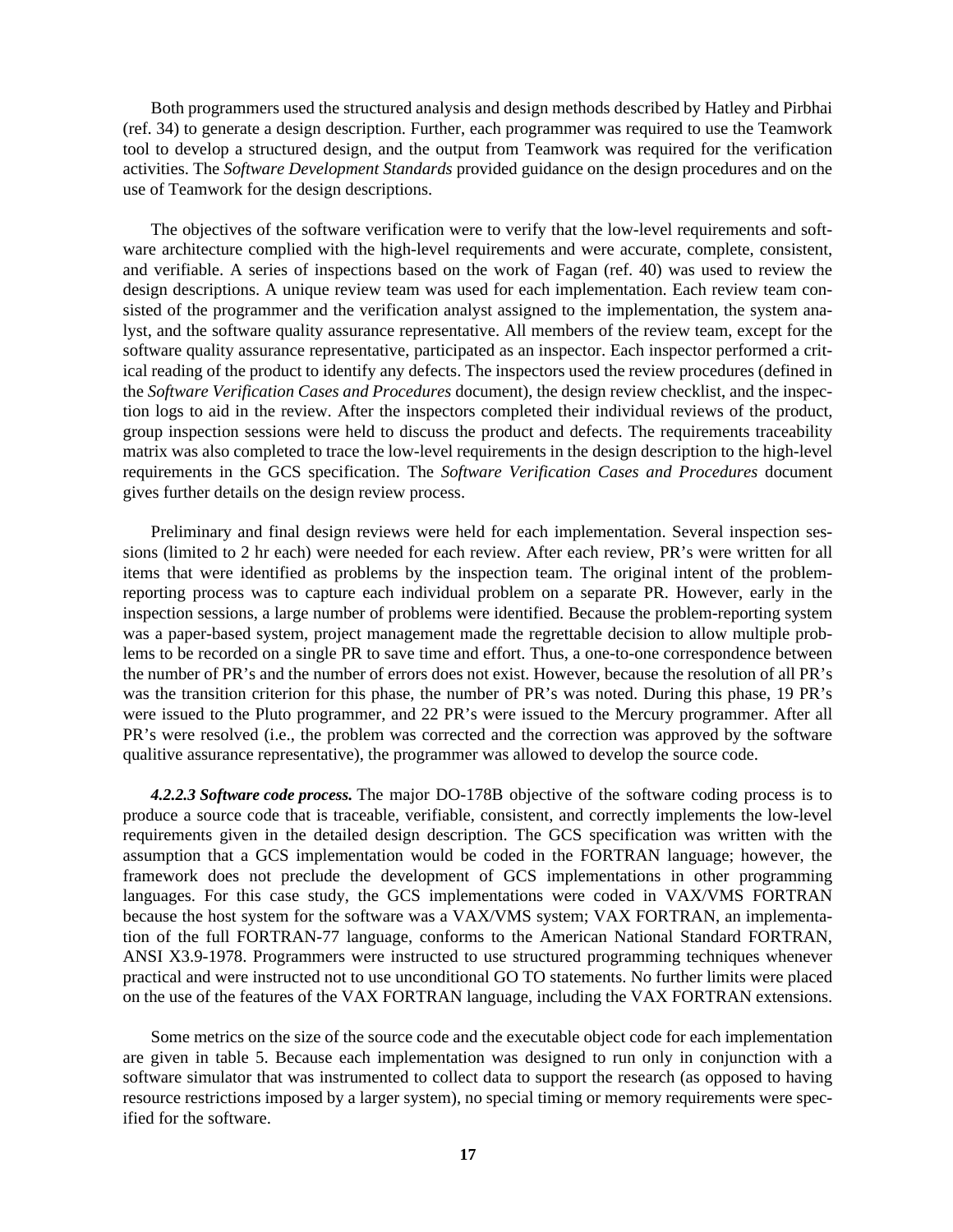#### Table 5. Software Characteristics

| Software characteristic           | Mercury     | Pluto       |
|-----------------------------------|-------------|-------------|
| Noncommented lines of source code | 1747        | 2232        |
| Executable object code size       | 32768 bytes | 24768 bytes |

In a conventional coding process, a programmer is allowed to compile and execute his code as progress is made in the development. However, for this case study, the programmers were not allowed to execute the code. After the programmer completed and clearly compiled the source code, the code was released to the verification process. A Fagan type of inspection (ref. 40) was conducted on the source code for each implementation; the procedures used were the same as those used for the design inspections. Three PR's were issued to the Pluto programmer and two were issued to the Mercury programmer as a result of the inspection process. After all PR's were resolved, the verification analyst started the integration process.

#### *4.2.3. Integration Process*

The integration process for the GCS implementations consisted of software integration. (Because no actual hardware was required for this project, no hardware/software integration was necessary.) The corresponding verification activity was to test the code to ensure compliance with high- and low-level requirements and to ensure robustness. The DO-178B guidelines recommend (but do not require) that a multilevel testing plan be implemented in order to meet all the requirements and the structural coverage objectives. A bottom-up approach was used to test the implementations; thus, testing began at the functional unit level and moved up through the subframe, frame, and trajectory levels. For Level A software, the testing must achieve 100 percent requirements coverage and 100 percent modified condition/ decision coverage (MC/DC).

The overall objective of requirements-based testing was to show that the software provided the specified functionality without adding extra functionality. In the interest of conserving time and other resources, the verification analysts in the case study worked together to produce a single suite of requirements-based test cases from the GCS specification before the source code was produced (so that no bias was introduced from the different implementations). Test cases were generated using equivalence-class partitioning and boundary-value analysis techniques, as described by Myers (ref. 41). Equivalence classes were determined for each variable defined in the data dictionary in the GCS specification. Each normal-range test case was created by choosing inputs from only the valid equivalence classes, and each robustness case was created by choosing a single input from an invalid equivalence class and selecting all other inputs from valid classes. Mathematica, of Wolfram Research, Inc. (ref. 42), was used to compute the expected results for all test cases. The test cases were traced to the low- and high-level requirements through the requirements traceability matrix. Only one PR was issued for the Mercury implementation as a result of requirements-based testing, and four PR's were issued for the Pluto implementation.

Once the requirements-based testing and all PR's were completed, each implementation was analyzed for structural coverage. Each verification analyst was responsible for the structural coverage analysis of his own implementation. During the analysis, a directed graph of the structure of each sourcecode module was generated using McCabe's Analysis of Complexity Tool (ACT) (ref. 43). Figure 7 shows the directed graph produced by the ACT for the TSP functional unit.

For each functional unit, the verification analyst examined the paths and decision nodes in the structured graph and the cases in the requirements-based test suite to identify any remaining structures that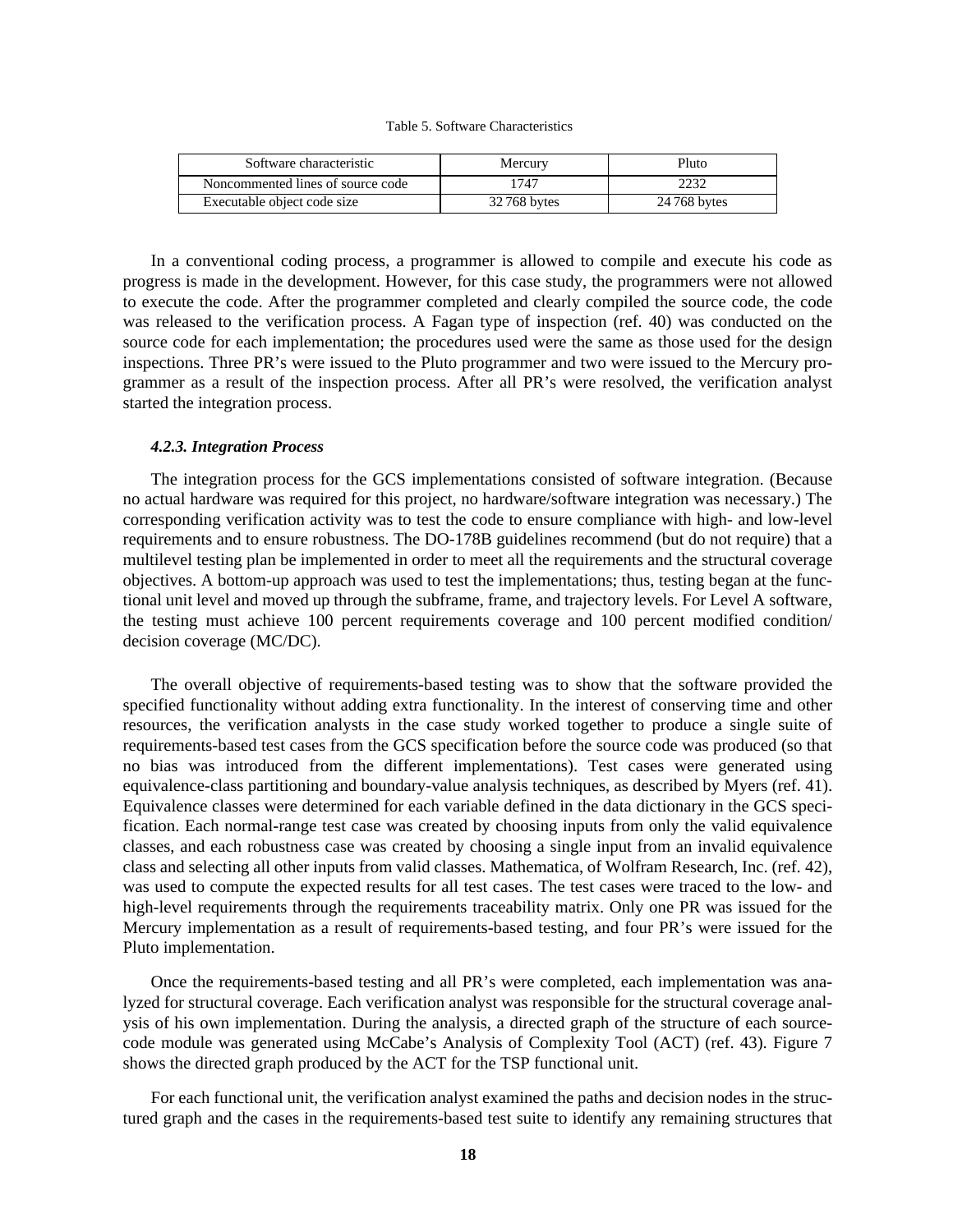

Figure 7. Structure graph for TSP functional unit.

needed to be exercised to meet the structural coverage requirement. To achieve 100 percent MC/DC, a sufficient number of test cases needed to be examined to ensure that

- 1. Each decision takes on every possible outcome at least once
- 2. Each condition in a decision takes on every possible outcome at least once
- 3. Each condition is shown to independently affect the decision outcome
- 4. Each entry and exit point is invoked at least once

The method of using decision and pairs tables, as discussed by Chilenski and Miller (ref. 44), was used to represent the states that should be covered to satisfy the MC/DC requirement. The decision table for the TSP functional unit, given in table 6, shows the conditional statements for each decision node in the directed graph in figure 7; table 6 also lists the test cases to show that each decision takes on every possible outcome at least once.

| Graph node<br>number | TSP decisions                                            | True output test<br>cases<br>(a) | False output test<br>cases<br>(a) |
|----------------------|----------------------------------------------------------|----------------------------------|-----------------------------------|
|                      | (SOLID STATE TEMP.LT.<br>LOWER PARABOLIC TEMP LIMIT).OR. | TSP NR 002                       | TSP NR 001                        |
|                      | SOLID STATE TEMP.GT.<br>UPPER PARABOLIC TEMP LIMIT)      |                                  |                                   |
|                      | THERMO TEMP.LT. M3                                       | TSP NR 006                       | TSP NR 001                        |
|                      | THERMO TEMP.GT. M4                                       | TSP NR 007                       | TSP NR 001                        |

| Table 6. TSP Decision Table |  |  |  |  |
|-----------------------------|--|--|--|--|
|-----------------------------|--|--|--|--|

<sup>a</sup>The labeling system for the test cases includes the module name, indication of the type of test case (NR for normal range and RO for robustness), and test case number. For example, TSP\_NR\_001 is the first normal range test case for the TSP functional unit.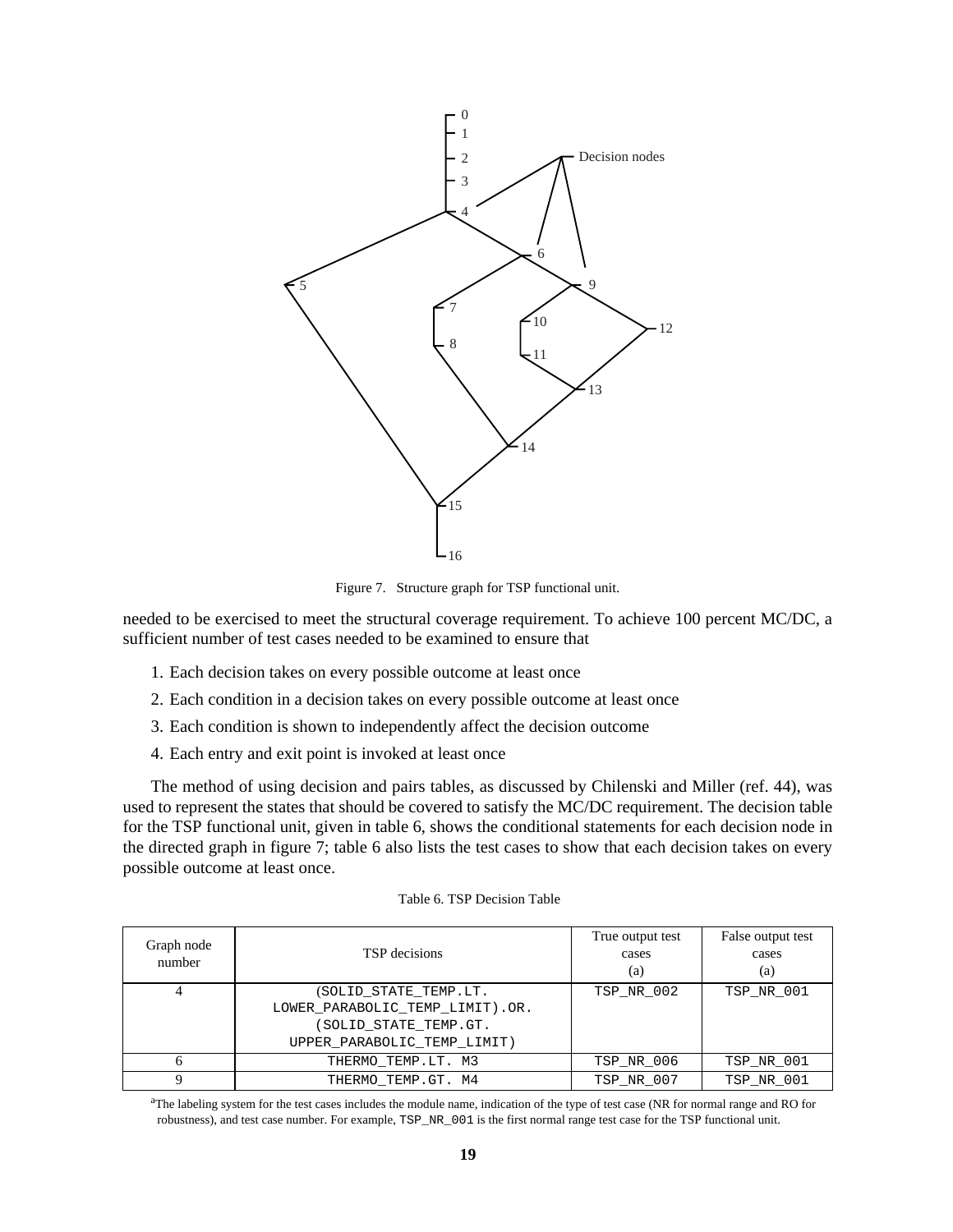Because multiple conditions exist for the decision at node 4, a pairs table is used to show that each condition in the decision takes on every possible outcome at least once and that each condition independently affects the decision outcome. Table 7 shows the pairs table that corresponds to decision node 4 in the directed graph for TSP.

To show whether a condition independently affects the final decision, the outcome of that condition can be varied while all other conditions remain fixed. In table 7, the asterisks in the columns labeled "Independent of condition" indicate those test cases that demonstrate independence for each condition. For example, the combination of test cases TSP\_NR\_001 and TSP\_NR\_002 shows that condition 1 independently affects the final decision.

Finally, table 8 gives the test cases that address the entry and exit conditions for the modules within the TSP functional unit.

In the case of the TSP functional unit, test cases from the requirements-based test suite covered all necessary conditions for satisfying the MC/DC criteria. For those functional units for which the code structure was not adequately covered, new test cases were created. Table 9 shows the number of test cases required to meet the objectives for the integration process.

| SOLID STATE TEMP.LT.<br>LOWER PARABOLIC TEMP LIMIT<br>(Condition 1) | SOLID STATE TEMP.GT.<br>UPPER PARABOLIC TEMP LIMIT<br>(Condition 2) | Final<br>decision | Test case         | Independent of<br>condition<br>(b) |        |
|---------------------------------------------------------------------|---------------------------------------------------------------------|-------------------|-------------------|------------------------------------|--------|
| (a)                                                                 | (a)                                                                 |                   |                   |                                    |        |
|                                                                     |                                                                     |                   | TSP NR 001        | $\ast$                             | $\ast$ |
|                                                                     |                                                                     |                   | <b>TSP NR 003</b> |                                    | $\ast$ |
|                                                                     |                                                                     |                   | <b>TSP NR 002</b> | $*$                                |        |

 $a^a$  0 = False value for the condition; 1 = True value for the condition.

 $b_*$  = Test cases that demonstrate independence for each condition.

| Table 8. MC/DC Entry and Exit Test Cases for Modules in TSP |  |  |  |
|-------------------------------------------------------------|--|--|--|
|-------------------------------------------------------------|--|--|--|

| Module                   | Test case  |
|--------------------------|------------|
| LOWER PARABOLIC FUNCTION | TSP NR 001 |
| UPPER PARABOLIC FUNCTION | TSP NR 001 |

#### Table 9. Number of Test Cases for Integration

| Type of test case             | Number of<br>test cases |
|-------------------------------|-------------------------|
| Requirements-based test cases | 445                     |
| Functional unit               | 379                     |
| Subframe                      | 23                      |
| Frame                         |                         |
| Trajectory                    | 34                      |
| Structure-based test cases    |                         |
| Mercury                       | 33                      |
| Pluto                         | 38                      |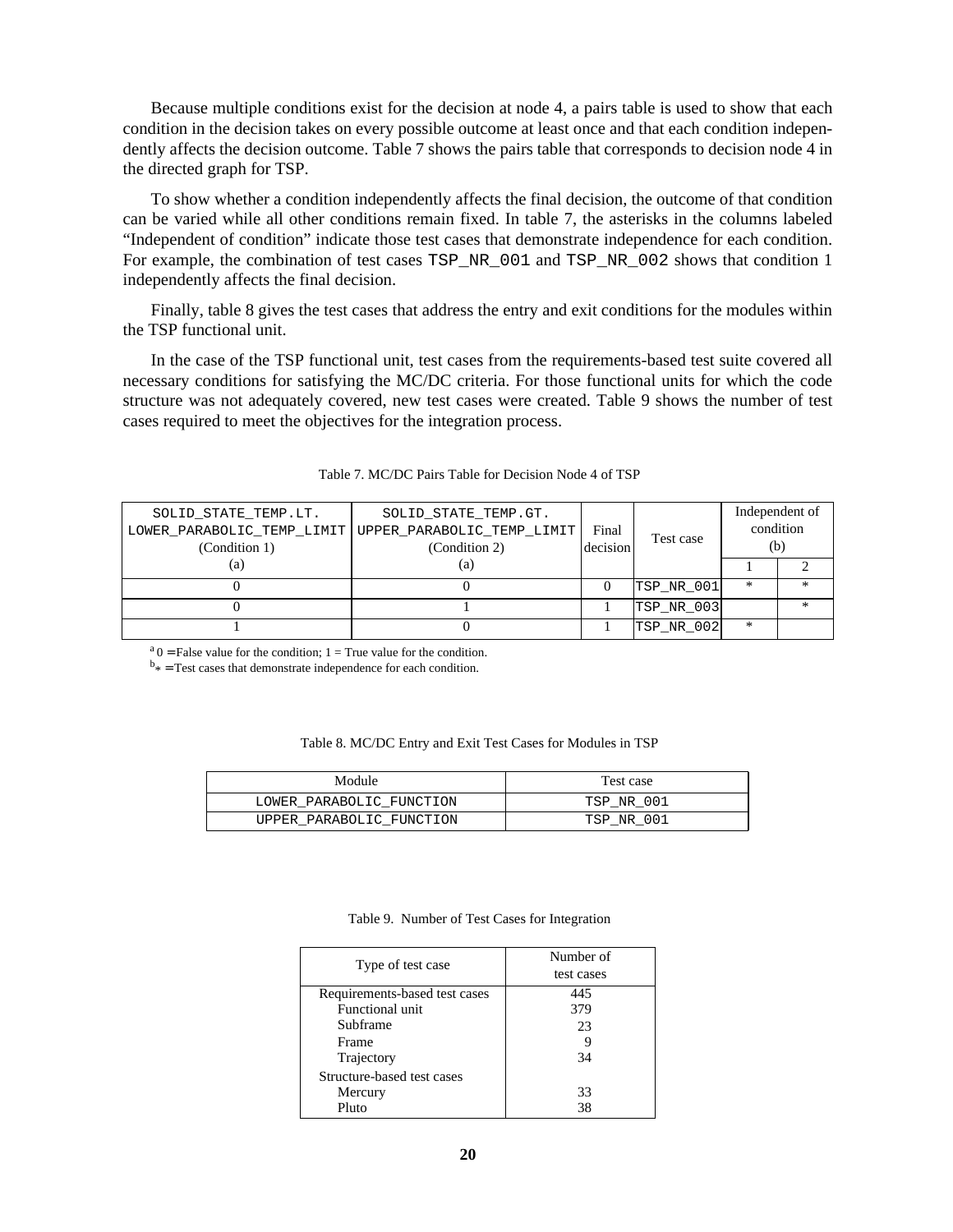The requirement for demonstrating 100 percent MC/DC for Level A software is a major issue for avionics software vendors. A number of vendors claim that the additional analysis and testing that is required to meet 100 percent MC/DC is very expensive and does not reveal additional errors. Others claim that conducting sufficient tests to meet the MC/DC requirement provides reasonable assurance that the code structure has been completely exercised and the errors have been removed. In this case study, approximately 7–8 percent of the total test suite resulted from the structural coverage analysis. The structure-based testing did not identify any problems in either implementation. Further analysis of the Pluto team's structure-based test cases showed that 21 of the 38 test cases should have been covered in requirements-based testing and that the remaining 17 could have been detected in requirements-based testing if the low-level requirements defined in the design had been added to the traceability matrix.

Ideally, if requirements-based testing is done with very low-level requirements (including the lowlevel requirements identified in the design), few (if any) additional test cases should be needed to achieve 100 percent MC/DC. Thus, the importance of clearly enumerating each low-level requirement throughout the development process and of tracing each requirement to all appropriate test cases is emphasized. Establishing this trace by hand is a tedious and error-prone process. Restricting the number of conditions allowed in a decision in the project design and coding standards can improve the verification effort (i.e., inspections and testing) and the coverage analysis. Automated tools could also be helpful.

Because the MC/DC requirement concentrates on identifying faults that lie in Boolean expressions, a more careful approach to requirements-based testing may eliminate the need for demonstrating 100 percent MC/DC; further analysis and experimentation are needed.

#### **5. Analysis of Data From Case Study**

Much of our understanding regarding the effectiveness of a development method comes from examining the changes that were made to the project artifacts throughout the life cycle, in particular, those changes made to the requirements and to the final source code. A development method is thought to be more effective if the preponderance of errors is identified at the earliest phases of the life cycle. That is, for a development method that spans the requirements, design, and coding processes, the more errors that are identified and eliminated at the requirements phase, the better.

Papers on software engineering and process improvement studies often are filled with graphs and tables that indicate the number of errors found and that neatly classify those errors. Unfortunately, counting errors is difficult. For this study, we use the following definitions:

**Problem:** any question or issue raised for consideration, discussion, or solution regarding an artifact of the software development process. Problems are brought to the attention of project members through the change reporting system; that is, whoever identifies a problem should initiate a PR. Most PR's are issued as a result of a verification activity.

**Error:** with respect to software, a mistake in requirements, design, or code. In accordance with DO-178B, any aspect of the requirements, design, or code is judged to contain an error if it is

- Ambiguous (information is ambiguous if more than one interpretation is possible).
- Incomplete (information is incomplete if it does not include all necessary, relevant requirements and/or descriptive material; if responses are not defined for the range of valid input data; if figures are not properly labeled; or if terms and units of measure are not defined).
- Incorrect (information is incorrect if it does not correctly implement the required function).
- Inconsistent (information is inconsistent if conflicts exist within).
- Not verifiable (information is not verifiable if it cannot be checked for correctness by a person or tool).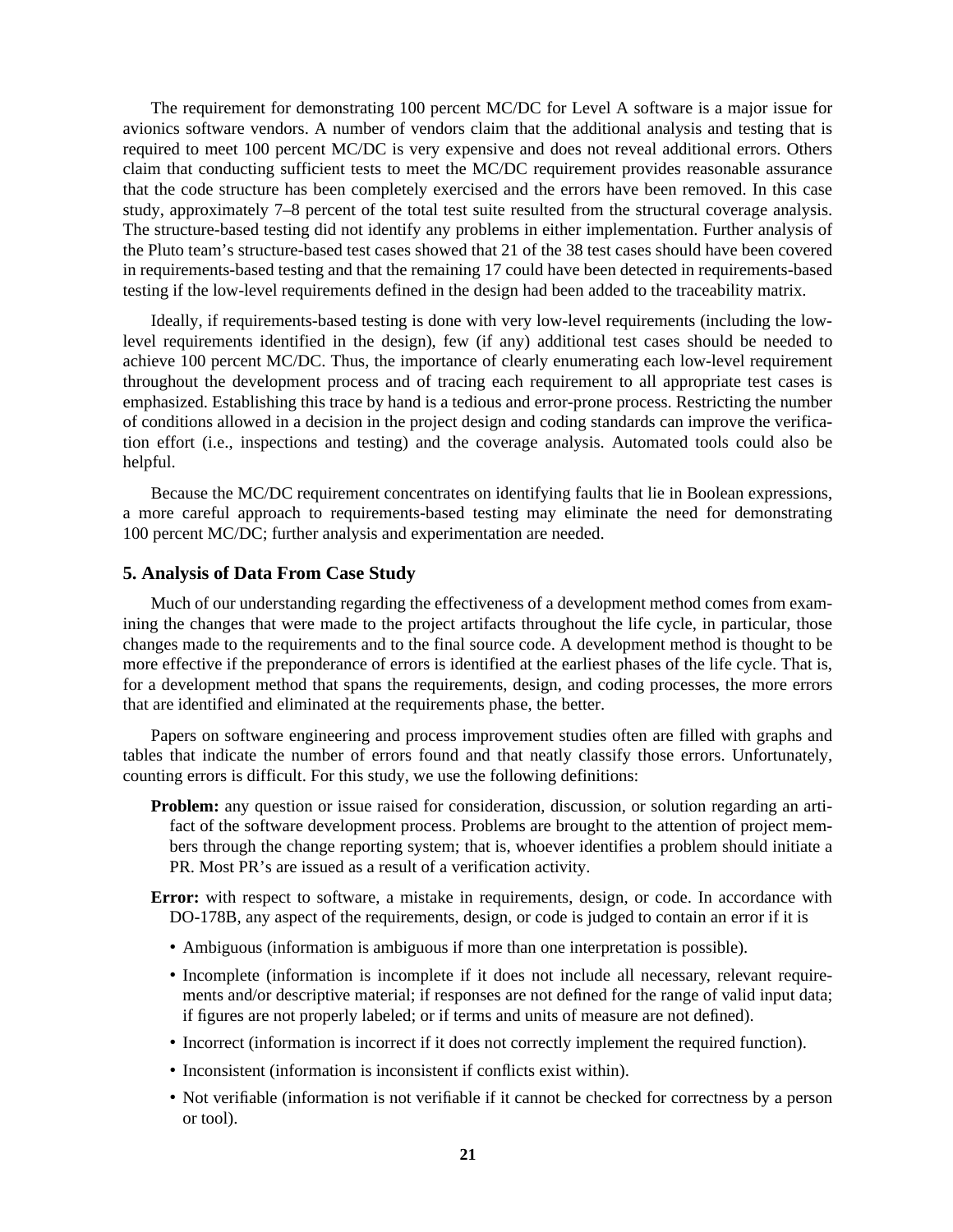- Not traceable (information is not traceable if the origin of its components cannot be determined).
- Not modifiable (information is not modifiable if it is structured or has a style such that changes cannot be made completely, consistently, and correctly while retaining the structure).

**Fault:** a manifestation of an error in software. A fault may cause a failure.

**Failure:** the inability of a system or system component to perform a required function within specified limits. A failure can result when a fault is encountered.

When a problem is initially detected and an error is identified, the scope of that error is not always clear. A series of PR's might be necessary before the entire scope of an error becomes obvious. Consequently, for errors that are not simple, a single change report often does not completely reflect the entire correction. Also, an error may be clearly identified in a PR; however, the programmer may only implement a partial fix, and the quality assurance process may fail to detect that the fix is not complete. Consequently, a one-to-one correspondence between the number of change reports (or the problems delineated in a change report) and the number of errors is virtually impossible.

Examining the errors that were made in each of the project artifacts and how they were identified and corrected can only be done with accuracy after the development process is complete. Intermediate versions of the design and code must often be examined to understand each change, and the entire set of change reports may need to be reviewed to gather all related changes to clearly identify each error. Even with all the change reports and intermediate versions of the artifacts, clear identification of the errors may not be easy. Change reports for a single error can trace through the requirements, design, and code.

Throughout the life-cycle processes, changes made to the requirements, design, and code were recorded using the problem-reporting systems established for the project. This section contains brief summaries of the problem reports issued for the GCS specification and the Mercury and Pluto implementations of the GCS.

#### **5.1. Summary of Requirements Changes**

During the case study, many changes were made to the GCS specification to correct errors and improve organization, grammar, and punctuation. A total of 29 change reports were issued against version 2.2 of the GCS specification and 7 were issued against version 2.3. Remember that each change report can actually represent multiple problems, errors, and changes. After the release of version 2.2 to the programmers for the design process, a significant number of changes were made to the GCS specification as the system analyst became more experienced with Hatley and Pirbhai's method of structural analysis and the Teamwork tool (ref. 34). Following release of version 2.3 of the GCS specification, the specification was considered stable. As shown in figure 8, most changes to the specification were made while the programmers were developing their designs.

Figure 8 shows that most of the changes to the GCS specification occurred early in the development; however, the figure does not provide information regarding the types of errors that resulted in changes. The GCS specification contains two types of information: information about the functionality that a GCS implementation must provide and information about the context or environment of those requirements. A single change report could identify a number of problems in either the functional requirements or the context of those requirements. A context change was defined as any change that did not impact the functionality. For example, throughout this project, a great deal of ambiguity was evident in the high-level structured analysis charts. As understanding of Hatley and Pirbhai's method (ref. 34) and the Teamwork tool increased, the charts were refined in a series of change reports to eliminate ambiguity. Because the high-level charts only provide an overview of the GCS system without actually defining functionality, those errors that were attributable to ambiguity in the high-level charts were considered to be context errors.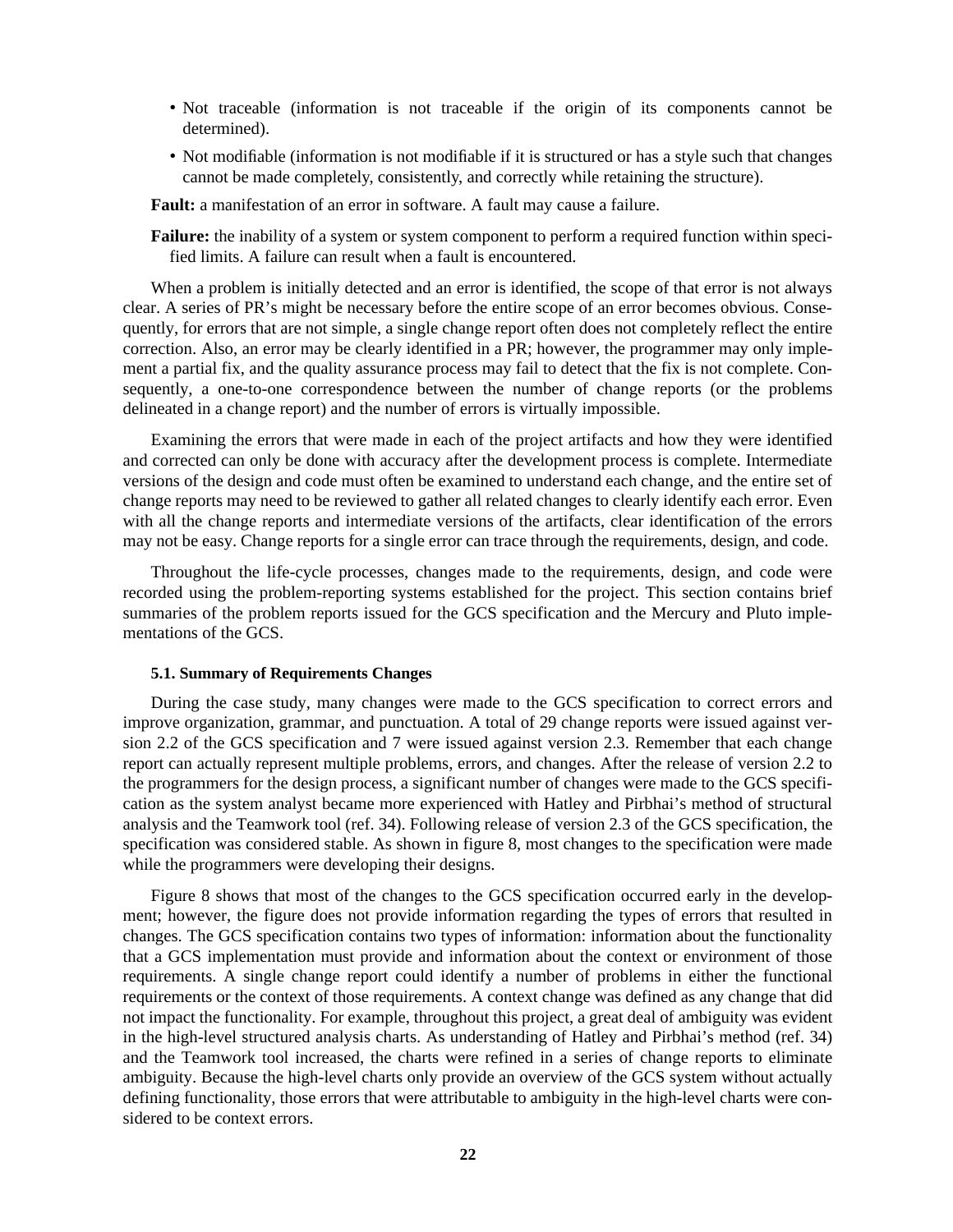

Figure 8. Change reports issued for GCS specification per life-cycle phase.

The errors identified in the functional requirements are the most interesting. Table 10 addresses the reason for each change that was made in functional requirements, the impact of that error with respect to the expected output, and the impact of each change on the two GCS implementations.

Most of the changes made to the GCS specification were made to clarify requirements that would not be likely to impact the successful landing of the vehicle. For example, version 2.2 of the specification required that the two functional units that dealt with radar sensors (i.e., Altimeter Radar Sensor Processing (ARSP) and Touchdown Landing Radar Sensor Processing (TDLRSP)) be executed only during even-numbered frames. Because no clear reason was evident for this requirement (i.e., the requirement was not traceable to any other requirement), the scheduling requirement was modified (via Support Documentation Change Report (SDCR) 2.3-2.1) so that all functional units in the sensor processing subframe executed during every frame. The change to correct this error in the requirements initiated changes in the parts of the GCS specification that related to that function, namely, the scheduling section and the process specifications for the ARSP, the TDLRSP, and the Communications Processing (CP). This change also initiated changes to the Mercury and Pluto designs.

After the design phase, only two requirements errors were identified that could have impacted mission success. Both errors involved equations in which valid input would have caused a negative square root calculation; these errors were not identified until the last phase of integration testing for the Pluto implementation. The first error involved a requirement to calculate the standard deviation of three consecutive accelerometer readings. A specific equation was given in the GCS specification for this calculation. (The argument can be made that giving an equation for the standard deviation in a requirements specification is not appropriate. Although our programmers were professionals, we did not expect them to have a knowledge of statistics and, thus, felt that the inclusion of an equation was reasonable for this case study.) When no change occurred in the reading, the standard deviation was zero. However, because of precision limitations, the form of the standard-deviation equation that was originally specified could yield a negative square root. The requirement was changed to state that no calculation of the standard deviation was necessary when the accelerometer reading did not change; thus, the possibility

| Error<br>characteristic | Number of errors | Number of errors<br>that impacted outputs | Number of errors that<br>impacted system failure |
|-------------------------|------------------|-------------------------------------------|--------------------------------------------------|
| Ambiguous               |                  |                                           |                                                  |
| Incomplete              |                  |                                           |                                                  |
| <b>Incorrect</b>        |                  |                                           |                                                  |
| Inconsistent            |                  |                                           |                                                  |
| Not traceable           |                  |                                           |                                                  |
| Not verifiable          |                  |                                           |                                                  |
| Other                   |                  |                                           |                                                  |
| Total                   | າຈ               |                                           |                                                  |

Table 10. Summary of Errors Identified in GCS Specification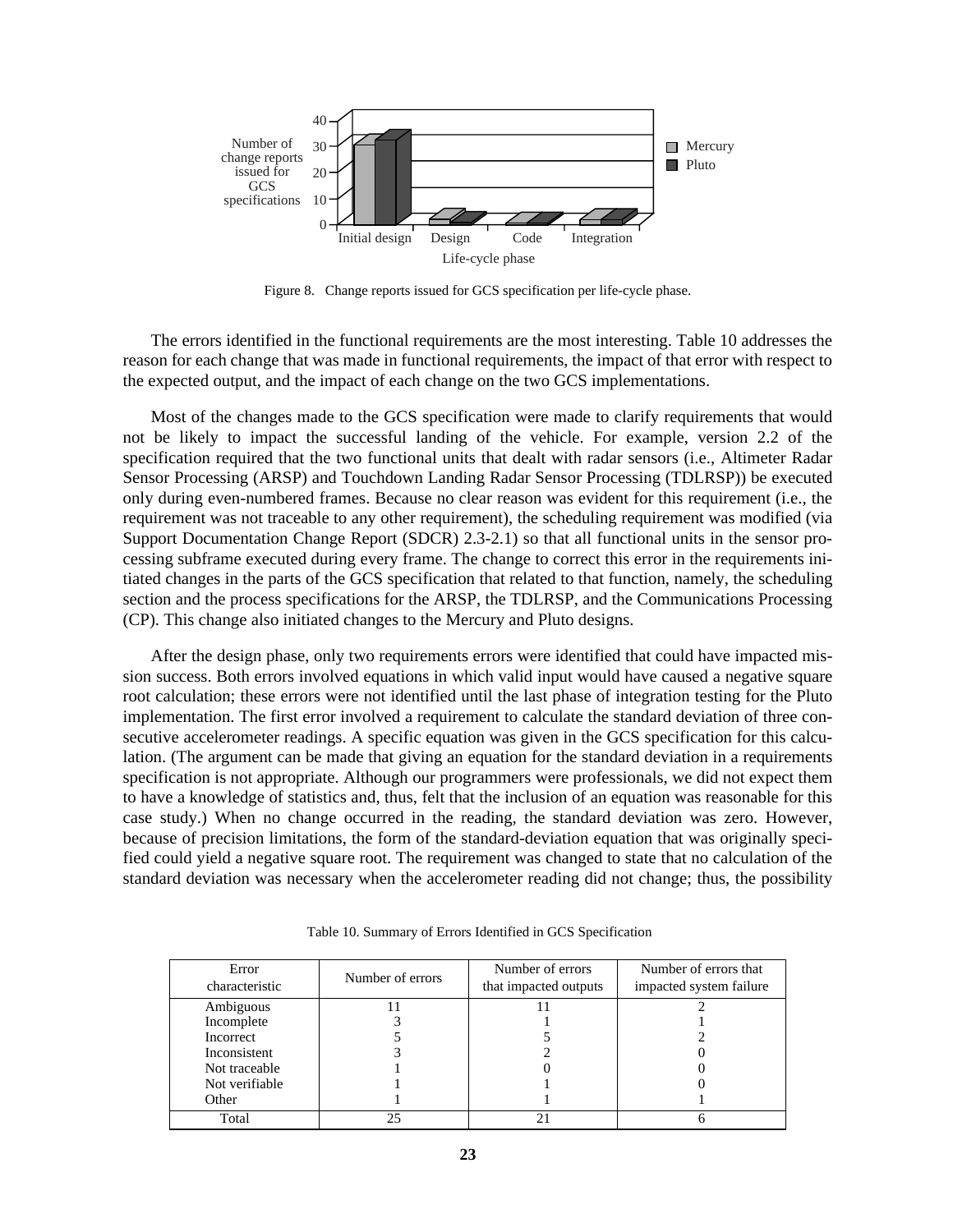of a negative square root was eliminated. The design and code for both GCS implementations were changed in response to this requirements change.

The second significant error was the most interesting. During guidance processing, some calculations are made to determine whether to turn the axial and roll engines off and to determine the guidance processing phase. Both situations require the determination of whether the vertical velocity of the vehicle is above or below some maximum vertical velocity for safe landing (MAX\_NORMAL\_VELOCITY). The variable GP\_ALTITUDE is the altitude with respect to the planet's surface as seen by the guidance processor. The following condition was specified originally:

#### $\sqrt{2*GRAVITY* GP\_ALTITIVE}$  + *x* component of GP\_VELOCITY ≤ MAX\_NORMAL\_VELOCITY

Testing of the Pluto implementation revealed that under certain conditions the lander could hit the planet's surface with sufficient momentum to cause GP\_ALTITUDE to be negative; that is, the lander would dig into the planet's surface. The two test cases that revealed this error stressed the maximum vehicle velocity in the *y* direction and the maximum vehicle velocity in the *z* direction. If GP\_ALTITUDE were negative, then the square root in the velocity calculation would be undefined and, consequently, system failure would occur. To eliminate the possibility of a negative square root, the conditional equation was modified as follows:

#### $\sqrt{2*GRAVITY}$  \* maximum(GP\_ALTITUDE,0) + *x* component of GP\_VELOCITY ≤ MAX\_NORMAL\_VELOCITY

Change report 2.3-7 was issued to implement the change in the GCS specification. Because the software requirements changed, the design and source code for both the Mercury and Pluto implementations were changed. The PR 27 for the Mercury implementation and the PR 30 for the Pluto implementation describe the changes that were made to those implementations.

The next section discusses the changes that were made to the Mercury and Pluto implementations of the GCS.

#### **5.2. Summary of Changes to GCS Implementations**

Each GCS implementation independently went through three distinct phases (i.e., designing, coding, and testing) in the development of the executable code. The change process for a GCS implementation in this case study officially started when the software design description was submitted for initial inspection. After a design was submitted for inspection, the design description was placed under configuration control in CMS, and the design could not be changed without a PR. Because a programmer's understanding of the requirements increases throughout the development phase, many changes are likely as the development process progresses. Tables 11 and 12 summarize the PR's issued during the development phase for the Mercury and the Pluto teams.

Deciding which PR data were of both interest and value in terms of assessing the development method was difficult. Inspections during the design and code processes were used to identify most of the obvious errors that occurred during the earlier stages of development. The original designs for both the Mercury and Pluto implementations had many errors. In fact, the modifications to each design were so extensive that a second round of inspections was conducted to review the entire design. Although the inspection of the initial versions of the source code did not find nearly as many problems as were found in the designs, a significant number of errors were identified here also. In general, the inspection process identified many problems that were representative of all types of errors in the design and code for both implementations.

In determining the data to present, we held to the notion that proper function of a software product is the fundamental measure of quality. Here, because the programmers were not allowed to execute the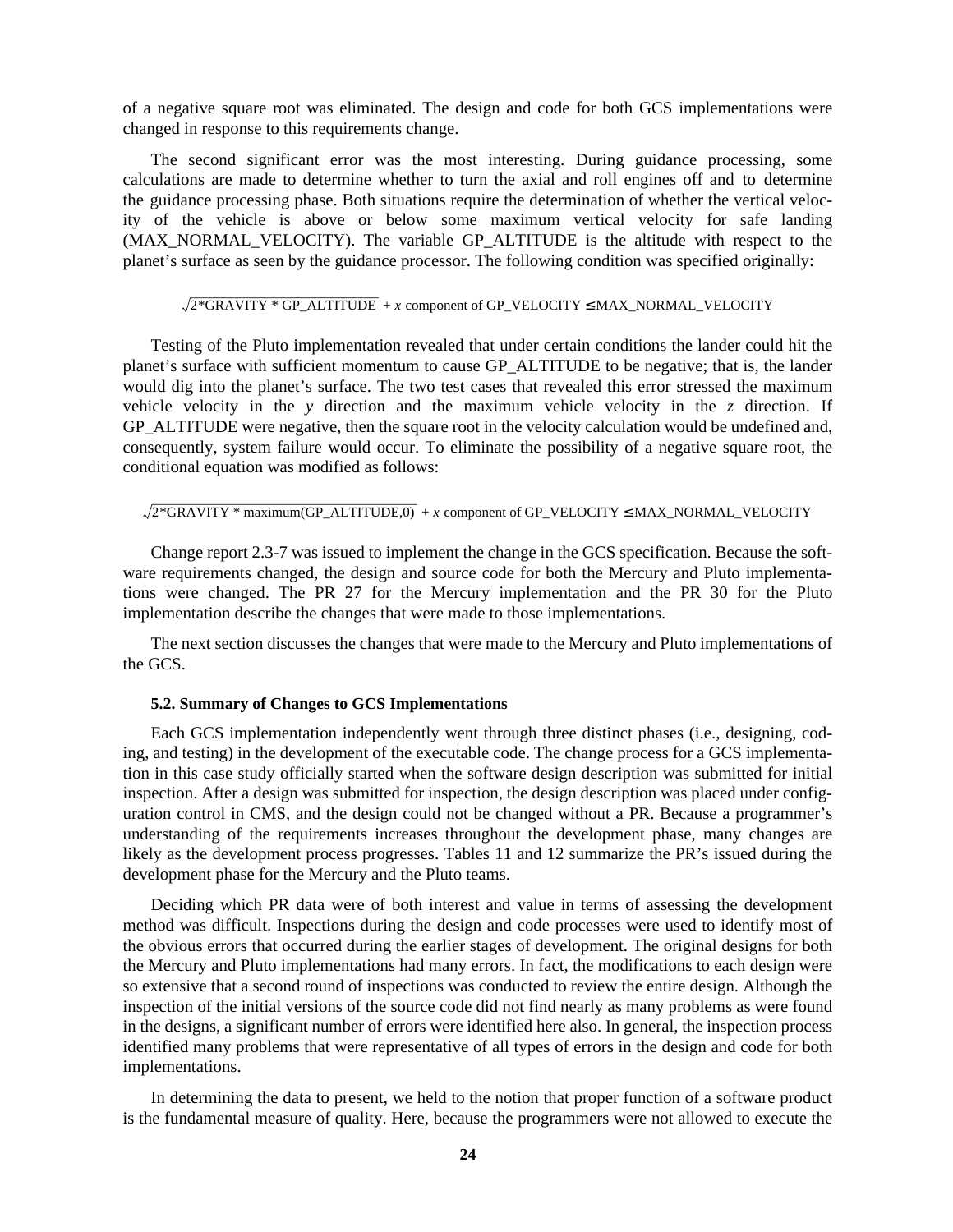| Development phase | Product               | Verification activities                                                                                     | Related PR's                            |
|-------------------|-----------------------|-------------------------------------------------------------------------------------------------------------|-----------------------------------------|
| Design            | Preliminary<br>design | • Preliminary design review:<br>6 review sessions                                                           | $PR's 1-13$                             |
|                   |                       | *Requirements change SDCR 2.3-2                                                                             | PR 14                                   |
|                   | Design                | • Design review:<br>2 review sessions                                                                       | PR's 15-22                              |
|                   |                       | • Requirements change SDCR 2.3-4                                                                            | PR 23                                   |
| Code              | Source code           | • Programmer identified problems in<br>design while developing code                                         | PR 24                                   |
|                   |                       | • Code review:<br>2 review sessions                                                                         | PR's 25-26                              |
| Integration       | Executable            | *Requirements change SDCR 2.3-6                                                                             | PR 27                                   |
|                   | object code           | • Requirements-based testing:<br>Functional unit level<br>Subframe level<br>Frame level<br>Trajectory level | PR 28                                   |
|                   |                       | • Structure-based testing                                                                                   | PR 29 (determined to<br>not be problem) |
|                   |                       | *Requirements change SDCR 2.3-7                                                                             | PR 30                                   |

|  |  |  |  | Table 11. Summary of Mercury Development Activities |
|--|--|--|--|-----------------------------------------------------|
|--|--|--|--|-----------------------------------------------------|

|  |  |  | Table 12. Summary of Pluto Development Activities |  |
|--|--|--|---------------------------------------------------|--|
|--|--|--|---------------------------------------------------|--|

| Development phase | Product               | Verification activities                                                  | Related PR's   |
|-------------------|-----------------------|--------------------------------------------------------------------------|----------------|
| Design            | Preliminary<br>design | • Preliminary design review:<br>9 review sessions                        | $PR's 1-13$    |
|                   |                       | *GCS specification mod SDCR 2.3-2                                        | PR 14          |
|                   | Design                | • Design review:<br>2 review sessions                                    | PR's 15-19     |
| Code              | Source code           | • GCS specification mod SDCR 2.3-4                                       | PR 20          |
|                   |                       | • Code review:<br>2 review sessions                                      | $PR's 21-23$   |
| Integration       | Executable            | *Requirements change SDCR 2.3-6                                          | PR 27          |
|                   | object code           | • Requirements-based testing:<br>Functional unit level<br>Subframe level | PR's 24 and 25 |
|                   |                       | Frame level                                                              | PR 26          |
|                   |                       | Trajectory level                                                         | PR 27          |
|                   |                       | • Structure-based testing                                                |                |

code, the GCS implementations were executed for the first time during the integration phase. Testing started at the functional unit level and progressed through the trajectory level. In this section, the software errors identified during integration testing are discussed; then the results of the simulated operational testing are discussed.

What information about an error is of interest? Myers (ref. 41) suggests several questions to answer in the analysis of error data:

- What was done incorrectly?
- When was the error made?
- How was the error found?

In addition, were these errors related to any of the previous changes? For example, were some errors identified in the inspection activities not completely fixed? Or did some of the earlier fixes actually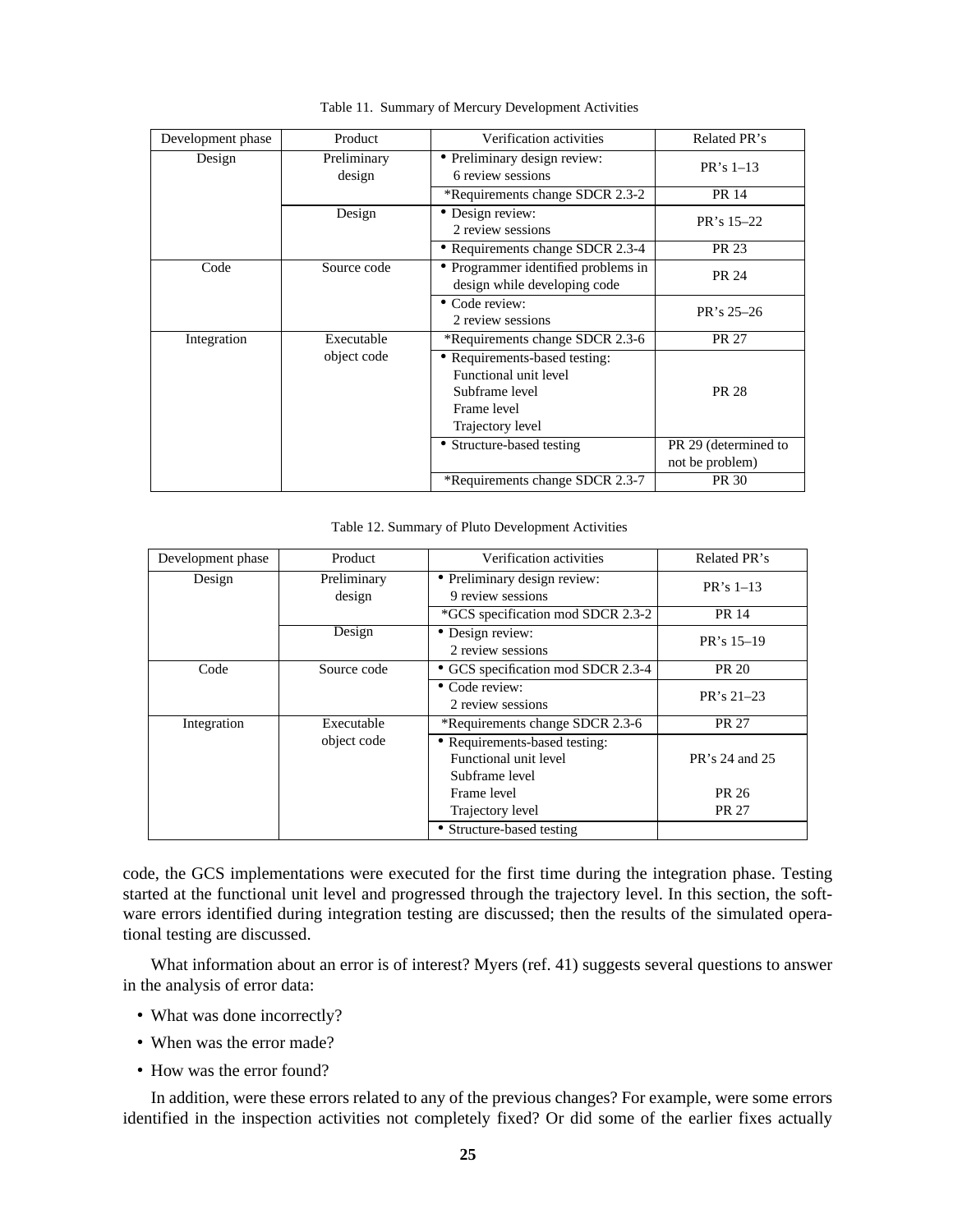introduce new errors? Table 13 provides the change information related to the integration testing of the Mercury implementation. Table 14 presents the change information from PR's 23–27 from the integration testing of the Pluto implementation. The error identification given in these tables consists of the PR number and the specific action item.

Note that errors 27-1 and 27-2 listed in table 14 were traced to errors in the GCS specification. The subsequent change to the GCS specification initiated PR 30 for the Mercury implementation. The design and code for both implementations were changed as a result of these specification errors.

| Error ID | What was done incorrectly?                | found?    | How was error   Phase error was  <br>introduced? | Relation to other changes? |
|----------|-------------------------------------------|-----------|--------------------------------------------------|----------------------------|
| $28-1$   | Incorrect index was used (I instead of 1) | Unit test | Code                                             | None                       |
|          | in referencing variable in calculation.   |           |                                                  |                            |
| $28-2$   | Incorrect logic used in determining       | Unit test | Design                                           | None                       |
|          | OPTIMAL VELOCITY.                         |           |                                                  |                            |

#### Table 13. Error Data From Integration Phase for Mercury

| Error ID   | What was done incorrectly?                                                            | found?          | How was error Phase error was<br>introduced? | Relation to other changes?                                                                                                                                                        |
|------------|---------------------------------------------------------------------------------------|-----------------|----------------------------------------------|-----------------------------------------------------------------------------------------------------------------------------------------------------------------------------------|
| $24-1$     | Wrong indices were used in calculating<br>matrix entries (computational).             | Unit test       | Code                                         | PR 23 addressed different error in same<br>equations.                                                                                                                             |
| $24 - 2.1$ | Wrong argument sent in call to subroutine<br>(interface).                             | Unit test       | Code                                         | This error was originally identified in<br>PR 23 in one location and was cor-<br>rected. However, error occurred in<br>three separate locations in source code.                   |
| $24 - 2.2$ | Incorrect calculation of argument sent in<br>call to subroutine (interface).          | Unit test       | Code                                         | Error also was originally identified<br>in PR 23 but was not completely<br>corrected.                                                                                             |
| $24 - 5$   | Lower and upper bounds were reversed in<br>range check (other).                       | Unit test       | Code                                         | None                                                                                                                                                                              |
| $24-6$     | Integers were used when should have used<br>real numbers (computational).             | Unit test       | Code                                         | None                                                                                                                                                                              |
| $24 - 7$   | Used incorrect logic to implement table<br>(logic).                                   | Unit test       | Code                                         | None                                                                                                                                                                              |
| $24 - 8$   | Used incorrect precision for calculation<br>(computational).                          | Unit test       | Code                                         | Error was identified in PR 23 but was<br>not corrected.                                                                                                                           |
| $24-9$     | Incorrect reference used in output mes-<br>sage (other).                              | Reading code    | Code                                         | None                                                                                                                                                                              |
| $25 - 1$   | All necessary data not sent for cyclic<br>redundancy check (other).                   | Unit test       | Code                                         | None                                                                                                                                                                              |
| $26-1$     | Typographical error in subroutine name.                                               | Frame test      | Code                                         | None                                                                                                                                                                              |
| $26-2$     | Unnecessary continue statement.                                                       | Frame test      | Code                                         | None                                                                                                                                                                              |
| $27-1$     | Form of equation used for standard devia-<br>tion could lead to negative square root. | Trajectory test | Requirements                                 | Error initiated change in GCS specifi-<br>cation (2.3-7.1). Equation was modi-<br>fied to eliminate possibility of negative<br>square root. Both design and code were<br>changed. |
| $27-2$     | Valid data could lead to negative square<br>root in equation.                         | Trajectory test | Requirements                                 | Error initiated change in GCS specifi-<br>cation (2.3-7.2). Equation was modi-<br>fied to eliminate possibility of negative<br>square root. Both design and code were<br>changed. |

#### Table 14. Error Data From Integration Phase for Pluto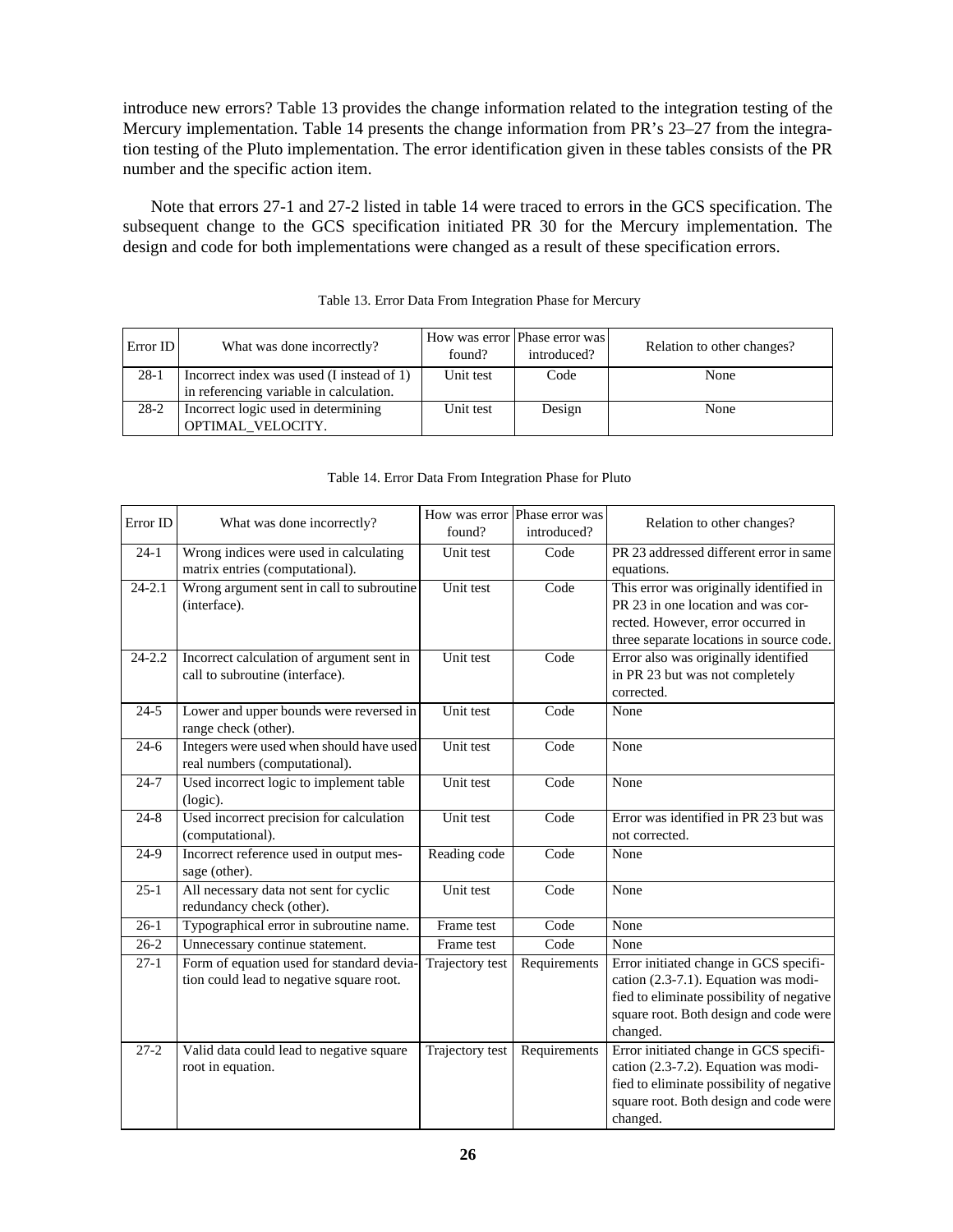#### **5.3. Summary of Findings From Operational Simulation**

As mentioned above, a desirable feature of the GCS framework was the capability to run GCS versions in a back-to-back configuration for a large number of tests to simulate the operational performance of the software. To test this capability, the final versions of the Mercury and Pluto implementations were run in the simulator with the Venus prototype implementation. We chose to run the Venus implementation with the two DO-178B implementations of the GCS so that we would have an odd number of versions for comparison. Figure 9 illustrates the back-to-back testing of three GCS implementations.

Given that few errors were found in the integration tests for either of the two DO-178B implementations, we did not expect to find large numbers of errors in the back-to-back tests. Because the Venus implementation was developed by the system analyst and was used extensively in the development of the simulator, we did not expect to find many errors in Venus. However, we generally did expect to find some software errors.

A total of 7757 back-to-back tests (7757 complete trajectories) were run with the three GCS implementations. No differences were noted during those tests (i.e., for Boolean and integer comparisons, an exact match was noted; for real number comparisons, all values agreed within given tolerances). The vehicle successfully landed 97.1 percent of the time, which was within the successful landing rate of 95 percent that was established for this application. This result provides further confidence that the software was operating correctly (as expected). Some limit violations were noted; however, the limit violations were the same for all three implementations. This result could indicate that all three implementations had the same error; however, initial review of the limit violations indicated that some of the predefined limits needed to be adjusted.

Consequently, no errors were identified during the simulated operational testing. Thus, we have a good indication of the quality of the software products that have resulted from the process set forth in DO-178B. However, more testing is needed to estimate with a significant level of statistical confidence that no errors remain in the GCS implementations.



Figure 9. Back-to-back testing of multiple GCS implementations.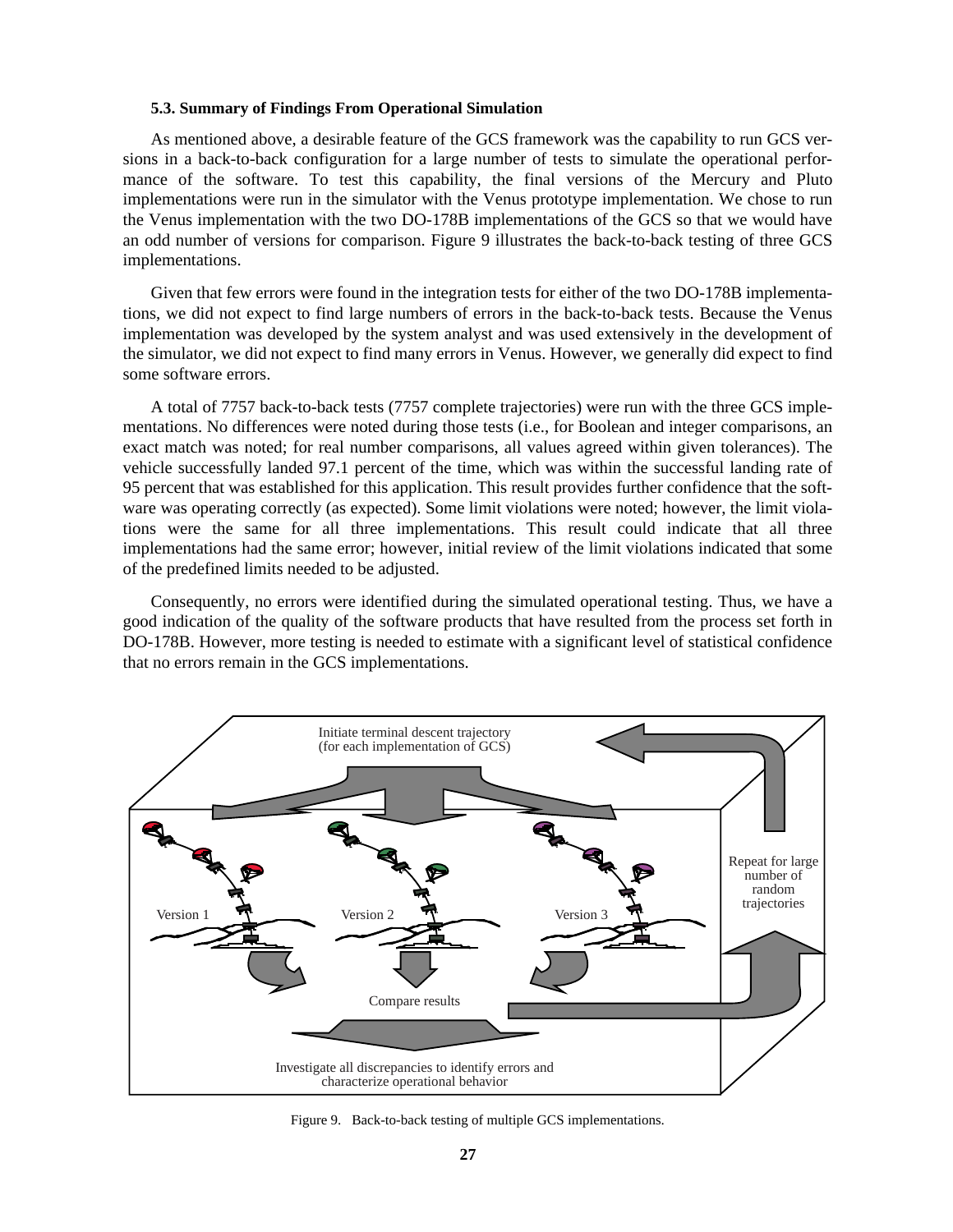#### **6. Project Summary**

The GCS project had two primary goals: to establish a controlled environment for scientific experiments in software engineering and to conduct a case study to evaluate the effectiveness of the controlled environment. To accomplish these objectives, a framework that consisted of a requirements specification for a guidance and control application, a simulator for running the application, and a configuration management system to control the products of a software development process were produced. These framework elements allow researchers to conduct small-scale experiments in a consistent environment to scientifically evaluate hypotheses and assumptions regarding software engineering methods.

A case study, based on the DO-178B guidelines, was conducted to assess this framework and to gain experience in developing software to industry standards. The following subsections provide commentary on the experiment framework, software experimentation, and the DO-178B guidelines.

#### **6.1. Comments on Framework**

The elements of the framework (the GCS specification, the simulator, and the configuration management system) served their respective intended purposes. Table 15 shows the strengths and weaknesses that were noted. One of the biggest advantages to the experiment framework was the GCS specification. Few commercial software developers are willing to release requirement specifications for their products (for obvious reasons). The GCS specification provides a reasonable facsimile of a commercial avionics application developed with state-of-the-practice methods. Although the resulting source code is relatively small (approximately 2000 noncommented source lines), the GCS application is sufficiently complex to realize significant differences in the implementations.

The combination of the configuration management system and the GCS simulator provided the functionality necessary to control and simulate the operational performance of the GCS by implementing the back-to-back testing paradigm. The CMS provided capable management of the software versions. The automated configuration management system was invaluable, especially in working with multiple implementations; a complementary automated change reporting system would have been

| <b>Strengths</b>                                                                                                                                                                                                                                                                                                                                                                                                                                                                                                                                                     | Weaknesses                                                                                                                                                                                                                                                                                                                                                                               |
|----------------------------------------------------------------------------------------------------------------------------------------------------------------------------------------------------------------------------------------------------------------------------------------------------------------------------------------------------------------------------------------------------------------------------------------------------------------------------------------------------------------------------------------------------------------------|------------------------------------------------------------------------------------------------------------------------------------------------------------------------------------------------------------------------------------------------------------------------------------------------------------------------------------------------------------------------------------------|
| • GCS specification provided reasonable basis for develop-<br>ment of software (specification is expected to continue to<br>improve with use).                                                                                                                                                                                                                                                                                                                                                                                                                       | Choice of VAX/VMS environment was regrettable because<br>of declining interest in and support for this environment.<br>- Framework could be ported to SUN/UNIX environment. <sup>a</sup>                                                                                                                                                                                                 |
| • CMS provided satisfactory management of software<br>products.<br>- Ability to easily retrieve intermediate versions of prod-<br>ucts during analysis of error data was helpful.<br>• GCS simulator provided functionality necessary to simu-<br>late operational performance of GCS.<br>- Performance could be enhanced by moving to different<br>environment.<br>• Elements in CMS library could be suitable for some level<br>of experimentation.<br>• Framework was available to public.<br>• Framework did not impose constraints on design of<br>experiments. | Significant amount of resources may be required to develop<br>complete GCS implementation starting from requirements<br>(depending on development methods used).<br>• Only one application was examined (guidance and control<br>function), which was limited in size to approximately 2000<br>noncommented lines of source code.<br>Automated data collection system was not available. |

#### Table 15. Strengths and Weaknesses of GCS Framework

<sup>&</sup>lt;sup>a</sup>The GCS simulator and the CMS are both tied to the VAX/VMS environment. To move the framework to another platform, portions of the GCS simulator that are written in VMS command language would have to be rewritten. Other configuration management systems exist for other platforms.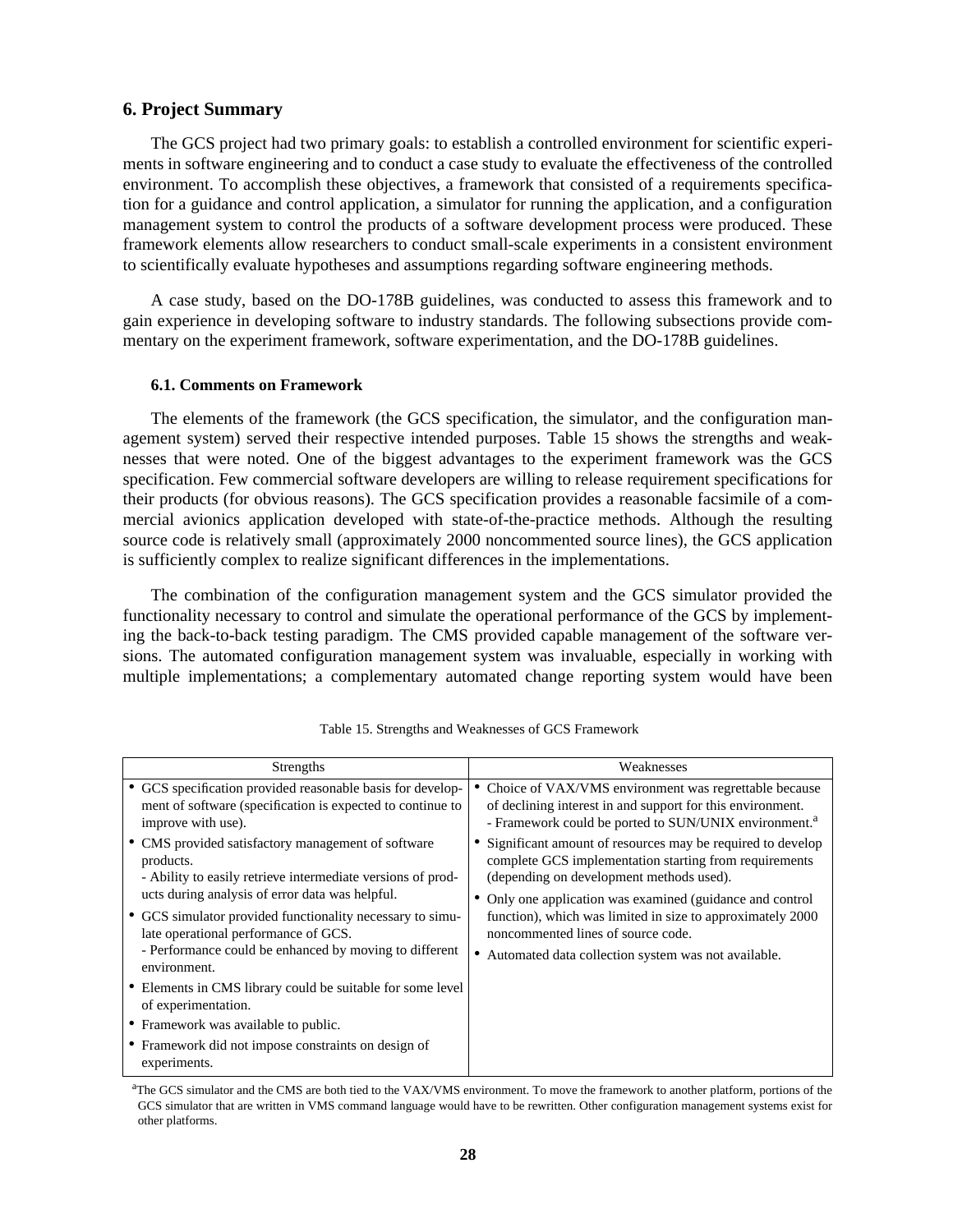helpful. The major drawback to the operational testing was that the simulator was implemented in a VAX/VMS environment, which has limited support. The performance of the simulator in running multiple implementations could have been improved by porting the simulator to a modern workstation environment; however, this change would not impact the GCS specification or the existing GCS implementations.

#### **6.2. Comments on Software Experiments**

The case study provided some general lessons in regard to conducting software experiments. The most significant lesson learned was that experimentation in software engineering is tedious, equivocal, and difficult to replicate, as is experimentation in the social sciences; gathering adequate and proper data for statistical analysis is extremely difficult. Our conclusions agree with those of Campbell and Stanley (ref. 32).

Software experimentation requires a clear goal that is stated as a measurable statistical hypothesis. An attitude of "we will develop some software using this method and see what we get" will not realize any meaningful results. Arthur and Nance (ref. 45) state that "the effectiveness of a [software development] methodology is defined as the degree to which a methodology produces a desired result." Perhaps this definition is true; however, a hypothesis such as "software developed in compliance with DO-178B will be highly reliable" is not acceptable for experimental research. The attribute "highly reliable" can have many different meanings, particularly when even the appropriate measure of software reliability is controversial. An experimental hypothesis must be stated in terms that are unambiguously quantifiable.

After the hypothesis is determined, plans for the experiment must be clearly defined; that is, rules should not be made up as the project progresses. This statement may seem obvious; however, if no mechanisms are in place to ensure that plans are complete prior to the start of the project, "planning as you go" becomes very easy. Unfortunately, a plan-as-you-go approach is not easy to replicate. Factors that affect the response of software products to the treatment under study (e.g., life-cycle model, hardware platform and tools, and programming language) should be clearly articulated to all participants at the start of the project. The development environment should be controlled to the extent possible to ensure that the difference in measurements is attributable only to the difference in treatments.

The experience level of the project participants is another significant factor in collecting adequate and relevant data. For example, although the participants in this case study were professional programmers, no one on the GCS project had any prior experience in developing software to any software standards, much less a rigorous standard like DO-178B. In fact, the DO-178B standard was in draft form when it was selected for use here. A great deal of project resources were expended in becoming familiar with DO-178B and the software engineering methods that comply with this standard.

Because the constructs of software are the result of human reasoning, software experiments cannot ignore the human factors that exist. Experience, intelligence, job security, personality, and other factors can impact a software development effort. In general, the level of control required to ensure that the differences noted in a software experiment are attributable only to variations in treatments (i.e., variations in applying different software engineering methods) is nearly impossible to achieve. The number of software developers that would be needed so that randomization techniques could be used to eliminate bias introduced through human factors would be huge. Consequently, the cost of conducting a full-scale randomized experiment would be prohibitive. The nature of software engineering may be such that it is not conducive to true scientific experimentation.

#### **6.3. Comments on DO-178B**

Lessons were also learned in regard to developing software in compliance with DO-178B. Table 16 lists negative and positive aspects of the DO-178B guidelines from the perspective of a first-time developer.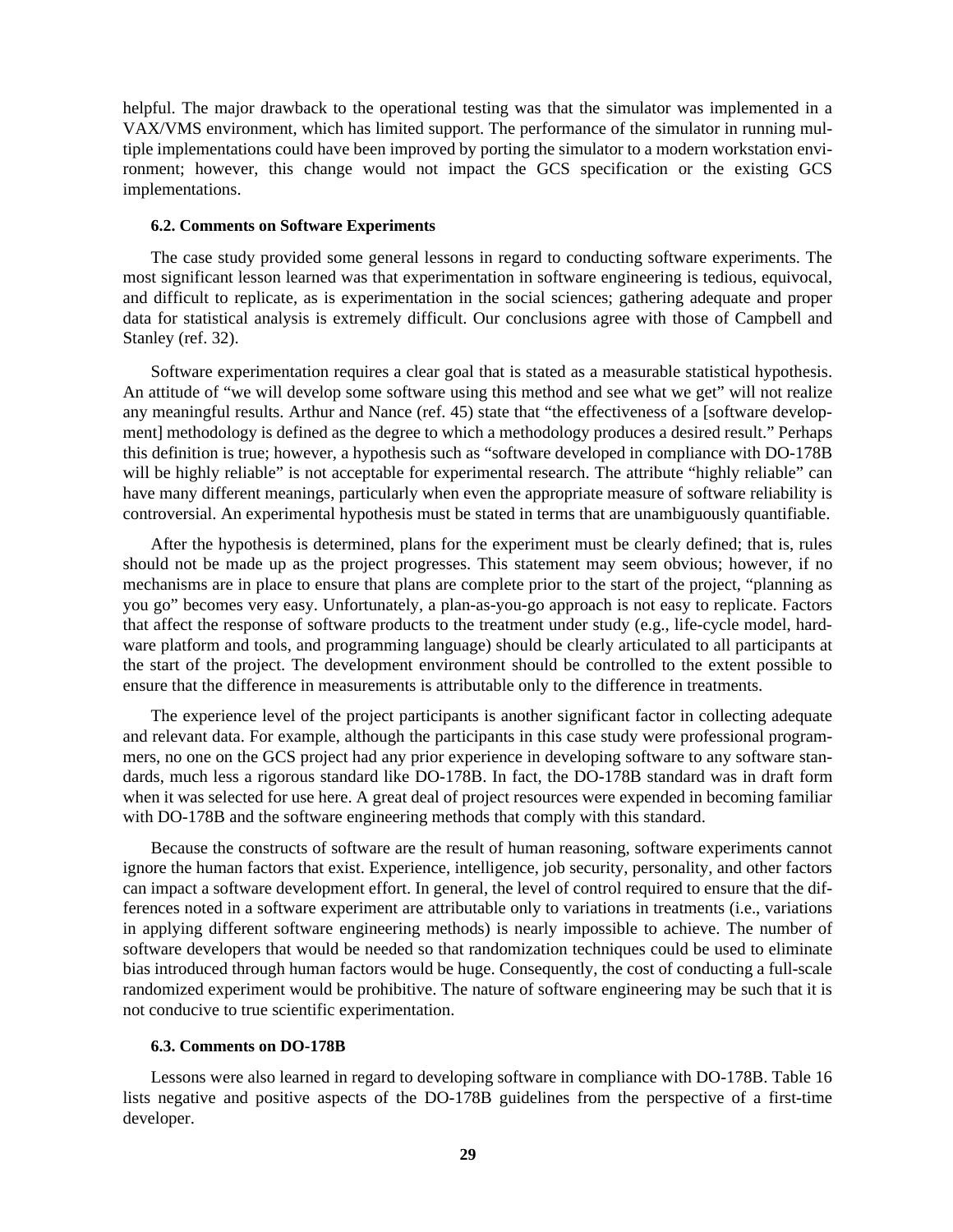Although the DO-178B guidelines do not constrain a developer to a particular life-cycle model, the guidelines do require that specific objectives (given in annex A of DO-178B) be met. A well-defined life-cycle model is needed to meet these objectives. Section 11 of DO-178B lists the life-cycle data that should be generated during development. Nonetheless, the lack of templates, examples, or suggestions in the DO-178B guidelines makes it difficult to identify the type of evidence that may be required by the certificating authority to demonstrate that the objectives have been met. The following subsections contain observations regarding various life-cycle processes defined in DO-178B.

#### *6.3.1. Planning Process*

The timely development of the planning documents (table 3) is an important factor in an orderly software development program; these documents ensure that the final software product is traceable, testable, maintainable, and understandable. Defining these plans at the outset eliminates the tendency to plan as you go and gives the certificating authority an early development process. However, the DO-178B guidelines do not require that documentation be produced in any particular order or within any specific time frame. A specific schedule for the documentation could be included in the PSAC; however, the level of detail required in the PSAC is not clearly delineated. Ultimately, the life-cycle data should provide a complete history of the life cycle sufficient for the certificating authority to trace the requirements through development and completion.

#### *6.3.2. Development Processes*

Although section 11 of the DO-178B guideline calls for standards for software requirements, design, and code, little guidance is provided in DO-178B on the content of these standards. For this case study, few constraints were imposed on the programmers in developing the design and code. The intent from the research perspective was to give the programmers as much freedom as possible in developing the implementation; however, this freedom conflicted with the verification efforts required to ensure compliance with DO-178B. As mentioned above, the verification and assurance analysts had to become familiar with the product so that they could effectively verify that the product performed its intended function. Constraints such as limits on the level of complexity, style of documentation, and use of wellknown tools made this familiarization process easier.

| <b>Strengths</b> |                                                                                                     | Weaknesses                                                                                                                                      |  |  |
|------------------|-----------------------------------------------------------------------------------------------------|-------------------------------------------------------------------------------------------------------------------------------------------------|--|--|
|                  | • Development process is well-defined and orderly.                                                  | • Document is difficult to read and apply.                                                                                                      |  |  |
|                  |                                                                                                     | - Lack of examples/suggestions creates difficulty for first-<br>time developers. (However, first-time developers are not<br>intended audience.) |  |  |
|                  | • Constraints and standards (for requirements, design, and<br>code) can impact verification effort. | • Compliance with guidelines requires an extensive effort over<br>and above writing source code.                                                |  |  |
|                  | • Tools can be helpful.                                                                             | • Tools can be harmful.                                                                                                                         |  |  |
|                  | - Organization and tracking tools can significantly<br>increase efficiency.                         | - Time and money are required to learn new tools; this time<br>should be accounted for in planning process.                                     |  |  |
|                  | - Automation can significantly speed up paper-<br>dependent processes (e.g., problem reporting).    | - All participants involved with output of development tool<br>must understand tool.                                                            |  |  |
|                  | • Software products are of fairly high quality (i.e., errors                                        | • Importance of objectives in tables in annex A is not obvious.                                                                                 |  |  |
|                  | have not been identified to date in either implementation).                                         | - Evidence required to demonstrate that objectives have<br>been met is not clearly identified.                                                  |  |  |
|                  |                                                                                                     | - Point in life cycle at which verification that such evidence<br>exists is not made clear.                                                     |  |  |

Table 16. Strengths and Weaknesses of DO-178B Guidelines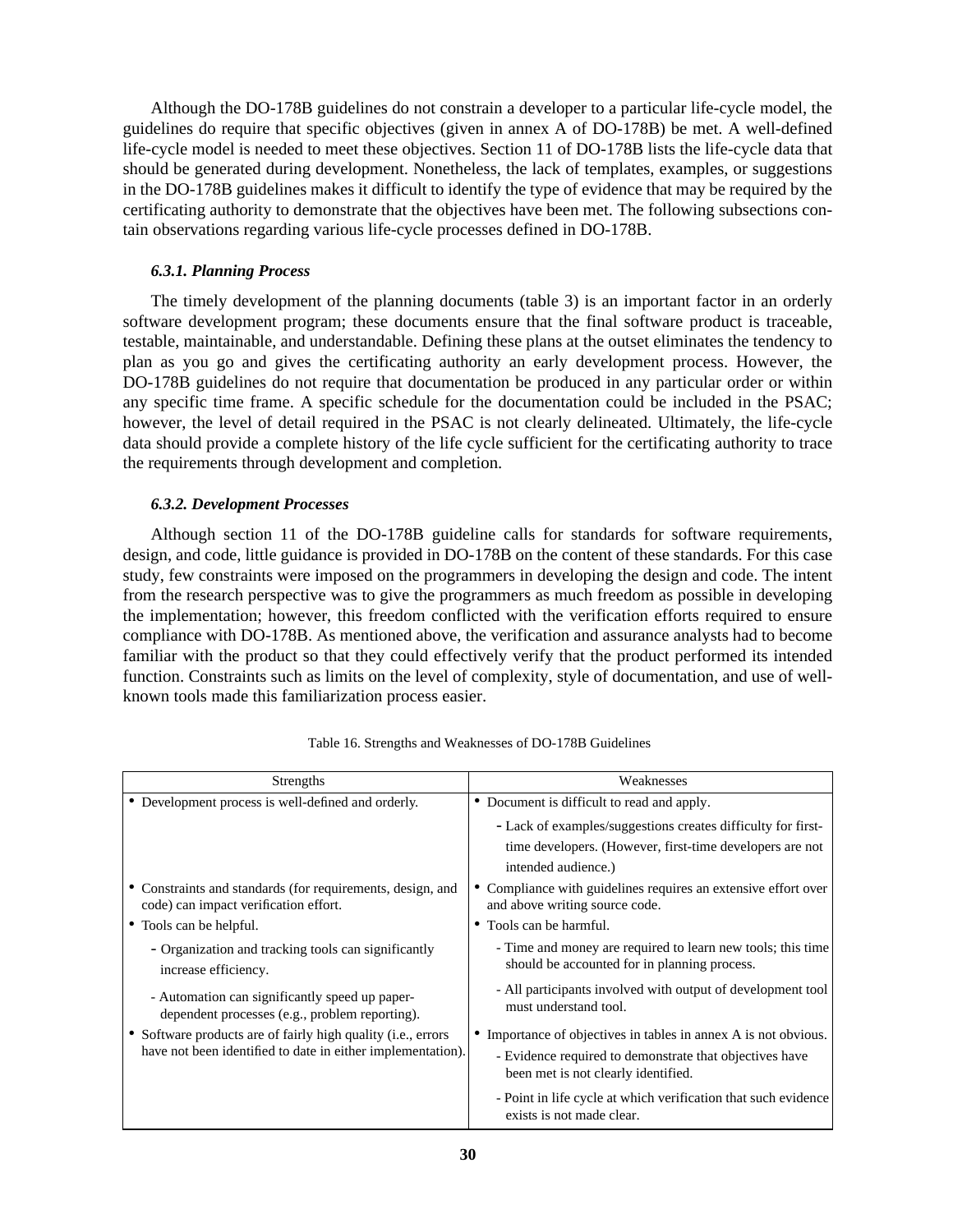#### *6.3.3. Integral Processes*

Verification, configuration management, and quality assurance are considered integral processes in the DO-178B definition of life-cycle processes. Much of the development cost for this project was attributed to the verification activities, especially the development of the test cases. The guidance provided in DO-178B on the verification process is not always consistent with the objectives given in annex A. For example, although guidance is available on requirements-based testing for normal and robustness test cases, the objectives in annex A do not address normal and robustness testing. Only coverage of high- and low-level requirements is addressed in the objectives. With respect to structure-based testing, the effort to meet the MC/DC requirement did not reveal any errors; thus, the effectiveness of the MC/DC criteria should be the focus of further investigation.

The DO-178B guidelines place heavy emphasis on the configuration management process. The case study participants did not have prior experience with configuration management and found the guidance in DO-178B to be highly effective. In contrast, the guidance regarding software quality assurance was weak; the issue of the independence of the software quality assurance function for Level A software was particularly vague.

#### *6.3.4. Tools*

The use of software development tools yielded both positive and negative results. In general, use of the automated tools such as Teamwork, CMS, and Mathematica increased productivity. The changereporting process used for the case study was a paper-based process; electronic forms would have been much easier to manage. One significant lesson learned was that sufficient training is essential for all project members on both the use of the tools and the review of tool output. For example, the programmers in the case study were required to develop their implementation designs using Teamwork*;* thus, the programmers were given a tutorial on how to use Teamwork. However, verification of the design involved inspection of the Teamwork model, but some of the inspectors did not have any knowledge of Teamwork and initially encountered difficulty in reviewing the Teamwork models. All project members who come in contact with a tool or the output of a tool must be educated about the tool. The planning process should allow time for all project participants to become familiar with new tools that will be used on the project.

#### **7. Concluding Remarks**

"Our greatest need now, in terms of future progress rather than short-term coping with current software engineering projects, is not for new languages or tools to implement our inventions, but for more in-depth understanding of whether our inventions are effective and why or why not" (Leveson, N. G.: IEEE Comput. Oct. 1994). The software experiments that have recently been conducted at Langley Research Center have generated data to characterize the software failure process and to improve methods for producing reliable software. The Guidance and Control Software (GCS) project, in particular, has established a framework for effectively conducting small-scale experiments to study the application of different software development methods. Here, the GCS framework was used for a case study to investigate the effectiveness of development and verification techniques that comply with the Requirements and Technical Concepts for Aviation RTCA/DO-178B guidelines, *Software Considerations in Airborne Systems and Equipment Certification*. This case study also has identified weaknesses in the framework.

The primary purpose of the framework is to facilitate the convenient collection of software error data for making statistical inferences for characterizing the software failure process and for evaluating the effectiveness of software development techniques. The case study provided valuable insight into the process of developing software in compliance with standards such as DO-178B and some general insight into conducting software experiments. From a broader perspective, the case study reinforced the notion that software engineering experiments are expensive, difficult to replicate, and even difficult to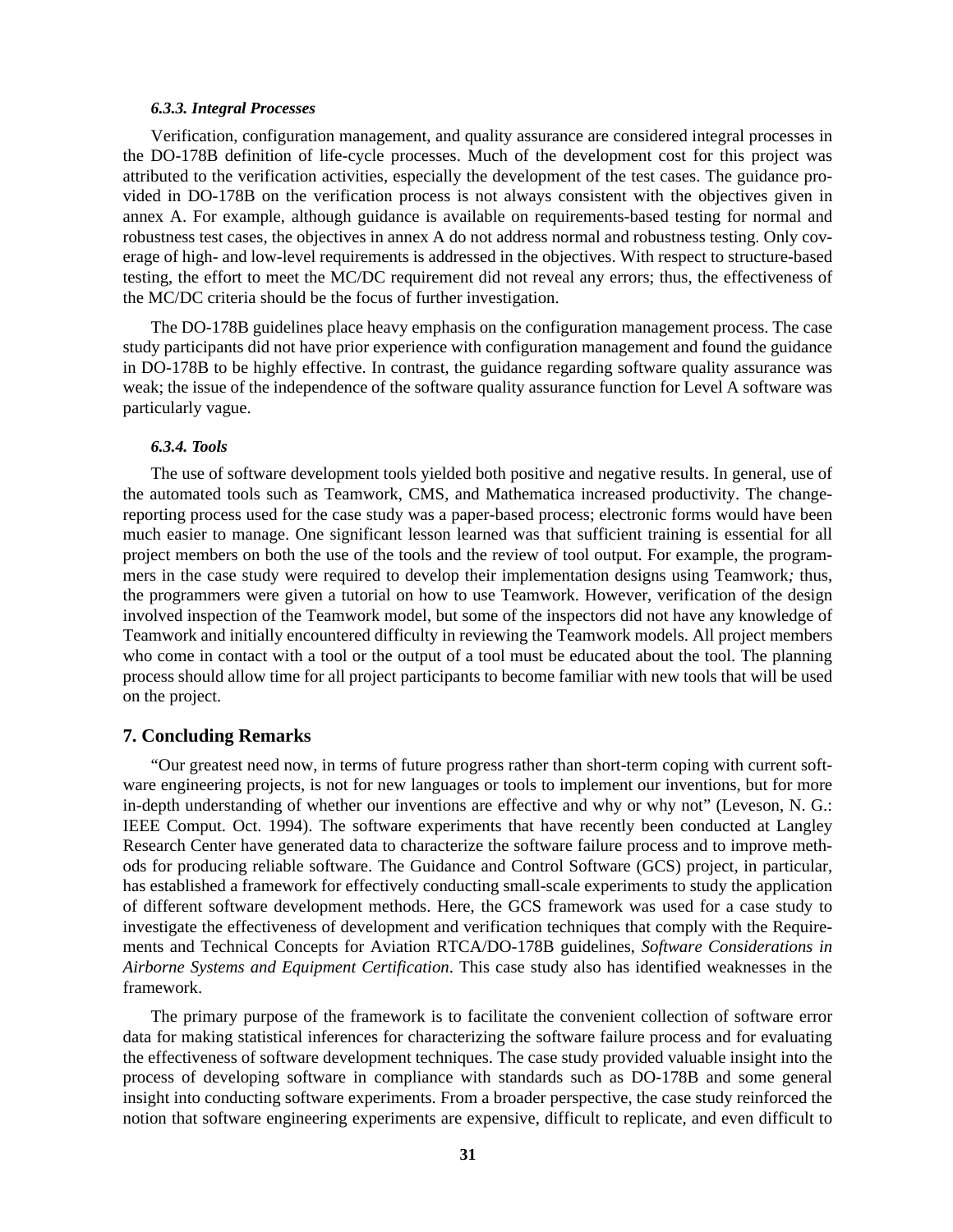interpret. With respect to studying software engineering methods, the level of control required to ensure that the effects seen in an experiment are attributable only to a variation of treatments is nearly impossible (at least within the resources typically available for such studies).

Although the framework does not eliminate many of the costs incurred in conducting software experiments, this experiment framework does provide a platform for consistent comparison for a small application. The framework and products of the case study are available to other researchers. The Federal Aviation Administration (FAA) has used the documentation from the case study to conduct software certification training for FAA airworthiness and certification specialists and representatives from the avionics industry; this training is designed to address avionics software issues that arise from the application of the DO-178B guidelines.

Ultimately, quantitative measures are needed to confirm the correlation between software development methods and product quality. Further research is needed to identify appropriate measures of software quality, especially in terms of safety and reliability, and to develop empirical methods for validating these measures.

NASA Langley Research Center Hampton, VA 23681-2199 February 10, 1998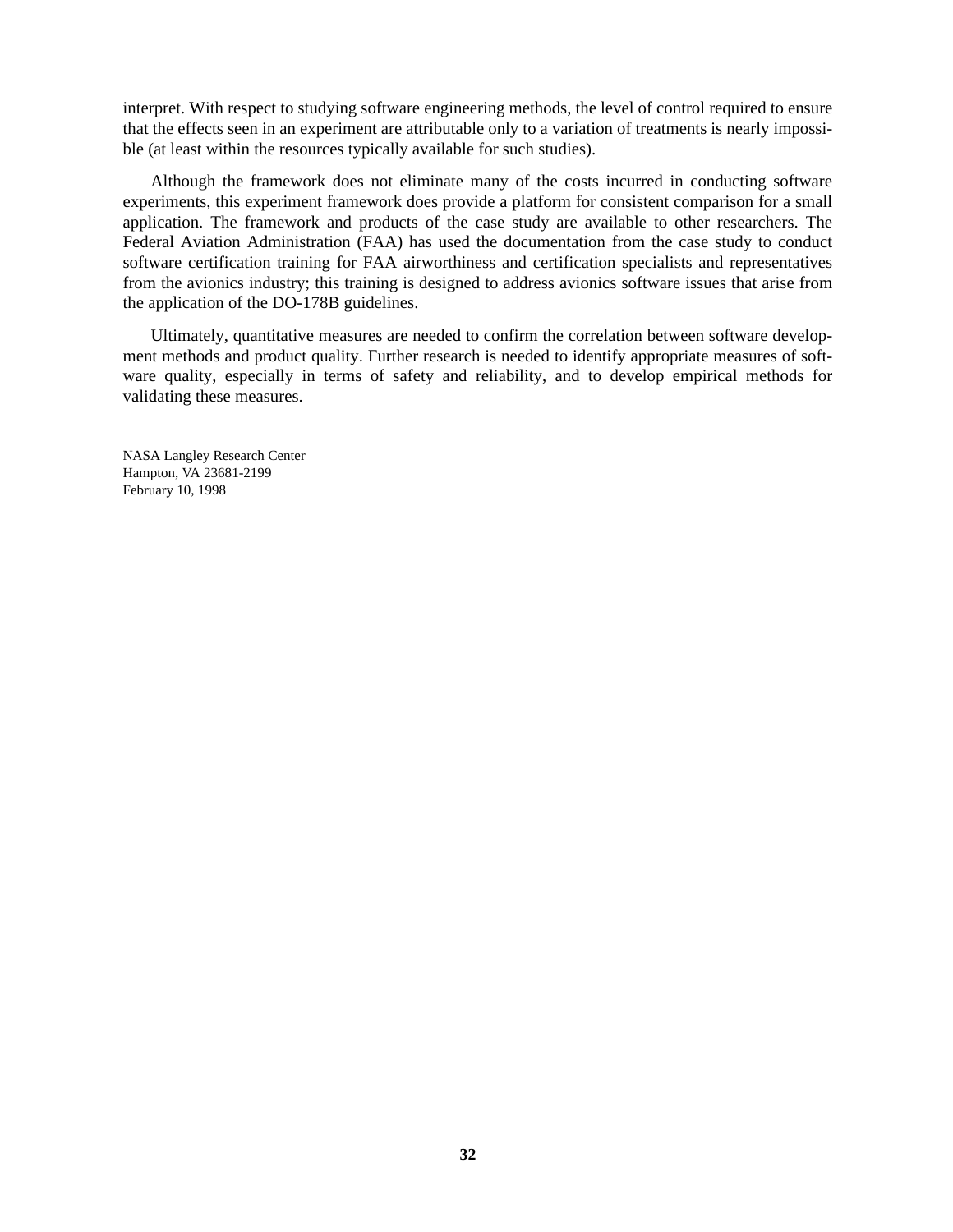### **Appendix**

#### **Problem Reporting and Corrective Action**

When presenting software error data, exposing the mechanisms used to gather that data is often helpful. This appendix addresses the content and identification of PR's for the life-cycle data generated for the DO-178B case study. For the GCS project, two different change-reporting systems were developed for the life-cycle data. The life-cycle data were divided into three categories: development products, support documentation, and records and results.

The development products included

- Design description
- Source code
- Executable object code

The support documentation included

- *Plan for Software Aspects of Certification*
- *Software Development Plan*
- *Software Requirements Standards*
- *Software Design Standards*
- *Software Code Standards*
- *Software Accomplishment Summary*
- *Software Verification Plan*
- *Software Verification Cases and Procedures*
- *Software Quality Assurance Plan*
- *Software Configuration Management Plan*
- *Software Life-Cycle Environment Configuration Index*
- *Software Configuration Index*
- *Software Requirements Data*

Records and results included

- *Software Verification Results*
- *Software Quality Assurance Records*
- *Problem Reports*
- *Software Configuration Management Records*

A system of PR's and AR's was used to document changes in the development products, and SDCR's were used to document changes in the support documents. No formal system of change reporting was used for the records and results.

The PR and AR forms, shown in figures 10 and 11, respectively, were used to document problems and subsequent changes to the development products that occurred during the development of the GCS implementations. The PR contained

- Information regarding the point in the development process at which the problem was identified.
- The configuration identification of the artifact.
- A description of the problem (such as noncompliance with project standards or output deficiency).
- A history log for tracking the progress and resolution of the problem.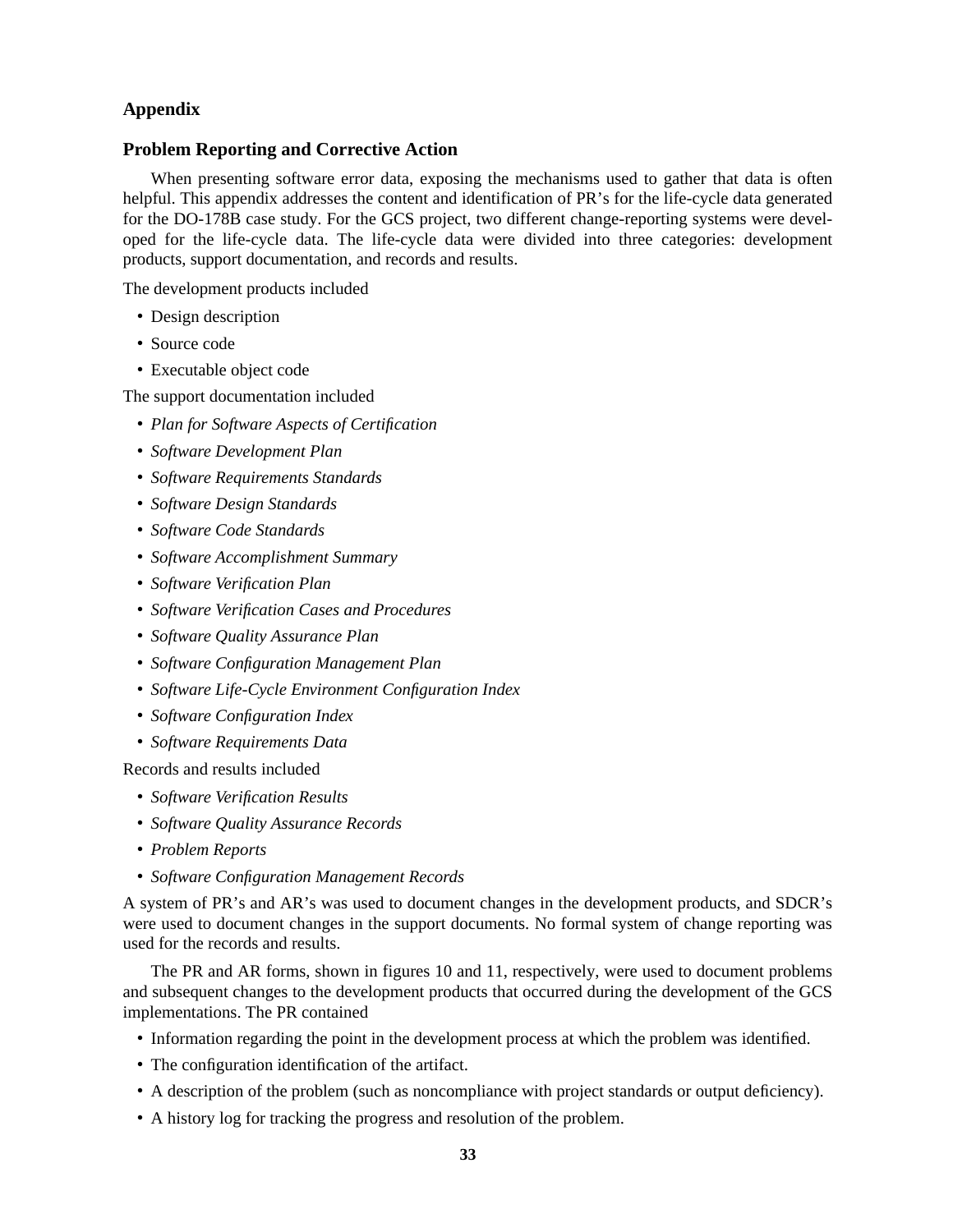|                                                       |                                             | <b>GCS Problem Report</b>                          |                                         | page 1 of                       |
|-------------------------------------------------------|---------------------------------------------|----------------------------------------------------|-----------------------------------------|---------------------------------|
| 1. PR#                                                | 2. Planet:                                  | 3. Discovery Date:                                 | 4. Initiator & Role:                    |                                 |
|                                                       |                                             |                                                    |                                         |                                 |
| 5. Activity at Discovery:                             |                                             |                                                    | Victor Completion                       |                                 |
|                                                       | Activity                                    | Joseph Reciters<br>Year top Code<br>Young Register | Transportation of<br><b>Replacement</b> |                                 |
|                                                       | Development                                 |                                                    |                                         |                                 |
|                                                       | Phases                                      |                                                    | Transferred                             | <b>CENTRAL ASSAULT</b><br>Outer |
|                                                       | Design                                      |                                                    |                                         |                                 |
|                                                       | Code<br><b>Unit Testing</b>                 |                                                    |                                         |                                 |
|                                                       | Functional                                  |                                                    |                                         |                                 |
|                                                       | Structural                                  |                                                    |                                         |                                 |
|                                                       | <b>Subframe Testing</b>                     |                                                    |                                         |                                 |
|                                                       | Frame Testing<br><b>Top-Level Simulator</b> |                                                    |                                         |                                 |
|                                                       | <b>Integration Testing</b>                  |                                                    |                                         |                                 |
|                                                       |                                             |                                                    |                                         |                                 |
| 6. Description of Problem:                            |                                             |                                                    |                                         |                                 |
|                                                       |                                             |                                                    |                                         |                                 |
|                                                       |                                             |                                                    |                                         |                                 |
|                                                       |                                             |                                                    |                                         |                                 |
|                                                       |                                             |                                                    |                                         |                                 |
|                                                       |                                             |                                                    |                                         |                                 |
|                                                       |                                             |                                                    |                                         |                                 |
|                                                       |                                             |                                                    |                                         |                                 |
|                                                       |                                             |                                                    |                                         |                                 |
|                                                       |                                             |                                                    |                                         |                                 |
|                                                       |                                             |                                                    |                                         |                                 |
|                                                       |                                             |                                                    |                                         |                                 |
| 7. Artifact Identification:                           |                                             |                                                    |                                         |                                 |
| Design Description                                    |                                             | <b>Support Documentation</b>                       |                                         |                                 |
| Source Code                                           | Other                                       |                                                    |                                         |                                 |
| Executable Object Code                                |                                             |                                                    |                                         |                                 |
| 8. Test Case Identification:                          |                                             |                                                    |                                         |                                 |
|                                                       |                                             |                                                    |                                         |                                 |
| 9. History Log:                                       |                                             |                                                    |                                         |                                 |
| Date To   Date From                                   | Person                                      | Comments                                           |                                         | AR#                             |
|                                                       |                                             |                                                    |                                         |                                 |
|                                                       |                                             |                                                    |                                         |                                 |
|                                                       |                                             |                                                    |                                         |                                 |
|                                                       |                                             |                                                    |                                         |                                 |
|                                                       |                                             |                                                    |                                         |                                 |
| 10. Total # of Changes:<br>11. Total # of No Changes: |                                             |                                                    |                                         |                                 |
| 12. Initiator Signature & Date                        |                                             |                                                    | 13. SQA Signature & Date                |                                 |
|                                                       |                                             |                                                    |                                         |                                 |

Figure 10. GCS PR form.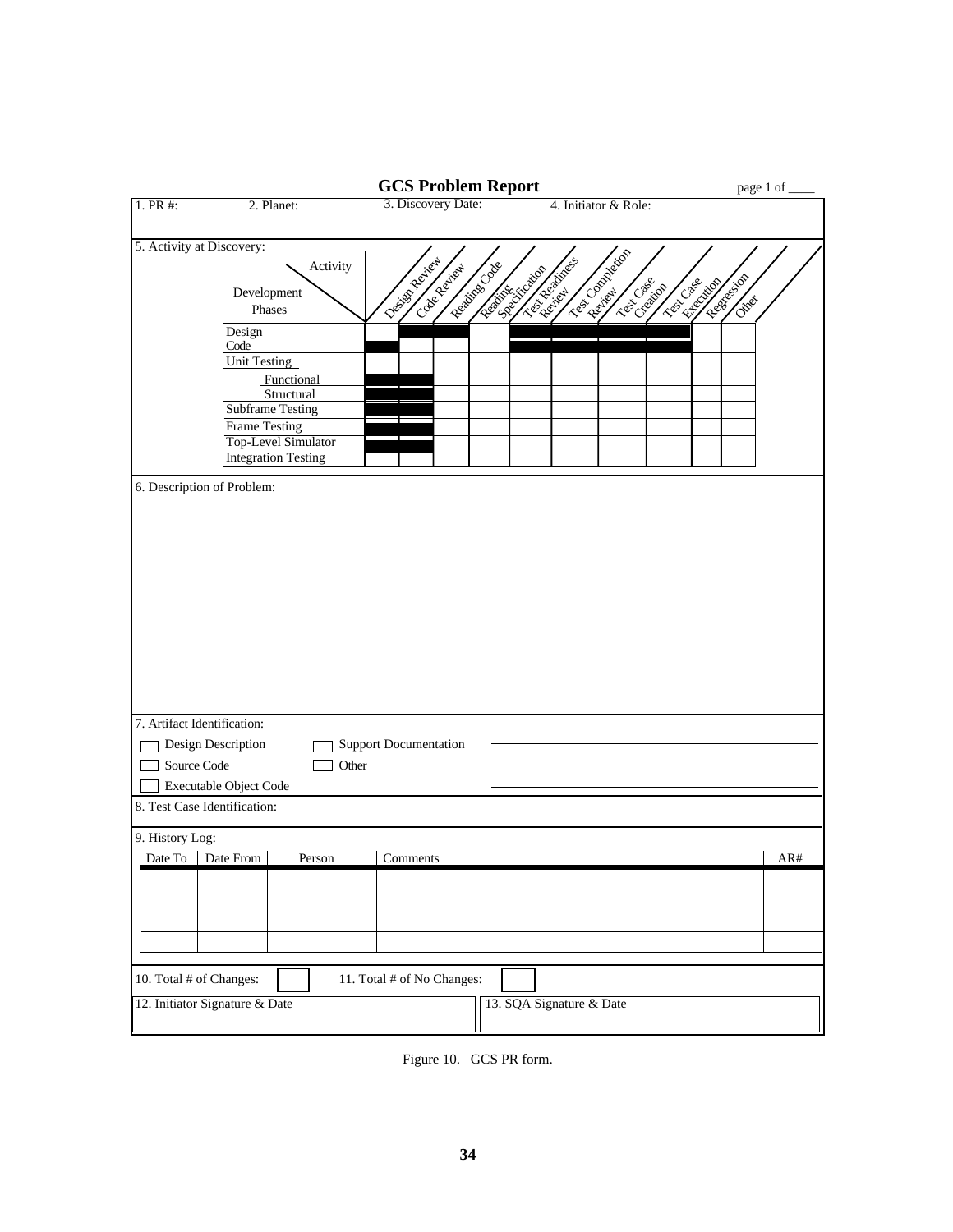|                             |                                                  | <b>GCS Action Report</b>     |                       | page 1 of |
|-----------------------------|--------------------------------------------------|------------------------------|-----------------------|-----------|
| 1. AR #:                    | 2. Planet:                                       | 3. Date of Action:           | 4. Respondent & Role: |           |
|                             |                                                  |                              |                       |           |
| 5. Artifact Identification: |                                                  |                              |                       |           |
| Design Description          |                                                  | <b>Support Documentation</b> |                       |           |
| Source Code                 | Other                                            |                              |                       |           |
| Executable Object Code      |                                                  |                              |                       |           |
|                             |                                                  |                              |                       |           |
| 6. Description of Action:   |                                                  |                              |                       |           |
|                             |                                                  |                              |                       |           |
|                             |                                                  |                              |                       |           |
|                             |                                                  |                              |                       |           |
|                             |                                                  |                              |                       |           |
|                             |                                                  |                              |                       |           |
|                             |                                                  |                              |                       |           |
|                             |                                                  |                              |                       |           |
|                             |                                                  |                              |                       |           |
|                             |                                                  |                              |                       |           |
|                             |                                                  |                              |                       |           |
|                             |                                                  |                              |                       |           |
|                             |                                                  |                              |                       |           |
|                             |                                                  |                              |                       |           |
|                             |                                                  |                              |                       |           |
|                             |                                                  |                              |                       |           |
|                             |                                                  |                              |                       |           |
|                             |                                                  |                              |                       |           |
|                             |                                                  |                              |                       |           |
|                             |                                                  |                              |                       |           |
|                             |                                                  |                              |                       |           |
|                             |                                                  |                              |                       |           |
|                             |                                                  |                              |                       |           |
|                             |                                                  |                              |                       |           |
|                             |                                                  |                              |                       |           |
|                             |                                                  |                              |                       |           |
|                             |                                                  |                              |                       |           |
|                             |                                                  |                              |                       |           |
|                             |                                                  |                              |                       |           |
|                             |                                                  |                              |                       |           |
|                             |                                                  |                              |                       |           |
|                             | 7. Was this action related to another action(s)? | Yes                          |                       |           |
|                             |                                                  | No                           |                       |           |
|                             |                                                  |                              |                       |           |
|                             |                                                  | I don't know                 |                       |           |

Figure 11. GCS AR Form.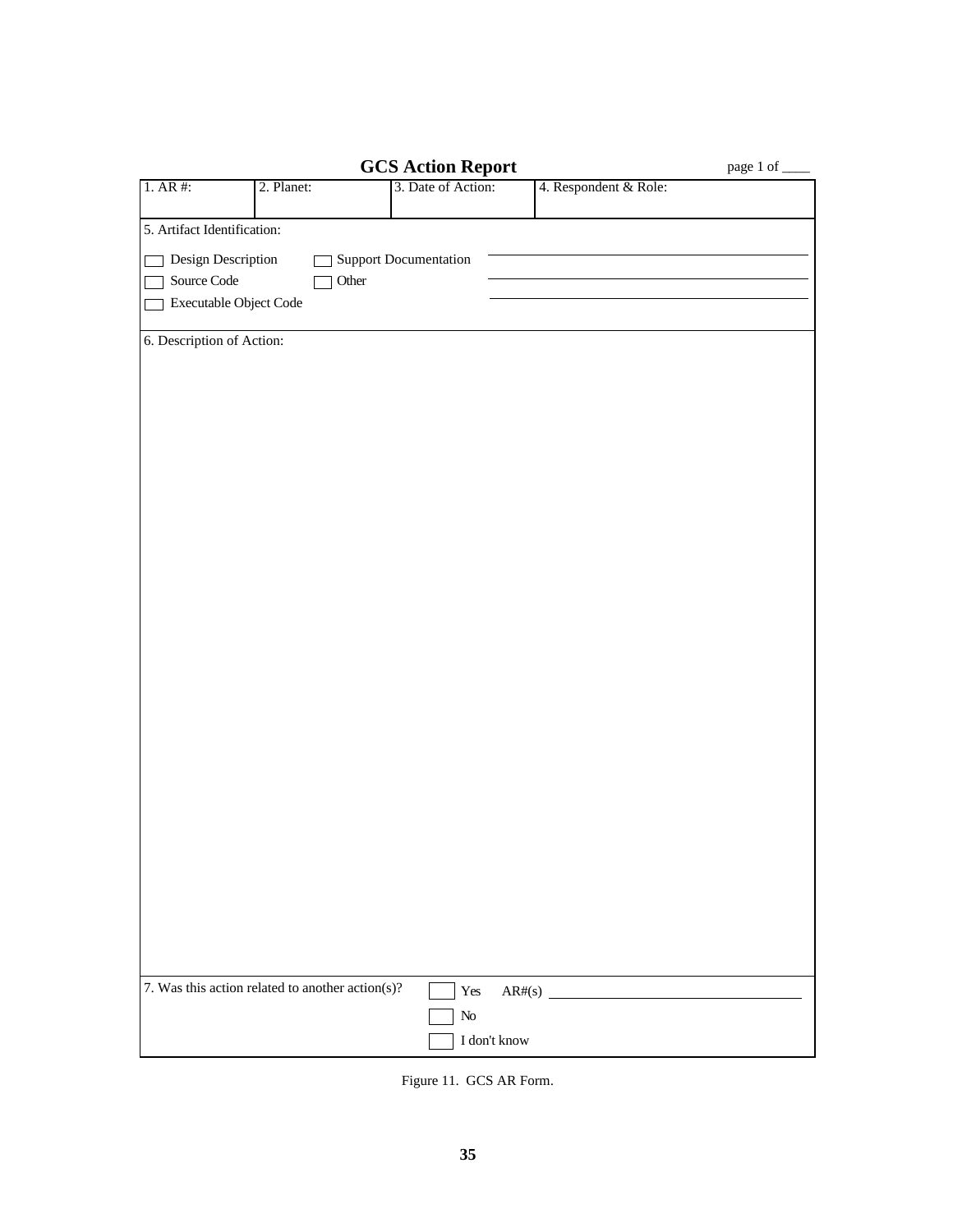All problems were investigated to determine if a true error had been detected; if so, corrective action was taken and properly documented. Each identified error was traced to determine at which point the error was introduced. The AR form was used to capture relevant information about the action that was taken in response to an issued PR. The AR contained the configuration identification of the artifact that was affected and a description of the change that was made to the artifact in response to the PR. Change control procedures, as described in the *Software Configuration Management Plan*, were followed when an actual change was made to a configuration item. In cases for which no change was required in response to the PR, the AR form contained the justification for not making any changes.

#### **Problem Reporting for Support Documentation**

The problem and change reporting for the support documentation was accomplished through the use of SDCR's. Although the SDCR shown in figure 12 did not capture as much detailed information as the PR, this form did capture the information necessary to comply with paragraph 7.2.3 of DO-178B. Once a support document entered the configuration management system, further changes to that document were controlled through the SDCR forms; that is, all changes to support documentation were required to be accompanied by an approved SDCR. Each configuration item that was part of the support documentation had its own set of change reports. The software quality assurance representative was required to keep a log of all change reports for each configuration item.

#### **Numbering System for PR's and AR's**

Separate sets of PR's and AR's were maintained for the development products for each GCS implementation. The identification numbers for the PR's and AR's were of the form *a*.*b*, where *a* is the chronological number of the PR and *b* is the chronological number of the action taken in response to PR *a*. Thus, the PR's were numbered 1.0, 2.0, 3.0, and so on. Successive actions (noted on individual AR forms) in response to a given PR were numbered <PR#>.1, <PR#>.2, <PR#>.3, and so on.

For example, consider the third problem identified for a given implementation. The PR number would be 3.0. Now suppose that two actions are taken in response to this PR. The AR numbers would be 3.1 and 3.2.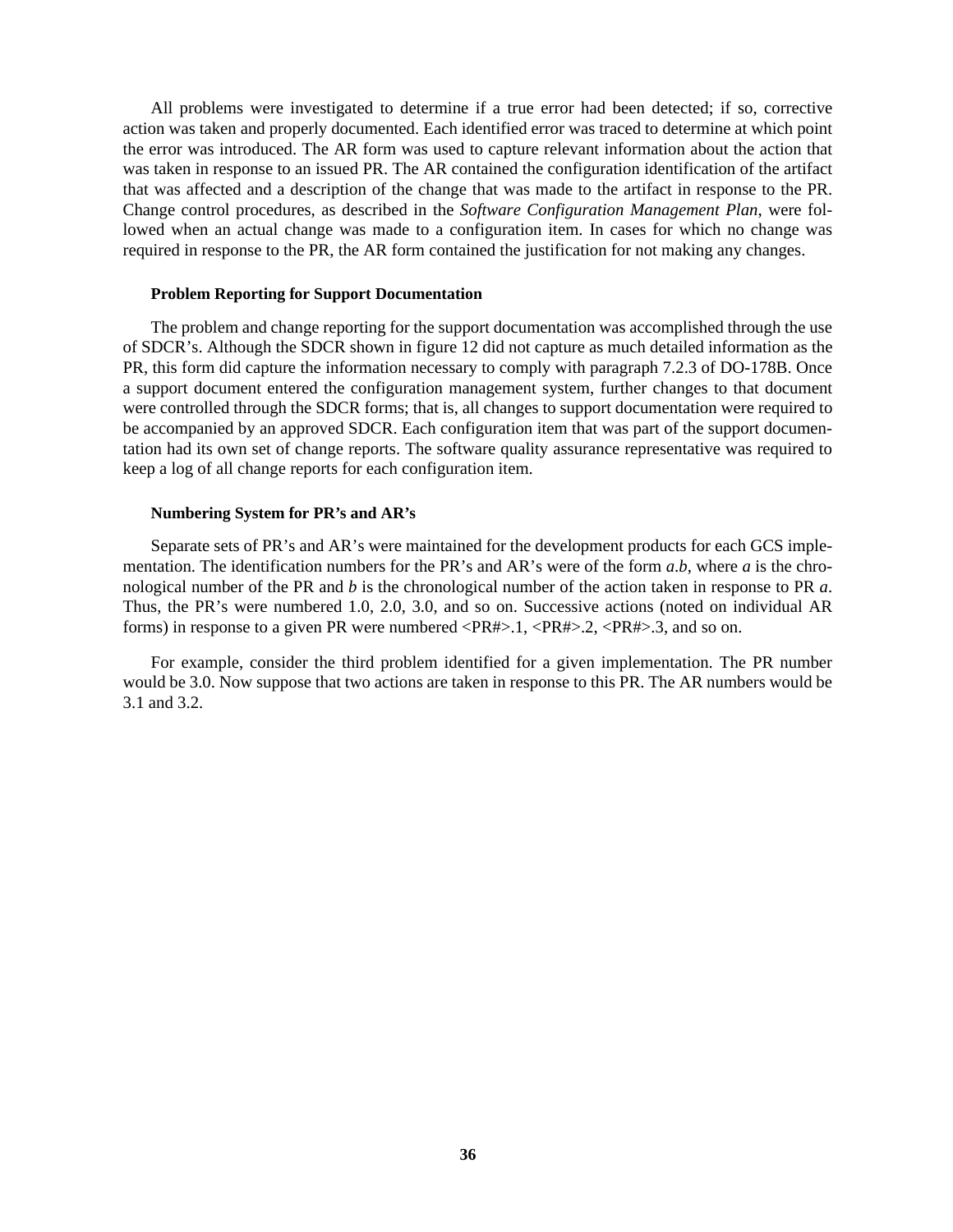## **Support Documentation Change Report**

|                                         |          | page 1 of $\_\_$   |  |  |  |  |
|-----------------------------------------|----------|--------------------|--|--|--|--|
| 1. Configuration Item:                  | 2. Date: | 3. Modification #: |  |  |  |  |
| 4. Part of Configuration Item Affected: |          |                    |  |  |  |  |
|                                         |          |                    |  |  |  |  |
|                                         |          |                    |  |  |  |  |
|                                         |          |                    |  |  |  |  |
| 5. Reason for Modification:             |          |                    |  |  |  |  |
|                                         |          |                    |  |  |  |  |
|                                         |          |                    |  |  |  |  |
|                                         |          |                    |  |  |  |  |
|                                         |          |                    |  |  |  |  |
|                                         |          |                    |  |  |  |  |
|                                         |          |                    |  |  |  |  |
|                                         |          |                    |  |  |  |  |
| 6. Modification:                        |          |                    |  |  |  |  |
|                                         |          |                    |  |  |  |  |
|                                         |          |                    |  |  |  |  |
|                                         |          |                    |  |  |  |  |
|                                         |          |                    |  |  |  |  |
|                                         |          |                    |  |  |  |  |
|                                         |          |                    |  |  |  |  |
|                                         |          |                    |  |  |  |  |
|                                         |          |                    |  |  |  |  |
|                                         |          |                    |  |  |  |  |
|                                         |          |                    |  |  |  |  |
|                                         |          |                    |  |  |  |  |
|                                         |          |                    |  |  |  |  |
|                                         |          |                    |  |  |  |  |
| 7. SQA Signature & Date:                |          |                    |  |  |  |  |

Figure 12. SDCR form.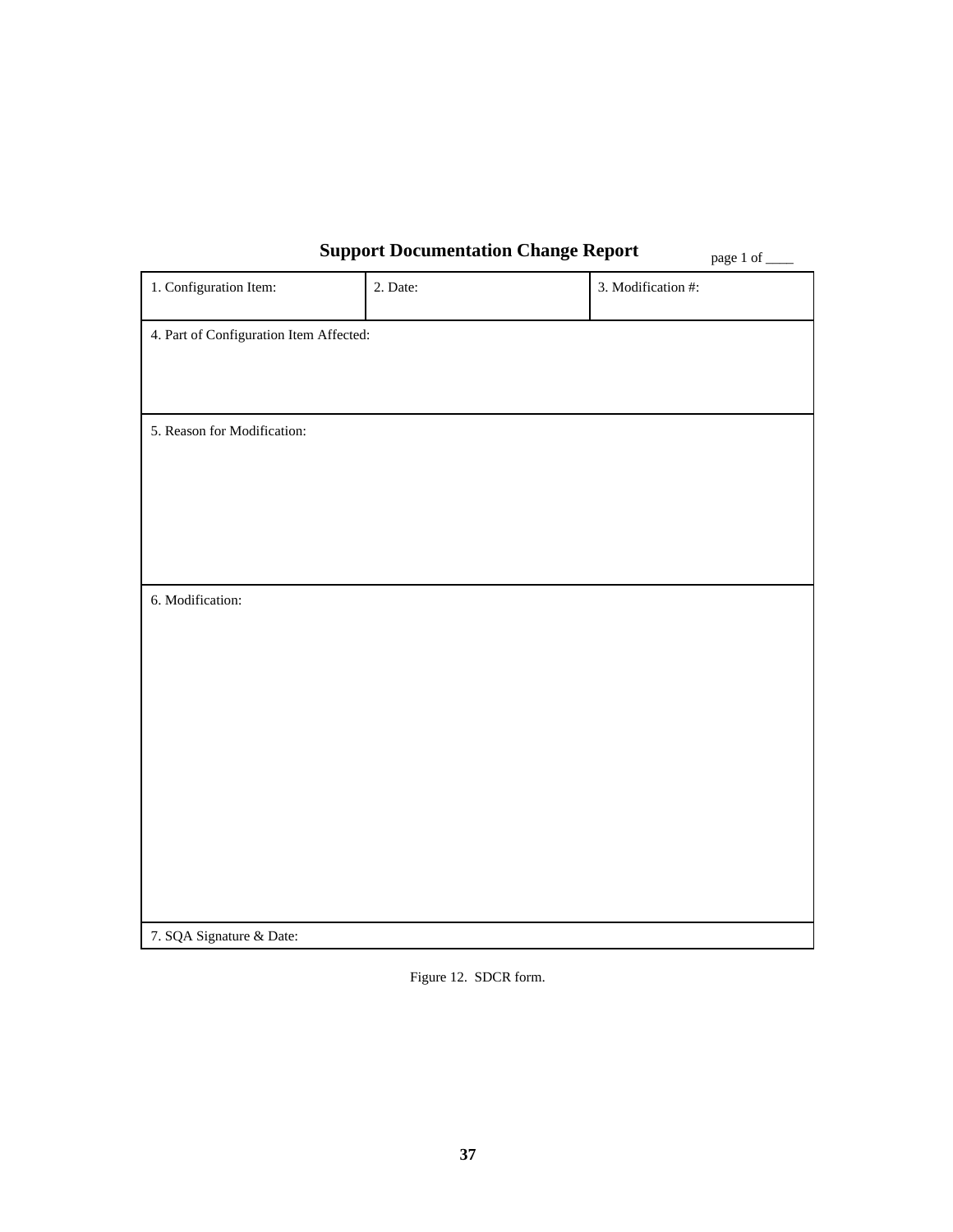#### **References**

- 1. Sweet, William, ed.: The Glass Cockpit—Interfacing With the Pilot. *IEEE Spectrum*, Sept. 1995, pp. 30–38.
- 2. Mellor, Peter: 10 to the -9 and All That: The Non-Certification of Flight-Critical Software. Paper presented at ESCOM '96 (Wilmslow, Cheshire), 1996.
- 3. Airworthiness Directives. 14 CFR Part 39, Amendment 39-9494, FAA, Feb. 1996. (Available from DTIC as AD 96-02-06.)
- 4. Joch, Alan: How Software Doesn't Work. *BYTE*, Dec. 1995, pp. 49–60.
- 5. Gibbs, W. Wayt: Software's Chronic Crisis. *Sci. American*, Sept. 1994, pp. 86–95.
- 6. Peterson, Ivars: *Fatal Defect—Chasing Killer Computer Bugs.* Random House, Inc. 1995.
- 7. Butler, Ricky W.; and Finelli, George B.: The Infeasibility of Quantifying the Reliability of Life-Critical Real-Time Software. *IEEE Trans. Softw. Eng*., vol. 19, no. 1, Jan. 1993, pp. 3–12.
- 8. Finelli, George B.: NASA Software Failure Characterization Experiments. *Reliab. Eng. & Syst. Saf.*, vol. 32, 1991, pp. 155–169.
- 9. Leveson, Nancy G.: High-Pressure Steam Engines and Computer Software. *IEEE Comput.*, Oct. 1994, pp. 65–73.
- 10. Brooks, Frederick P., Jr.: No Silver Bullet—Essence and Accidents of Software Engineering. *IEEE Comput*., Apr. 1987, pp. 10–19.
- 11. Williams, Tom, ed.: It Takes More Than a Keen Nose to Track Down Software Bugs. *Comput. Design*, Sept. 1993, pp. 67–70 and 90–91.
- 12. Leveson, Nancy G.: *SAFEWARE—System Safety and Computers*. Addison-Wesley Publ. Co., 1995.
- 13. Wiener, Lauren Ruth: Digital Woes—Why We Should Not Depend on Software. Addison-Wesley Publ. Co., 1993.
- 14. Neumann, Peter G.: *Computer Related Risks*. ACM Press, 1994.
- 15. Holloway, C. Michael: Software Engineering and Epistemology. ACM *SIGSOFT Softw. Eng. Notes*, vol. 20, no. 2, Apr. 1995, pp. 20–21.
- 16. Eckhardt, Dave E.; Caglayan, Alper K.; Knight, John C.; Lee, Larry D.; McAllister, David F.; Vouk, Mladen A.; and Kelly, John P. J.: An Experimental Evaluation of Software Redundancy as a Strategy for Improving Reliability. *IEEE Trans. Softw. Eng.*, vol. 17, no. 7, July 1991, pp. 692–702.
- 17. Knight, John C.; and Leveson, Nancy G.: An Experimental Evaluation of the Assumption of Independence in Multiversion Programming. *IEEE Trans. Softw. Eng*., vol. SE-12, no. 1, Jan. 1986, pp. 96–109.
- 18. Brilliant, Susan S.; Knight, John C.; and Leveson, Nancy G.: Analysis of Faults in an *N*-Version Software Experiment. *IEEE Trans. Softw. Eng.*, vol. 16, no. 2, Feb. 1990, pp. 238–247.
- 19. Leveson, Nancy G.; Cha, Stephen S.; Knight, John C.; and Shimeall, Timothy J.: The Use of Self Checks and Voting in Software Error Detection: An Empirical Study. *IEEE Trans. Softw. Eng.*, vol. 16, no. 4, Apr. 1990, pp. 432–443.
- 20. Shimeall, Timothy J.; and Leveson, Nancy G.: An Empirical Comparison of Software Fault Tolerance and Fault Elimination. *IEEE Trans. Softw. Eng.,* vol. 17, no. 2, Feb. 1991, pp. 173–182.
- 21. Hecht, H.; Sturm, W. A.; and Tratlner, S.: *Reliability Measurement During Software Development*. NASA CR-145205, 1977.
- 22. Hecht, H.: *Measurement Estimation and Prediction of Software Reliability*. NASA CR-145135, 1977.
- 23. Maxwell, F. D.: *The Determination of Measures of Software Reliability*. NASA CR-158960, 1978.
- 24. Nagel, Phyllis M.; and Skrivan, James A.: *Software Reliability: Repetitive Run Experimentation and Modeling*. NASA CR-165836, 1982.
- 25. Nagel, P. M.; Scholz, F. W.; and Skrivan, J. A.: *Software Reliability: Additional Investigation Into Modeling With Replicated Experiments*. NASA CR-172378, 1984.
- 26. Dunham, Janet R.: Experiments in Software Reliability: Life-Critical Applications. *IEEE Trans. Softw. Eng*., vol. SE-12, no. 1, Jan. 1986, pp. 110–123.
- 27. Dunham, J. R.; and Lauterbach, L. A.: *An Experiment in Software Reliability Additional Analyses Using Data From Automated Replications*. NASA CR-178395, 1987.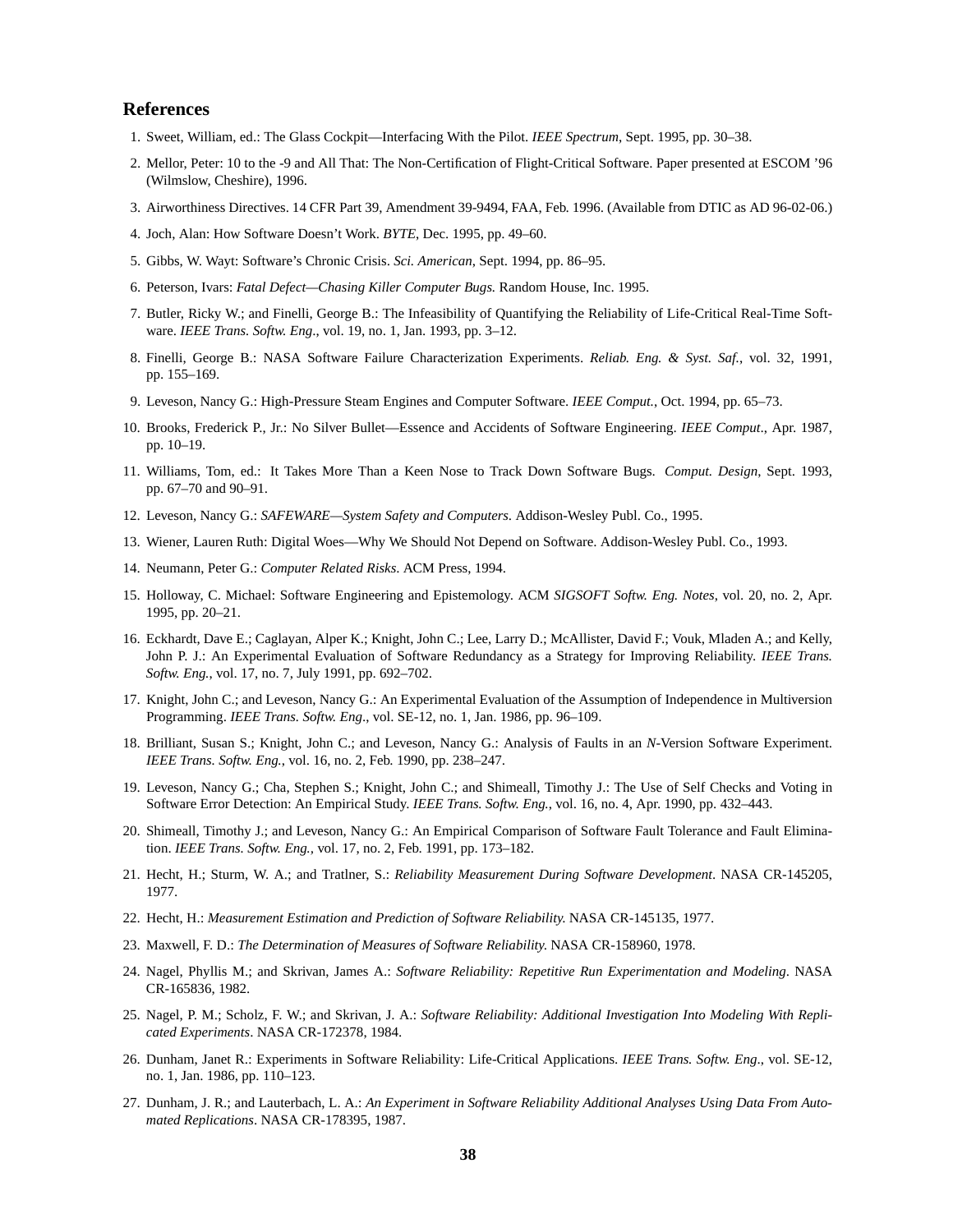- 28. Dunham, Janet R.; and Pierce, John L.: *An Empirical Study of Flight Control Software Reliability*. NASA CR-178058, 1986.
- 29. Software Considerations in Airborne Systems and Equipment Certification. Doc. No. RTCA/DO-178B, RTCA, Inc., Dec. 1, 1992.
- 30. Hamlet, Dick: Predicting Dependability by Testing. *Software Engineering Notes—Proceedings of the 1996 International Symposium on Software Testing and Analysis (ISSTA)*, vol. 21, no. 3, May 1996, pp. 84–91.
- 31. Fenton, Norman; Pfleeger, Shari Lawrence; and Glass, Robert L.: Science and Substance: A Challenge to Software Engineers. *IEEE Softw*., vol. 11, July 1994, pp. 88–95.
- 32. Campbell, Donald T.; and Stanley, Julian C.: *Experimental and Quasi-Experimental Designs for Research*. Houghton Mifflin Co., 1963.
- 33. Holmberg, Neil A.; Faust, Robert P.; and Holt, H. Milton: *Viking '75 Spacecraft Design and Test Summary. Volume I— Lander Design*. NASA RP-1027, 1980.
- 34. Hatley, Derek J.; and Pirbhai, Imtiaz A.: *Strategies for Real-Time System Specification.* Dorset House Publ. Co., Inc., 1987.
- 35. Team*work/SA,* Team*work/RT—User's Guide*. Cadre Technol. Inc., 1990.
- 36. *Guide to VAX DEC/Code Management System*. Digital Equip. Corp., 1989.
- 37. Basili, Victor R.; Selby, Richard W.; and Hutchens, David H.: Experimentation in Software Engineering. *IEEE Trans. Softw. Eng.*, vol. SE-12, no. 7, July 1986, pp. 733–743.
- 38. Pfleeger, Shari Lawrence: Experimental Design and Analysis in Software Engineering. *ACM SIGSOFT Softw. Eng. Notes.* Part 1: The Language of Case Studies and Formal Experiments, vol. 19, no. 4, Oct. 1994, pp. 16–20. Part 2: How to Set Up an Experiment. vol. 20, no. 1, Jan. 1995, pp. 22–26. Part 3: Types of Experimental Design, vol. 20, no. 2, Apr. 1995, pp. 14–16. Part 5: Analyzing the Data, vol. 20, no. 5, Dec. 1995, pp. 14–17.
- 39. RTCA, Inc., Document RTCA/DO-178B. AC No. 20-115B, FAA, Jan. 11, 1993.
- 40. Fagan, M. E.: Design and Code Inspections to Reduce Errors in Program Development. *IBM Syst. J*., vol. 15, no. 3, 1976, pp. 182–211.
- 41. Myers, Glenford J.: *The Art of Software Testing*. John Wiley & Sons, Inc., 1979.
- 42. Wolfram, Stephen: *Mathematica—A System for Doing Mathematics by Computer*. Addison-Wesley Publ. Co., Inc., 1988.
- 43. *Analysis of Complexity Tool™—User's Instructions*. T. J. McCabe & Assoc., Inc., 1992.
- 44. Chilenski, John Joseph; and Miller, Steven P.: Applicability of Modified Condition/Decision Coverage to Software Testing. *Softw. Eng. J.*, vol. 9, no. 5, Sept. 1994, pp. 193–200.
- 45. Arthur, James D.; and Nance, Richard E.: A Framework for Assessing the Adequacy and Effectiveness of Software Development Methodologies. *Proceedings of the 15th Annual Software Engineering Workshop*, NASA Goddard Space Flight Center, Nov. 1990.